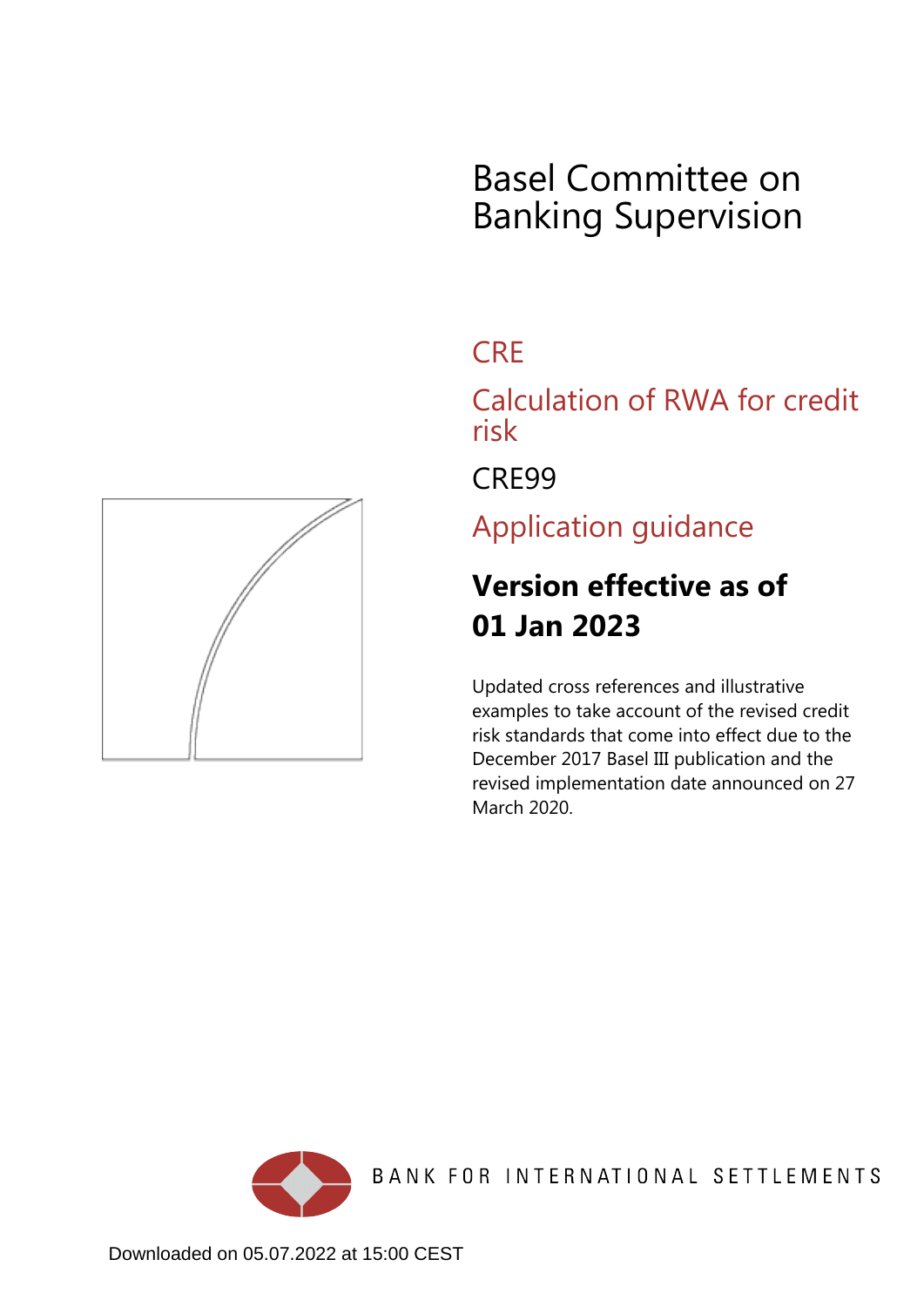*© Bank for International Settlements 2022. All rights reserved.*

Downloaded on 05.07.2022 at 15:00 CEST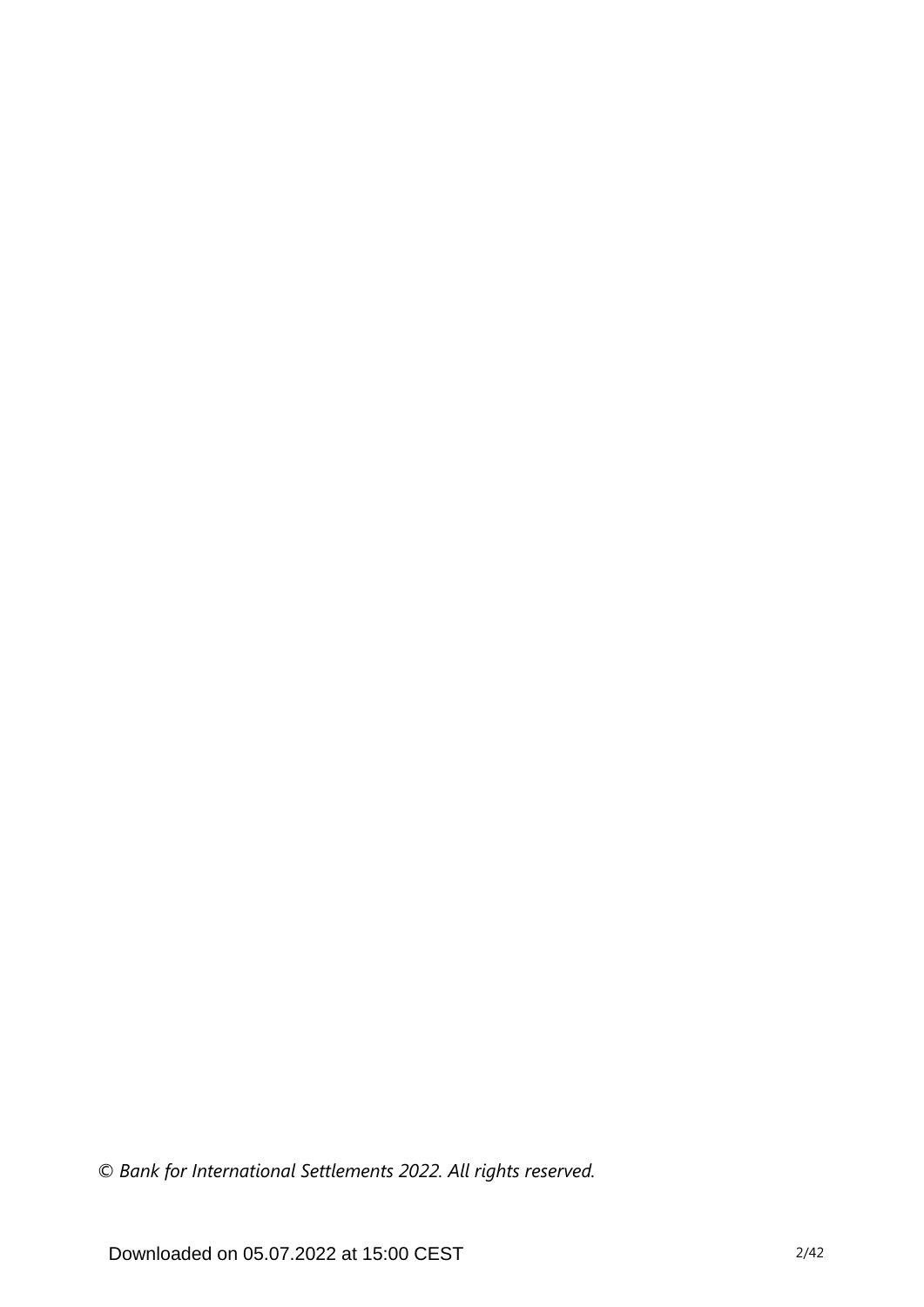## **Introduction**

- The guidance set out in this chapter relates to the chapters of the credit risk standard [\(CRE](https://www.bis.org/basel_framework/standard/CRE.htm)). This chapter includes the following: **99.1**
	- (1) Illustrative risk weights calculated under the internal ratings-based (IRB) approach to credit risk [\(CRE99.2](https://www.bis.org/basel_framework/chapter/CRE/99.htm?inforce=20230101&published=20200327#paragraph_CRE_99_20230101_99_2) to [CRE99.3](https://www.bis.org/basel_framework/chapter/CRE/99.htm?inforce=20230101&published=20200327#paragraph_CRE_99_20230101_99_3)).
	- (2) Illustrative examples for recognition of dilution risk when applying the Securitisation Internal Ratings-Based Approach (SEC-IRBA) to securitisation exposures ([CRE99.4](https://www.bis.org/basel_framework/chapter/CRE/99.htm?inforce=20230101&published=20200327#paragraph_CRE_99_20230101_99_4) to [CRE99.19](https://www.bis.org/basel_framework/chapter/CRE/99.htm?inforce=20230101&published=20200327#paragraph_CRE_99_20230101_99_19)).
	- (3) Illustrative examples of the application of the standardised approach to counterparty credit risk (SA-CCR) to sample portfolios [\(CRE99.20](https://www.bis.org/basel_framework/chapter/CRE/99.htm?inforce=20230101&published=20200327#paragraph_CRE_99_20230101_99_20) to [CRE99.97](https://www.bis.org/basel_framework/chapter/CRE/99.htm?inforce=20230101&published=20200327#paragraph_CRE_99_20230101_99_97) ).
	- (4) Illustrative examples on the effect of margin agreements on the SA-CCR formulation [\(CRE99.98](https://www.bis.org/basel_framework/chapter/CRE/99.htm?inforce=20230101&published=20200327#paragraph_CRE_99_20230101_99_98) to [CRE99.115\)](https://www.bis.org/basel_framework/chapter/CRE/99.htm?inforce=20230101&published=20200327#paragraph_CRE_99_20230101_99_115)
	- (5) Equity investments in funds: illustrative example of the calculation of riskweighted assets (RWA) under the look-through approach (LTA) [CRE99.116](https://www.bis.org/basel_framework/chapter/CRE/99.htm?inforce=20230101&published=20200327#paragraph_CRE_99_20230101_99_116) to [CRE99.120](https://www.bis.org/basel_framework/chapter/CRE/99.htm?inforce=20230101&published=20200327#paragraph_CRE_99_20230101_99_120)).
	- (6) Equity investments in funds: illustrative example of the calculation of RWA under the mandate-based approach (MBA) [CRE99.121](https://www.bis.org/basel_framework/chapter/CRE/99.htm?inforce=20230101&published=20200327#paragraph_CRE_99_20230101_99_121) to [CRE99.127\)](https://www.bis.org/basel_framework/chapter/CRE/99.htm?inforce=20230101&published=20200327#paragraph_CRE_99_20230101_99_127).
	- (7) Equity investments in funds: illustrative examples of the leverage adjustment [CRE99.128](https://www.bis.org/basel_framework/chapter/CRE/99.htm?inforce=20230101&published=20200327#paragraph_CRE_99_20230101_99_128) to [CRE99.133\)](https://www.bis.org/basel_framework/chapter/CRE/99.htm?inforce=20230101&published=20200327#paragraph_CRE_99_20230101_99_133).

### **Illustrative risk weights calculated under the IRB approach to credit risk**

- **99.2** Table 1 provides illustrative risk weights calculated for four exposure types under the IRB approach to credit risk. Each set of risk weights for unexpected loss (UL) was produced using the appropriate risk-weight function of the risk-weight functions set out in [CRE31.](https://www.bis.org/basel_framework/chapter/CRE/31.htm?inforce=20230101&published=20200327) The inputs used to calculate the illustrative risk weights include measures of the probability of default (PD), loss-given-default (LGD), and an assumed effective maturity (M) of 2.5 years, where applicable.
- **99.3** A firm-size adjustment applies to exposures made to small or medium-sized entity borrowers (defined as corporate exposures where the reported sales for the consolidated group of which the firm is a part is less than  $\epsilon$ 50 million). Accordingly, the firm-size adjustment was made in determining the second set of risk weights provided in column two for corporate exposures given that the turnover of the firm receiving the exposure is assumed to be  $\epsilon$ 5 million.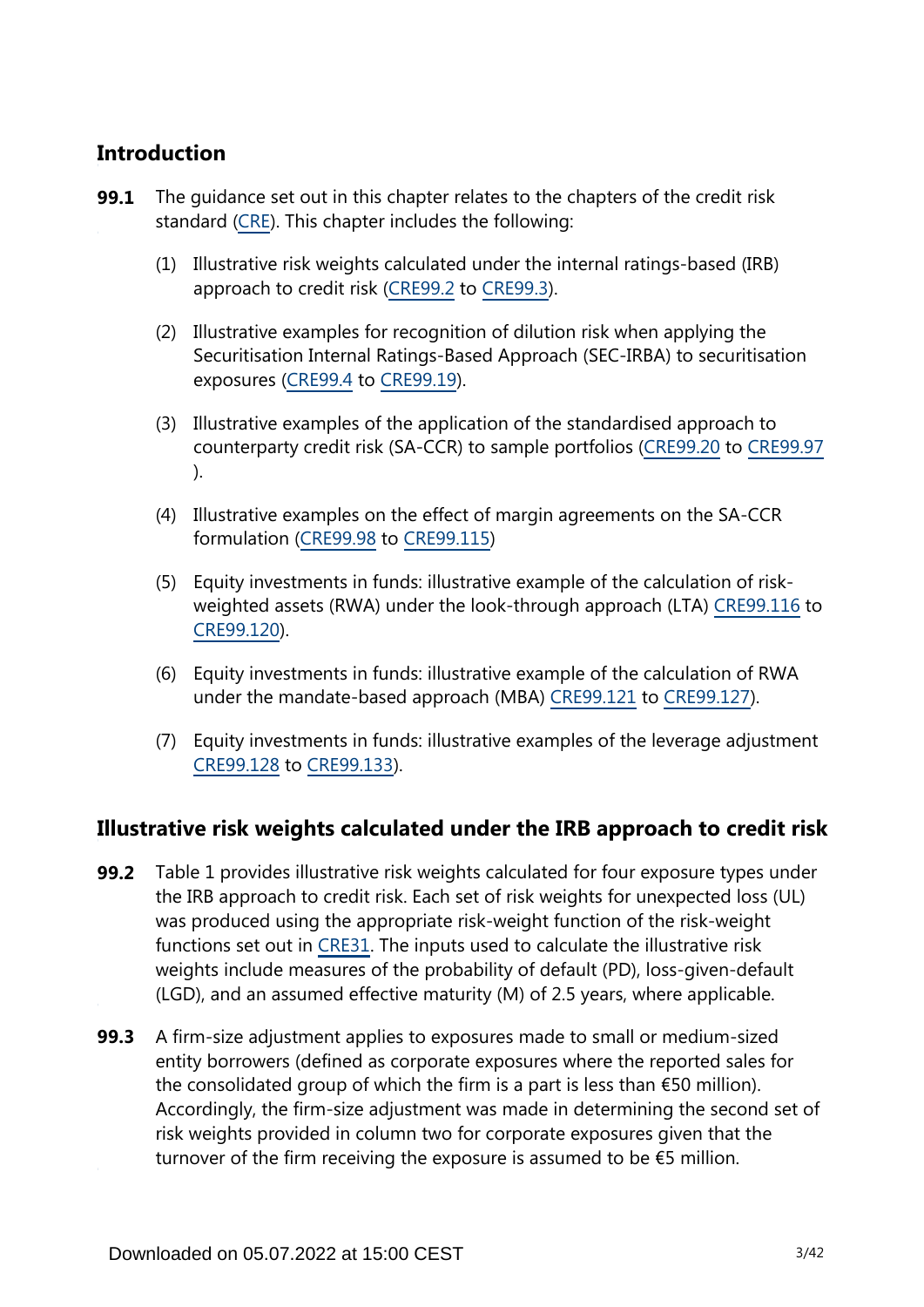Illustrative IRB risk weights for UL Table 1

| Asset class                               |           | Corporate Exposures | <b>Residential Mortgages</b> |        | <b>Other Retail Exposures</b> |         | Qualifying Revolving Retail<br>Exposures |        |
|-------------------------------------------|-----------|---------------------|------------------------------|--------|-------------------------------|---------|------------------------------------------|--------|
| LGD:                                      | 40%       | 40%                 | 45%                          | 25%    | 45%                           | 85%     | 50%                                      | 85%    |
| Turnover<br>(millions of $\varepsilon$ ): | 50        | 5                   |                              |        |                               |         |                                          |        |
| Maturity:                                 | 2.5 years | 2.5 years           |                              |        |                               |         |                                          |        |
| PD:                                       |           |                     |                              |        |                               |         |                                          |        |
| 0.05%                                     | 17.47%    | 13.69%              | 6.23%                        | 3.46%  | 6.63%                         | 12.52%  | 1.68%                                    | 2.86%  |
| 0.10%                                     | 26.36%    | 20.71%              | 10.69%                       | 5.94%  | 11.16%                        | 21.08%  | 3.01%                                    | 5.12%  |
| 0.25%                                     | 43.97%    | 34.68%              | 21.30%                       | 11.83% | 21.15%                        | 39.96%  | 6.40%                                    | 10.88% |
| 0.40%                                     | 55.75%    | 43.99%              | 29.94%                       | 16.64% | 28.42%                        | 53.69%  | 9.34%                                    | 15.88% |
| 0.50%                                     | 61.88%    | 48.81%              | 35.08%                       | 19.49% | 32.36%                        | 61.13%  | 11.16%                                   | 18.97% |
| 0.75%                                     | 73.58%    | 57.91%              | 46.46%                       | 25.81% | 40.10%                        | 75.74%  | 15.33%                                   | 26.06% |
| 1.00%                                     | 82.06%    | 64.35%              | 56.40%                       | 31.33% | 45.77%                        | 86.46%  | 19.14%                                   | 32.53% |
| 1.30%                                     | 89.73%    | 70.02%              | 67.00%                       | 37.22% | 50.80%                        | 95.95%  | 23.35%                                   | 39.70% |
| 1.50%                                     | 93.86%    | 72.99%              | 73.45%                       | 40.80% | 53.37%                        | 100.81% | 25.99%                                   | 44.19% |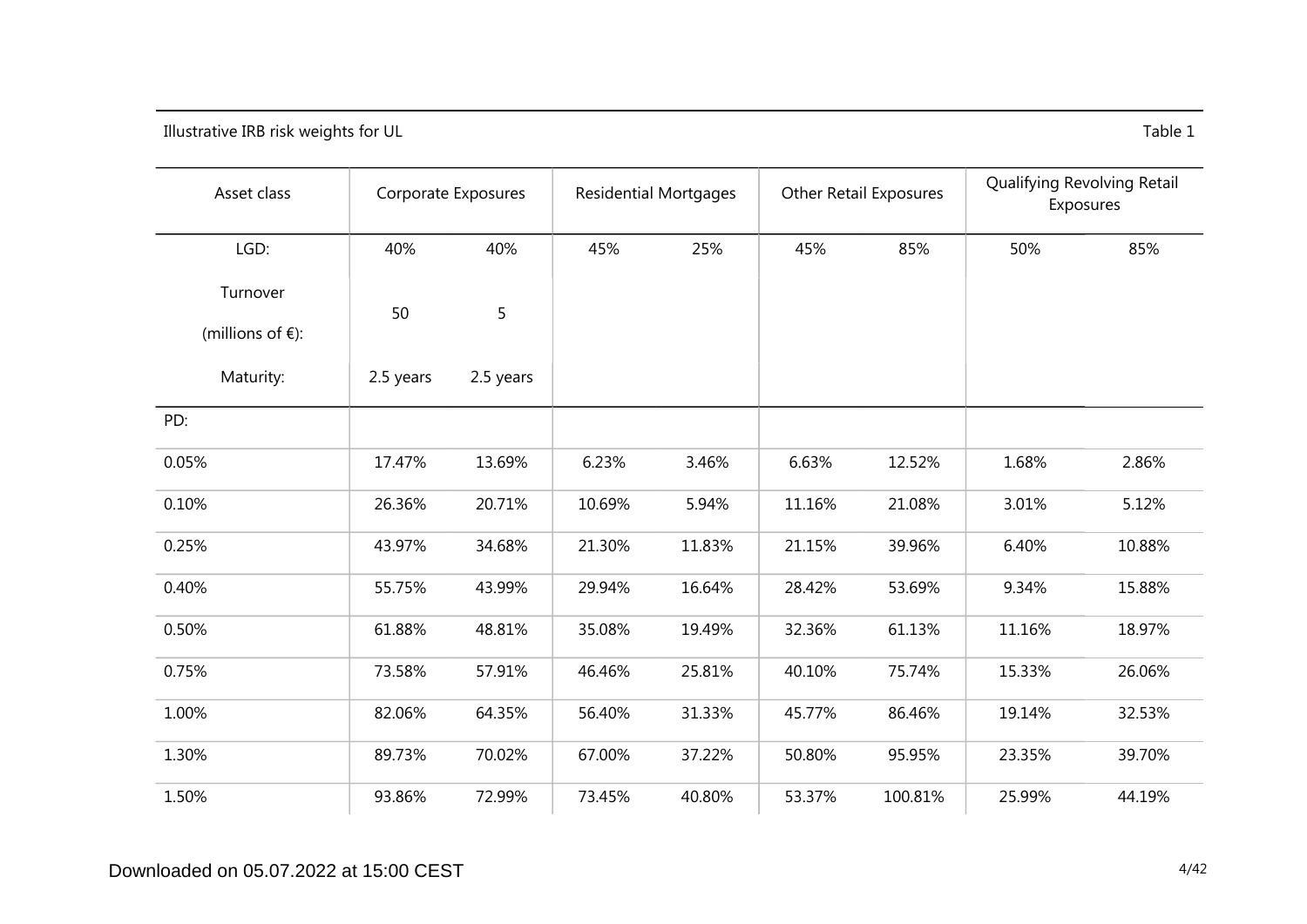| 2.00%  | 102.09% | 78.71%  | 87.94%  | 48.85%  | 57.99%  | 109.53% | 32.14%  | 54.63%  |
|--------|---------|---------|---------|---------|---------|---------|---------|---------|
| 2.50%  | 108.58% | 83.05%  | 100.64% | 55.91%  | 60.90%  | 115.03% | 37.75%  | 64.18%  |
| 3.00%  | 114.17% | 86.74%  | 111.99% | 62.22%  | 62.79%  | 118.61% | 42.96%  | 73.03%  |
| 4.00%  | 124.07% | 93.37%  | 131.63% | 73.13%  | 65.01%  | 122.80% | 52.40%  | 89.08%  |
| 5.00%  | 133.20% | 99.79%  | 148.22% | 82.35%  | 66.42%  | 125.45% | 60.83%  | 103.41% |
| 6.00%  | 141.88% | 106.21% | 162.52% | 90.29%  | 67.73%  | 127.94% | 68.45%  | 116.37% |
| 10.00% | 171.63% | 130.23% | 204.41% | 113.56% | 75.54%  | 142.69% | 93.21%  | 158.47% |
| 15.00% | 196.92% | 152.81% | 235.72% | 130.96% | 88.60%  | 167.36% | 115.43% | 196.23% |
| 20.00% | 211.76% | 167.48% | 253.12% | 140.62% | 100.28% | 189.41% | 131.09% | 222.86% |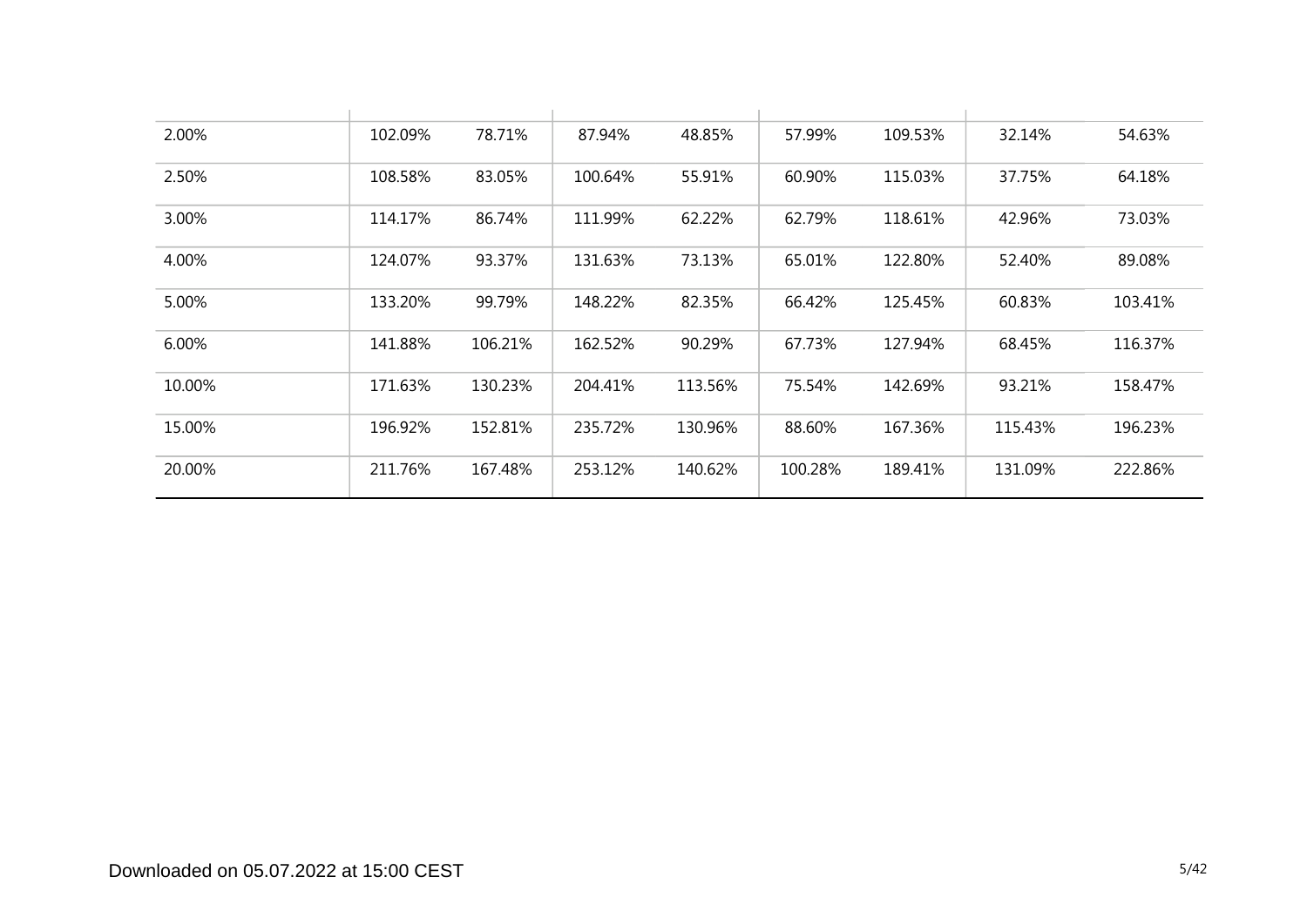## **Illustrative examples for recognition of dilution risk when applying SEC-IRBA to securitisation exposures**

- The following two examples are provided to illustrate the recognition of dilution risk according to [CRE44.12](https://www.bis.org/basel_framework/chapter/CRE/44.htm?inforce=20230101&published=20200327#paragraph_CRE_44_20230101_44_12) and [CRE44.13](https://www.bis.org/basel_framework/chapter/CRE/44.htm?inforce=20230101&published=20200327#paragraph_CRE_44_20230101_44_13). The first example in [CRE99.5](https://www.bis.org/basel_framework/chapter/CRE/99.htm?inforce=20230101&published=20200327#paragraph_CRE_99_20230101_99_5) to [CRE99.8](https://www.bis.org/basel_framework/chapter/CRE/99.htm?inforce=20230101&published=20200327#paragraph_CRE_99_20230101_99_8) assumes a common waterfall for default and dilution losses. The second example in [CRE99.9](https://www.bis.org/basel_framework/chapter/CRE/99.htm?inforce=20230101&published=20200327#paragraph_CRE_99_20230101_99_9) to [CRE99.19](https://www.bis.org/basel_framework/chapter/CRE/99.htm?inforce=20230101&published=20200327#paragraph_CRE_99_20230101_99_19) assumes a non-common waterfall for default and dilution losses. **99.4**
- **99.5** Common waterfall for default and dilution losses: in the first example, it is assumed that losses resulting from either defaults or dilution within the securitised pool will be subject to a common waterfall, ie the loss allocation process does not distinguish between different sources of losses within the pool.
- The pool is characterised as follows. For the sake of simplicity, it is assumed that all exposures have the same size, same PD, same LGD and same maturity. **99.6**
	- (1) Pool of  $£1,000,000$  of corporate receivables

$$
(2) \quad N=100
$$

- <span id="page-5-1"></span>(3) M = 2.5 years $\frac{1}{2}$  $\frac{1}{2}$  $\frac{1}{2}$
- (4)  $PD_{\text{Dilution}} = 0.55\%$
- (5)  $LGD_{\text{Dilution}} = 100\%$
- (6)  $PD_{\text{Default}} = 0.95\%$
- (7)  $LGD_{\text{Default}} = 45\%$

#### *Footnotes*

*[1](#page-5-1)*

*For the sake of simplicity, the possibility described in [CRE34.8](https://www.bis.org/basel_framework/chapter/CRE/34.htm?inforce=20230101&published=20201126#paragraph_CRE_34_20230101_34_8) to set M = 1 is not used in this example. Dilution*

- <span id="page-5-0"></span>**99.7** The capital structure is characterised as follows:
	- (1) Tranche A is a senior note of  $\epsilon$ 700,000
	- (2) Tranche B is a second-loss quarantee of  $\epsilon$ 250,000
	- (3) Tranche C is a purchase discount of  $£50,000$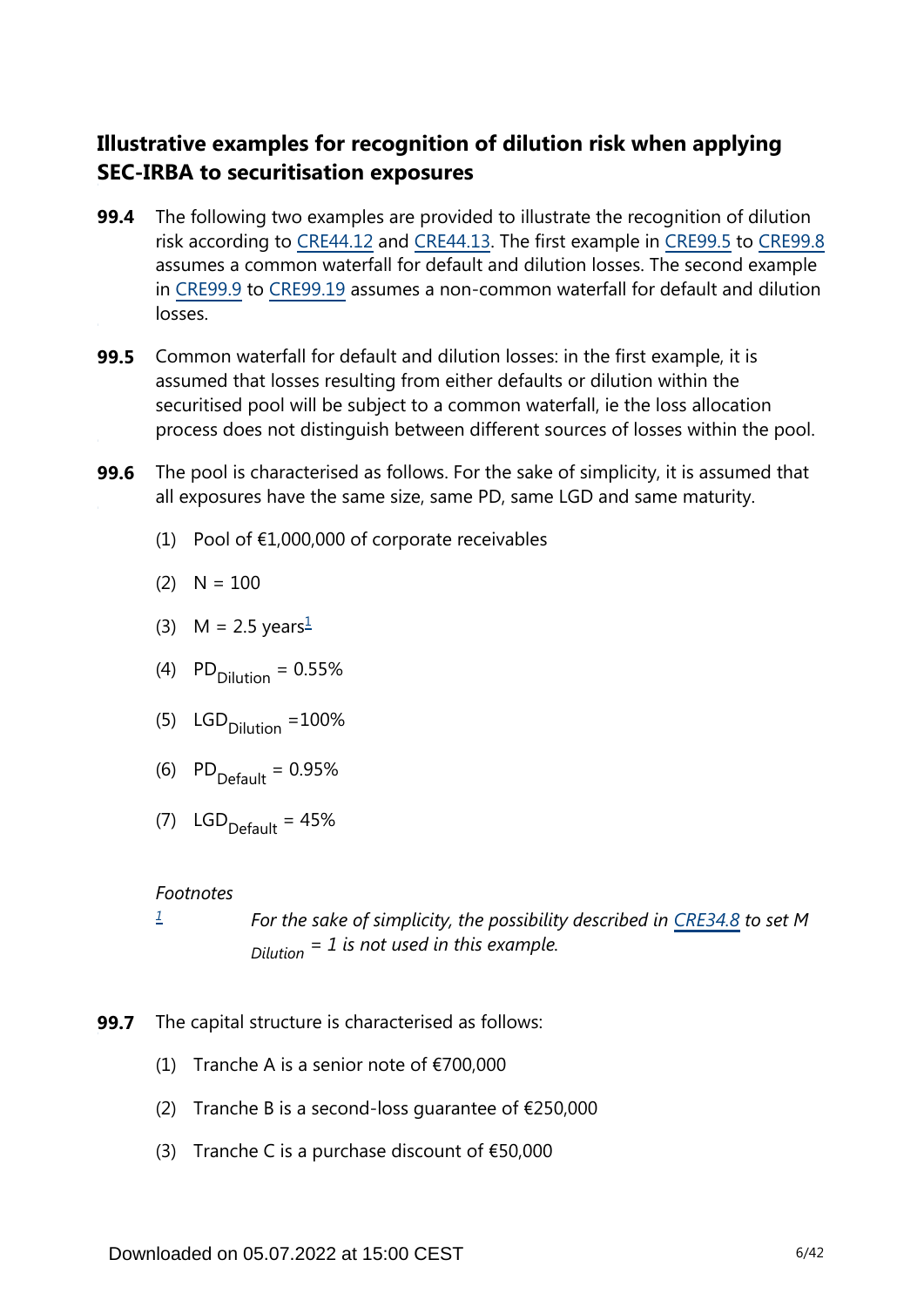<span id="page-6-1"></span>(4) Final legal maturity of transaction / all tranches = 2.875 years, ie  $M_T = 2.5$ years[2](#page-6-0)

#### *Footnotes*

- *The rounding of the maturity calculation is shown for example purposes [2](#page-6-1)*
- <span id="page-6-2"></span><span id="page-6-0"></span>**99.8** RWA calculation:
	- (1) Step 1: calculate  $K_{IRB. Dilution}$  and  $K_{IRB.Default}$  for the underlying portfolio:
		- (a)  $K_{IRB, Dilution} = \text{\textsterling}1,000,000 \times (161.44\% \times 8\% + 0.55\% \times 100\%) / \text{\textsterling}1,000,000$  $= 13.47%$
		- (b)  $K_{IRB,Default} = (\text{\textsterling}1,000,000 \text{\textsterling}129,200)^{\frac{3}{2}} \times (90.62\% \times 8\% + 0.95\% \times 45\%)$  $K_{IRB,Default} = (\text{\textsterling}1,000,000 \text{\textsterling}129,200)^{\frac{3}{2}} \times (90.62\% \times 8\% + 0.95\% \times 45\%)$  $K_{IRB,Default} = (\text{\textsterling}1,000,000 \text{\textsterling}129,200)^{\frac{3}{2}} \times (90.62\% \times 8\% + 0.95\% \times 45\%)$  / €1,000,000 = 6.69%
	- (2) Step 2: calculate  $K_{IRB,Pool} = K_{IRB, Dilution} + K_{IRB,Default} = 13.47\% + 6.69\% =$ 20.16%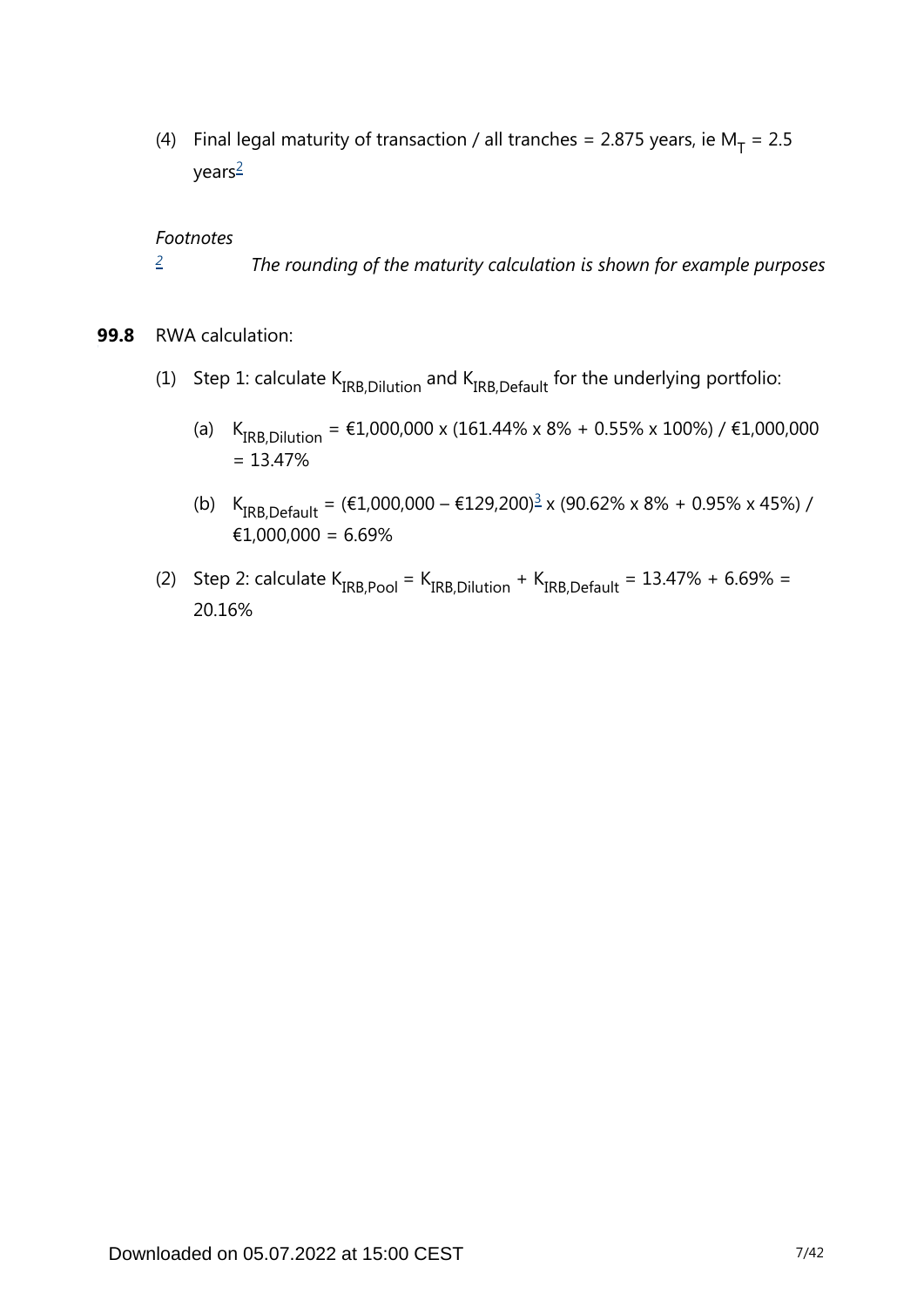- (3) Step 3: apply the SEC-IRBA to the three tranches
	- (a) Pool parameters:
		- $(i)$  N = 100
		- (ii)  $LGD_{\text{pool}} = (LGD_{\text{Default}} \times K_{\text{IRB},\text{Default}} + \text{LGD}_{\text{Dilution}} \times K_{\text{IRB},\text{Dilution}}) / K$  $_{IRB,Pool}$  = (45% x 6.69% + 100% x 13.47%) / 20.16% = 81.75%
	- (b) Tranche parameters:
		- (i)  $M_T = 2.5$  years
		- (ii) Attachment and detachment points shown in Table 2

| Attachment and detachment points for each tranche |  | Table 2 |
|---------------------------------------------------|--|---------|
|---------------------------------------------------|--|---------|

|           | Attachment point | Detachment point |
|-----------|------------------|------------------|
| Tranche A | 30%              | 100%             |
| Tranche B | 5%               | 30%              |
| Tranche C | 0%               | 5%               |

(4) Resulting risk-weighted exposure amounts shown in Table 3

|           | SEC-IRBA risk weight | <b>RWA</b> |
|-----------|----------------------|------------|
| Tranche A | 21.22%               | €148,540   |
| Tranche B | 1013.85%             | €2,534,625 |
| Tranche C | 1250%                | €625,000   |

Risk-weighted exposure amounts for each tranche Table 3

#### *Footnotes*

<span id="page-7-0"></span>*[3](#page-6-2)*

*As described in [CRE34.5,](https://www.bis.org/basel_framework/chapter/CRE/34.htm?inforce=20230101&published=20201126#paragraph_CRE_34_20230101_34_5) when calculating the default risk of exposures with non-immaterial dilution risk "EAD will be calculated as the outstanding amount minus the capital requirement for dilution prior to credit risk mitigation".*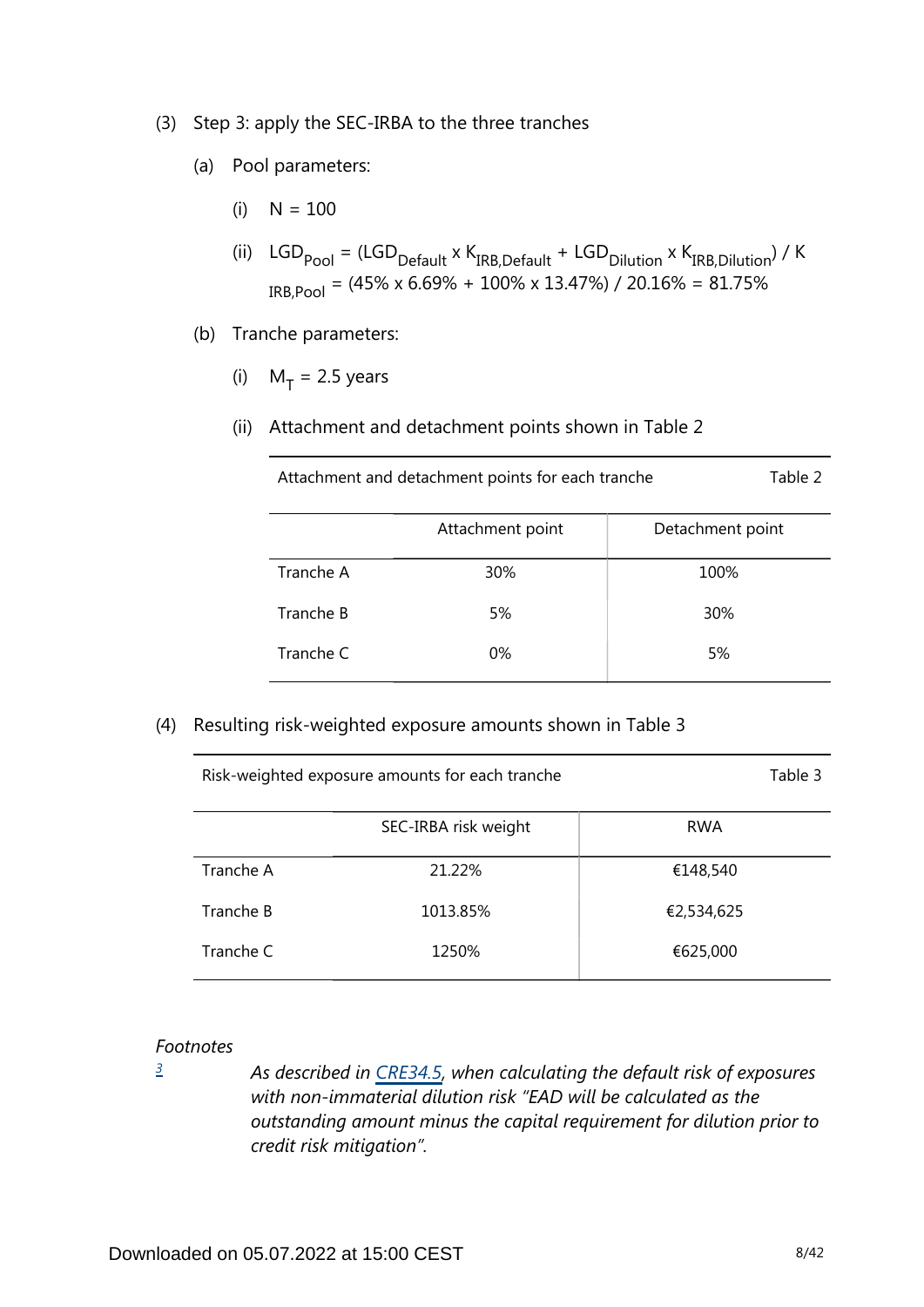- Non-common waterfall for default and dilution losses: in the second example, it is assumed that the securitisation transaction does not have one common waterfall for losses due to defaults and dilutions, ie for the determination of the risk of a specific tranche it is not only relevant what losses might be realised within the pool but also if those losses are resulting from default or a dilution event. **99.9**
- **99.10** As the SEC-IRBA assumes that there is one common waterfall, it cannot be applied without adjustments. The following example illustrates one possible scenario and a possible adjustment specific to this scenario.
- While this example is meant as a guideline, a bank should nevertheless consult **99.11** with its national supervisor as to how the capital calculation should be performed (see [CRE44.13\)](https://www.bis.org/basel_framework/chapter/CRE/44.htm?inforce=20230101&published=20200327#paragraph_CRE_44_20230101_44_13).
- **99.12** The pool is characterised as in [CRE99.6.](https://www.bis.org/basel_framework/chapter/CRE/99.htm?inforce=20230101&published=20200327#paragraph_CRE_99_20230101_99_6)
- <span id="page-8-2"></span><span id="page-8-1"></span><span id="page-8-0"></span>**99.13** The capital structure is characterised as follows:
	- (1) Tranche A is a senior note of  $\epsilon$ 950,000
	- (2) Tranche C is a purchase discount of  $£50,000$
	- (3) Tranches A and C will cover both default and dilution losses
	- (4) In addition, the structure also contains a second-loss quarantee of  $\epsilon$ 250,000 (Tranche  $B$ )<sup> $4$ </sup> that covers only dilution losses exceeding a threshold of €50,000 up to maximum aggregated amount of €300,000, which leads to the following two waterfalls:
		- (a) Default waterfall
			- (i) Tranche A is a senior note of  $\epsilon$ 950,000
			- (ii) Tranche C is a purchase discount of  $\text{\$50,000}^{\text{\$}}$  $\text{\$50,000}^{\text{\$}}$  $\text{\$50,000}^{\text{\$}}$
		- (b) Dilution waterfall
			- (i) Tranche A is a senior note of  $\epsilon$ 700,000
			- (ii) Tranche B is a second-loss quarantee of  $E$ 250,000
			- (iii) Tranche C is a purchase discount of  $€50,000$ <sup>[6](#page-9-2)</sup>
	- (5)  $M_T$  of all tranches is 2.5 years.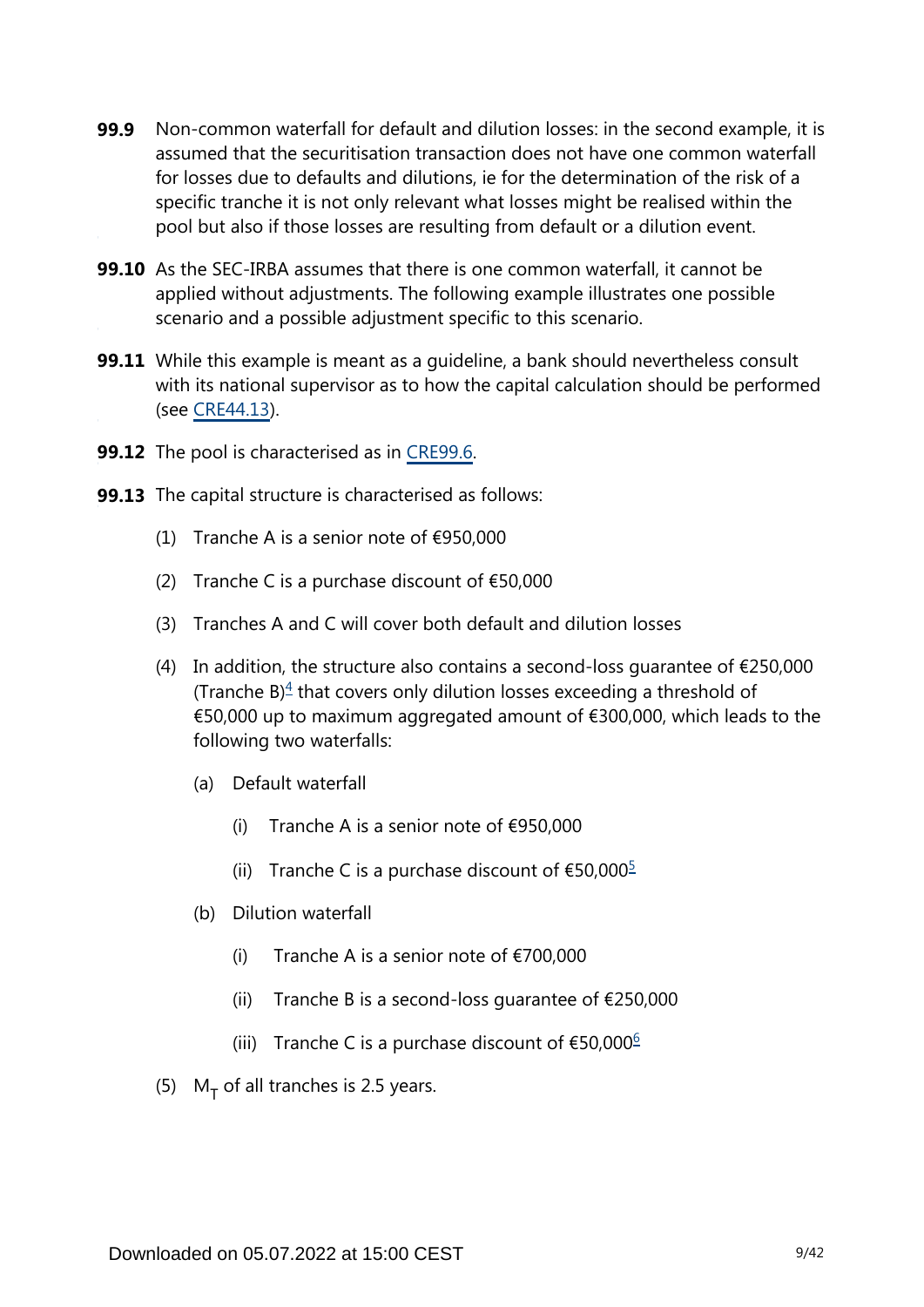#### *Footnotes*

<span id="page-9-1"></span><span id="page-9-0"></span>

| $\boldsymbol{4}$ | For the sake of simplicity, it is assumed that the second-loss quarantee<br>is cash-collateralised. |
|------------------|-----------------------------------------------------------------------------------------------------|
|                  | Subject to the condition that it is not already being used for realised<br>dilution losses.         |
| 6                | Subject to the condition that it is not already being used for realised<br>default losses.          |

- <span id="page-9-2"></span>**99.14** Tranche C is treated as described in [CRE99.7](https://www.bis.org/basel_framework/chapter/CRE/99.htm?inforce=20230101&published=20200327#paragraph_CRE_99_20230101_99_7) to [CRE99.10](https://www.bis.org/basel_framework/chapter/CRE/99.htm?inforce=20230101&published=20200327#paragraph_CRE_99_20230101_99_10).
- **99.15** Tranche B (second-loss guarantee) is exposed only to dilution risk, but not to default risk. Therefore,  $K_{IRB}$ , for the purpose of calculating a capital requirement for Tranche B, can be limited to  $K_{IRB.Dilution}$ . However, as the holder of Tranche B cannot be sure that Tranche C will still be available to cover the first dilution losses when they are realised – because the credit enhancement might already be depleted due to earlier default losses – to ensure a prudent treatment, it cannot recognise the purchase discount as credit enhancement for dilution risk. In the capital calculation, the bank providing Tranche B should assume that €50,000 of the securitised assets have already been defaulted and hence Tranche C is no longer available as credit enhancement and the exposure of the underlying assets has been reduced to €950,000. When calculating  $K_{IRR}$  for Tranche B, the bank can assume that  $K_{IRR}$  is not affected by the reduced portfolio size.
- **99.16** RWA calculation for tranche B:
	- (1) Step 1: calculate  $K_{IRB.Pool}$ .

 $K_{IRB,Pool} = K_{IRB. Dilution} = 13.47\%$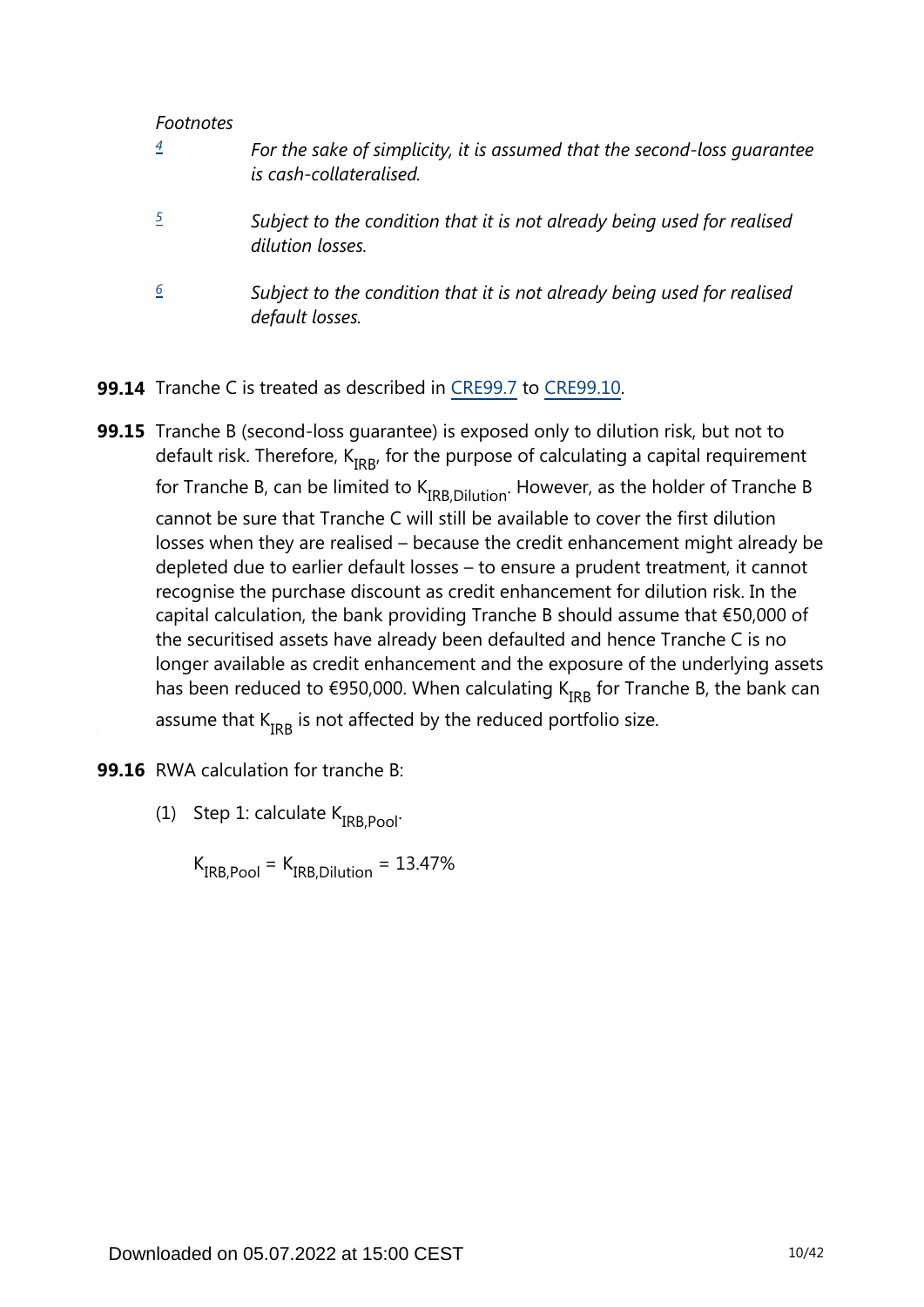- (2) Step 2: apply the SEC-IRBA.
	- (a) Pool parameters:
		- $(i)$  N = 100
		- (ii)  $LGD_{\text{Pool}} = LGD_{\text{Dilution}} = 100\%$
	- (b) Tranche parameters:
		- (i)  $M_T = 2.5$  years
		- (ii) Attachment point  $= 0\%$
		- (iii) Detachment point = €250,000 / €950,000 = 26.32%
- (3) Resulting risk-weighted exposure amounts for Tranche B:
	- (a) SEC-IRBA risk weight =  $886.94\%$
	- (b) RWA =  $\text{\textsterling}2,217,350$
- **99.17** The holder of Tranche A (senior note) will take all default losses not covered by the purchase discount and all dilution losses not covered by the purchase discount or the second-loss guarantee. A possible treatment for Tranche A would beto add  $K_{IRR\,Default}$  and  $K_{IRR\,Dilution}$  (as in CRE99.7 to CRE99.10), but not to recognise the second-loss guarantee as credit enhancement at all because it is covering only dilution risk.
- <span id="page-10-0"></span>**99.18** Although this is a simple approach, it is also fairly conservative. Therefore the following alternative for the senior tranche could be considered:
	- (1) Calculate the RWA amount for Tranche A under the assumption that it is only exposed to losses resulting from defaults. This assumption implies that Tranche A is benefiting from a credit enhancement of €50,000.
	- (2) Calculate the RWA amounts for Tranche C and (hypothetical) Tranche  $A^*$ under the assumption that they are only exposed to dilution losses. Tranche A\* should be assumed to absorb losses above €300,000 up to €1,000,000. With respect to dilution losses, this approach would recognise that the senior tranche investor cannot be sure if the purchase price discount will still be available to cover those losses when needed as it might have already been used for defaults. Consequently, from the perspective of the senior investor, the purchase price discount could only be recognised for the calculation of the capital requirement for default or dilution risk but not for both $\frac{7}{2}$  $\frac{7}{2}$  $\frac{7}{2}$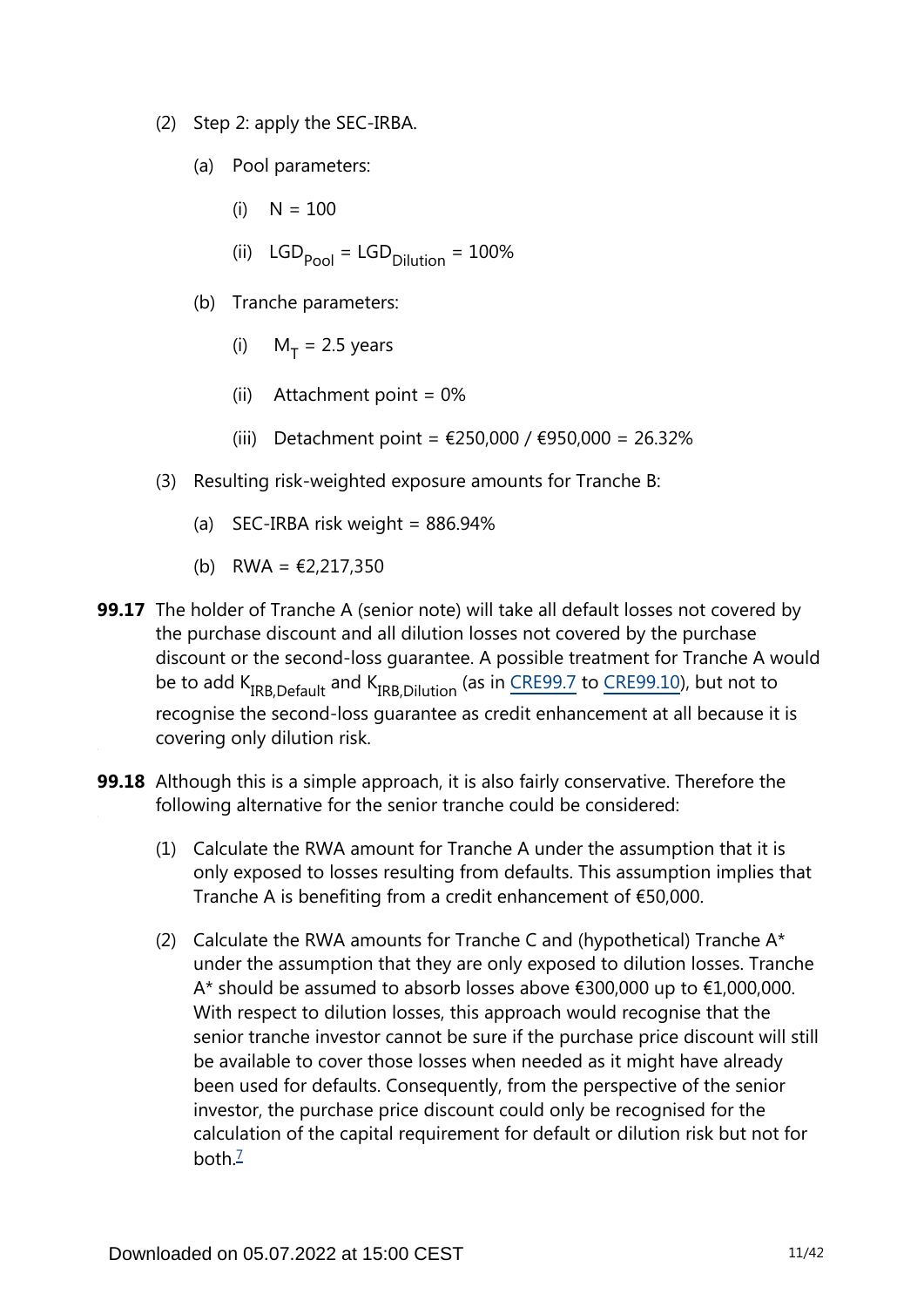(3) Sum up the RWA amounts under [CRE99.18](https://www.bis.org/basel_framework/chapter/CRE/99.htm?inforce=20230101&published=20200327#paragraph_CRE_99_20230101_99_18)(1) and [CRE99.18\(](https://www.bis.org/basel_framework/chapter/CRE/99.htm?inforce=20230101&published=20200327#paragraph_CRE_99_20230101_99_18)2) and apply the relevant risk weight floor in [CRE44.26](https://www.bis.org/basel_framework/chapter/CRE/44.htm?inforce=20230101&published=20200327#paragraph_CRE_44_20230101_44_26) or [CRE44.29](https://www.bis.org/basel_framework/chapter/CRE/44.htm?inforce=20230101&published=20200327#paragraph_CRE_44_20230101_44_29) to determine the final RWA amount for the senior note investor.

#### *Footnotes*

<span id="page-11-0"></span>*[7](#page-10-0)*

*In this example, the purchase price discount was recognised in the default risk calculation, but banks could also choose to use it for the dilution risk calculation. It is also assumed that the second-loss dilution guarantee explicitly covers dilution losses above €50,000 up to €300,000. If the guarantee instead covered €250,000 dilution losses after the purchase discount has been depleted (irrespective of whether the purchase discount has been used for dilution or default losses), then the senior note holder should assume that he is exposed to dilution losses from €250,000 up to €1,000,000 (instead of €0 to €50,000 + €300,000 to €1,000,000).*

#### **99.19** RWA calculation for Tranche A:

- (1) Step 1: calculate RWA for [CRE99.18](https://www.bis.org/basel_framework/chapter/CRE/99.htm?inforce=20230101&published=20200327#paragraph_CRE_99_20230101_99_18)(1).
	- (a) Pool parameters:
		- (i)  $K_{IRB,Pool} = K_{IRB,Default} = 6.69\%$
		- (ii)  $LGD_{pool} = LGD_{Default} = 45%$
	- (b) Tranche parameters:
		- (i)  $M_T = 2.5$  years
		- (ii) Attachment point =  $€50,000 / €1,000,000 = 5%$
		- (iii) Detachment point = €1,000,000 / €1,000,000 = 100%
	- (c) Resulting risk-weighted exposure amounts:
		- (i) SEC-IRBA risk weight =  $51.67\%$
		- (ii) RWA = €490,865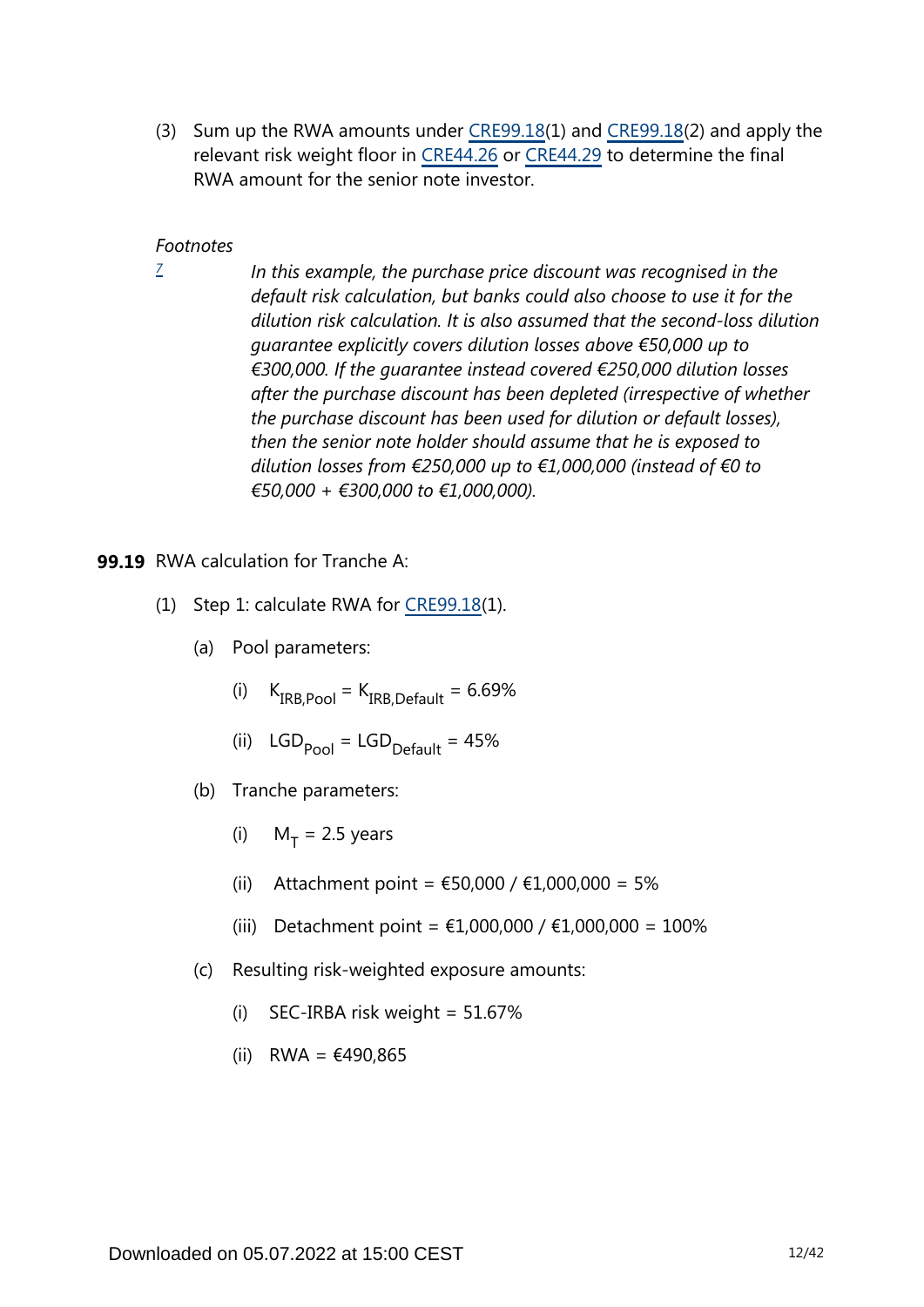- (2) Step 2: calculate RWA for [CRE99.18](https://www.bis.org/basel_framework/chapter/CRE/99.htm?inforce=20230101&published=20200327#paragraph_CRE_99_20230101_99_18)(2).
	- (a) Pool parameters:
		- (i)  $K_{IRB,Pool} = K_{IRB,Dilution} = 13.47\%$
		- (ii)  $LGD_{pool} = LGD_{Dilution} = 100%$
	- (b) Tranche parameters:
		- (i)  $M_T = 2.5$  years
		- (ii) Attachment and detachment points shown in Table 4

| Attachment and detachment points for each tranche | Table 4 |
|---------------------------------------------------|---------|
|                                                   |         |

|            | Attachment point | Detachment point |
|------------|------------------|------------------|
| Tranche A* | 30%              | 100%             |
| Tranche C  | 0%               | 5%               |

(c) Resulting risk-weighted exposure amounts shown in Table 5

| Risk-weighted exposure amounts for each tranche |                      |            |  |  |  |  |
|-------------------------------------------------|----------------------|------------|--|--|--|--|
|                                                 | SEC-IRBA risk weight | <b>RWA</b> |  |  |  |  |
| Tranche A*                                      | 11.16%               | €78,120    |  |  |  |  |
| Tranche C                                       | 1250%                | €625,000   |  |  |  |  |

- <span id="page-12-0"></span>Step 3: Sum up the RWA of [CRE99.19](https://www.bis.org/basel_framework/chapter/CRE/99.htm?inforce=20230101&published=20200327#paragraph_CRE_99_20230101_99_19)(1) and [CRE99.19\(](https://www.bis.org/basel_framework/chapter/CRE/99.htm?inforce=20230101&published=20200327#paragraph_CRE_99_20230101_99_19)2) $\frac{8}{3}$  $\frac{8}{3}$  $\frac{8}{3}$ **(3)**
	- (a) Final RWA amount for investor in Tranche A =  $\text{\textsterling}490,865 + \text{\textsterling}78,120 +$ €625,000 = €1,193,985
	- (b) Implicit risk weight for Tranche A = max (15%,  $€1,193,985 / €950,000) =$ 125.68%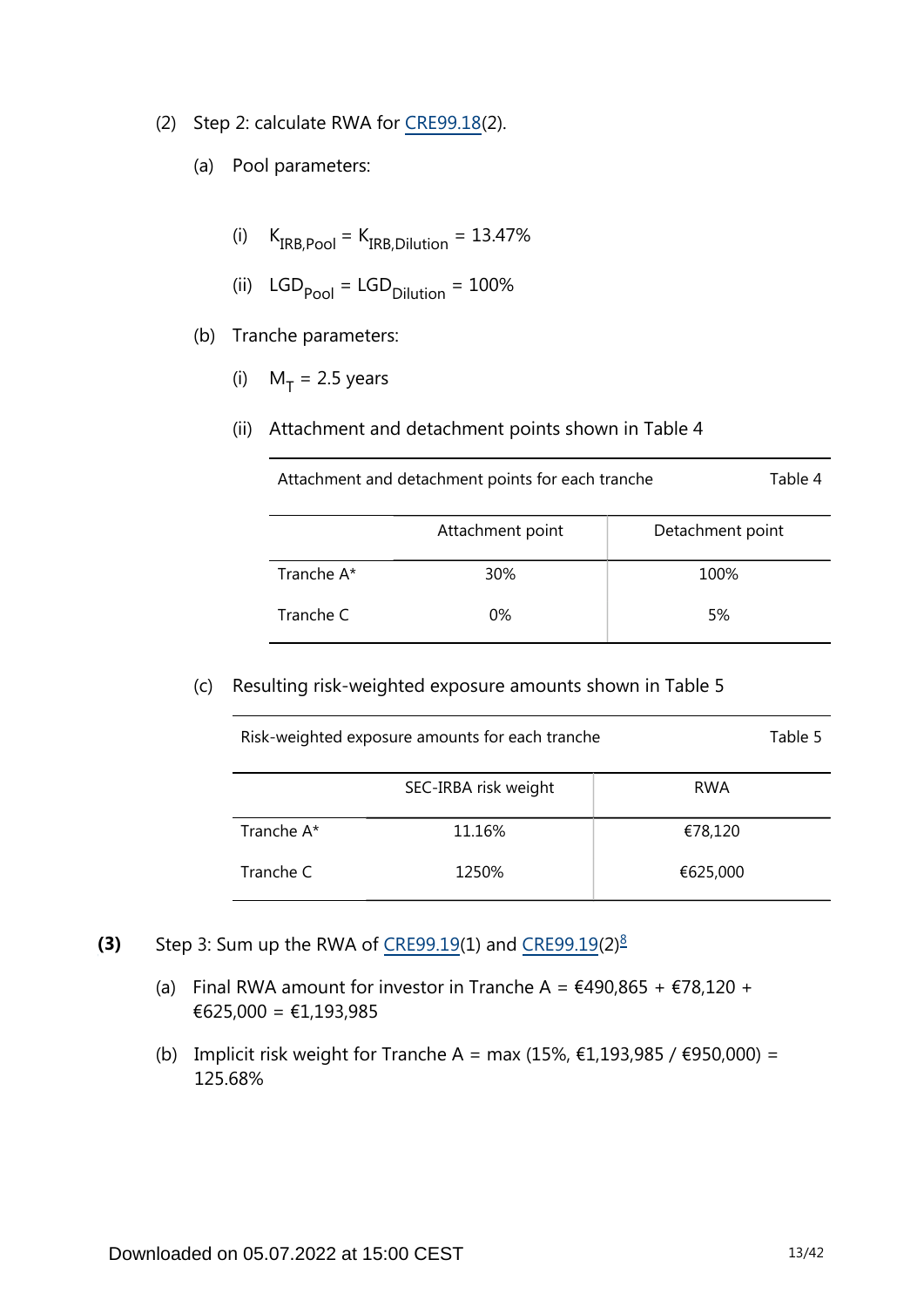#### *Footnotes*

<span id="page-13-0"></span>*[8](#page-12-0)*

*The correct application of the overall risk weight floor is such that the intermediate results (in this case the risk weight for Tranche A\*) are calculated without the floor and the floor is only enforced in the last step (ie Step 3(b)).*

## **Illustrative examples of the application of the SA-CCR to sample portfolios**

- **99.20** This section [\(CRE99.20](https://www.bis.org/basel_framework/chapter/CRE/99.htm?inforce=20230101&published=20200327#paragraph_CRE_99_20230101_99_20) to [CRE99.97](https://www.bis.org/basel_framework/chapter/CRE/99.htm?inforce=20230101&published=20200327#paragraph_CRE_99_20230101_99_97)) sets out the calculation of exposure at default (EAD) for five sample portfolios using SA-CCR. The calculations for the sample portfolios assume that intermediate values are not rounded (ie the actual results are carried through in sequential order). However, for ease of presentation, these intermediate values as well as the final EAD are rounded.
- **99.21** The EAD for all netting sets in SA-CCR is given by the following formula, where alpha is assigned a value of 1.4:

 $EAD = alpha * (RC + multiplier * AddOn<sup>aggregate</sup>)$ 

#### **Example 1: Interest rate derivatives (unmargined netting set)**

**99.22** Netting set 1 consists of three interest rates derivatives: two fixed versus floating interest rate swaps and one purchased physically settled European swaption. The table below summarises the relevant contractual terms of the three derivatives. All notional amounts and market values in the table are given in USD thousands.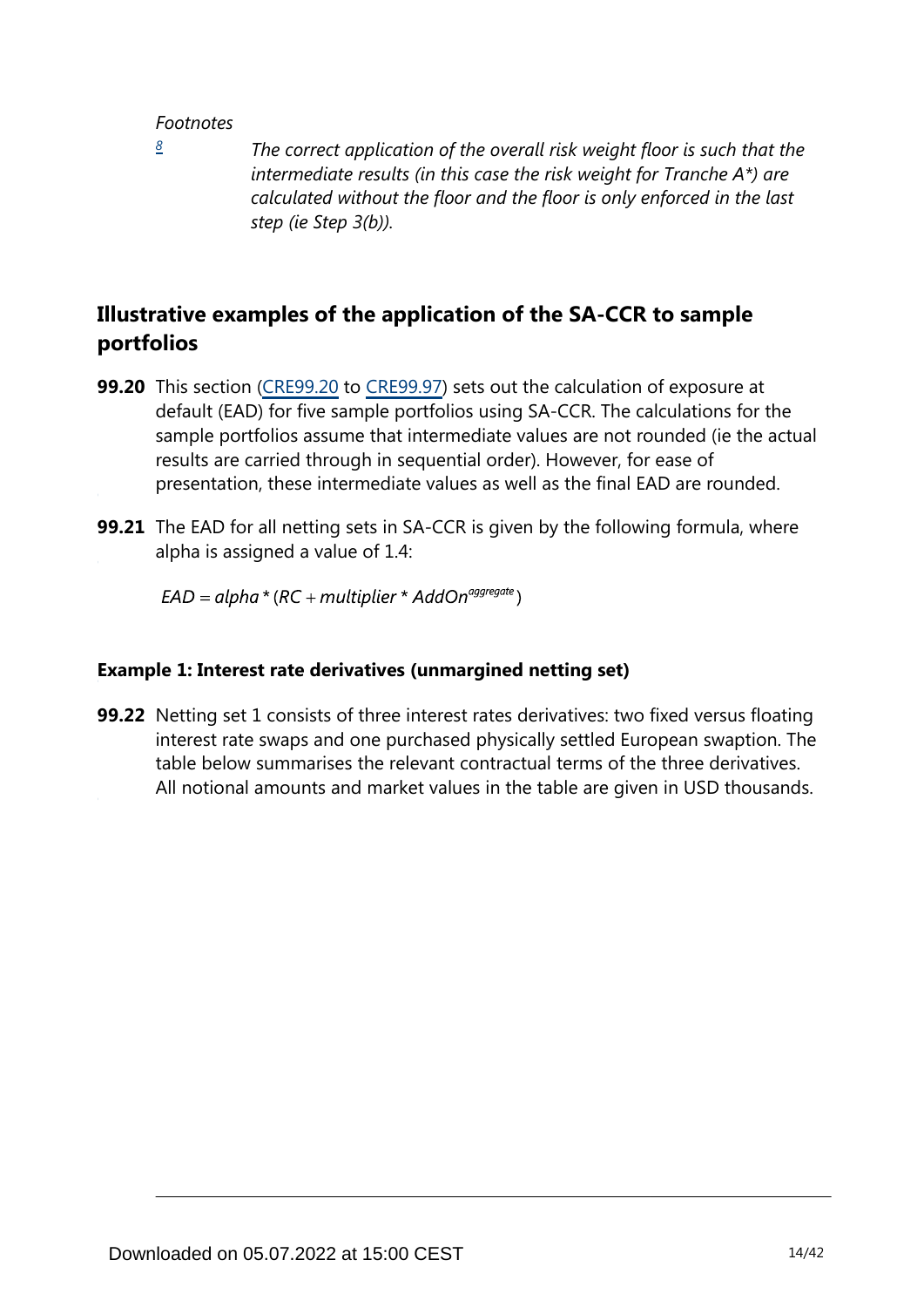| <b>Trade</b><br># | <b>Nature</b>         | <b>Residual</b><br>maturity | <b>Base</b><br>currency | <b>Notional</b><br>(USD<br>thousands) | Pay<br><b>Leg</b><br>$(*)$ | <b>Receive</b><br>Leg<br>$(*)$ | <b>Market</b><br>value<br>(USD<br>thousands) |
|-------------------|-----------------------|-----------------------------|-------------------------|---------------------------------------|----------------------------|--------------------------------|----------------------------------------------|
| $\mathbf{1}$      | Interest<br>rate swap | 10 years                    | <b>USD</b>              | 10,000                                | Fixed                      | Floating                       | 30                                           |
| 2                 | Interest<br>rate swap | 4 years                     | <b>USD</b>              | 10,000                                | Floating                   | Fixed                          | $-20$                                        |
| 3                 | European<br>swaption  | $1$ into $10$<br>years      | <b>EUR</b>              | 5,000                                 | Floating                   | Fixed                          | 50                                           |

(\*) For the swaption, the legs are those of the underlying swap.

- **99.23** The netting set is not subject to a margin agreement and there is no exchange of collateral (independent amount/initial margin, or IM) at inception. For unmargined netting sets, the replacement cost is calculated using the following formula, where:
	- (1) V is a simple algebraic sum of the derivatives' market values at the reference date; and
	- (2) C is the haircut value of the IM, which is zero in this example.

 $RC = \max\{V - C; 0\}$ 

**99.24** Thus, using the market values indicated in the table (expressed in USD thousands):

 $RC = \max\{30 - 20 + 50 - 0, 0\} = 60$ 

- **99.25** Since V-C is positive (ie USD 60,000), the value of the multiplier is 1, as explained in [CRE52.22](https://www.bis.org/basel_framework/chapter/CRE/52.htm?inforce=20230101&published=20200605#paragraph_CRE_52_20230101_52_22).
- **99.26** The remaining term to be calculated in the calculation EAD is the aggregate addon (AddOn<sup>aggregate</sup>). All the transactions in the netting set belong to the interest rate asset class. The AddOn<sup>aggregate</sup> for the interest rate asset class can be calculated using the seven steps set out in [CRE52.57](https://www.bis.org/basel_framework/chapter/CRE/52.htm?inforce=20230101&published=20200605#paragraph_CRE_52_20230101_52_57).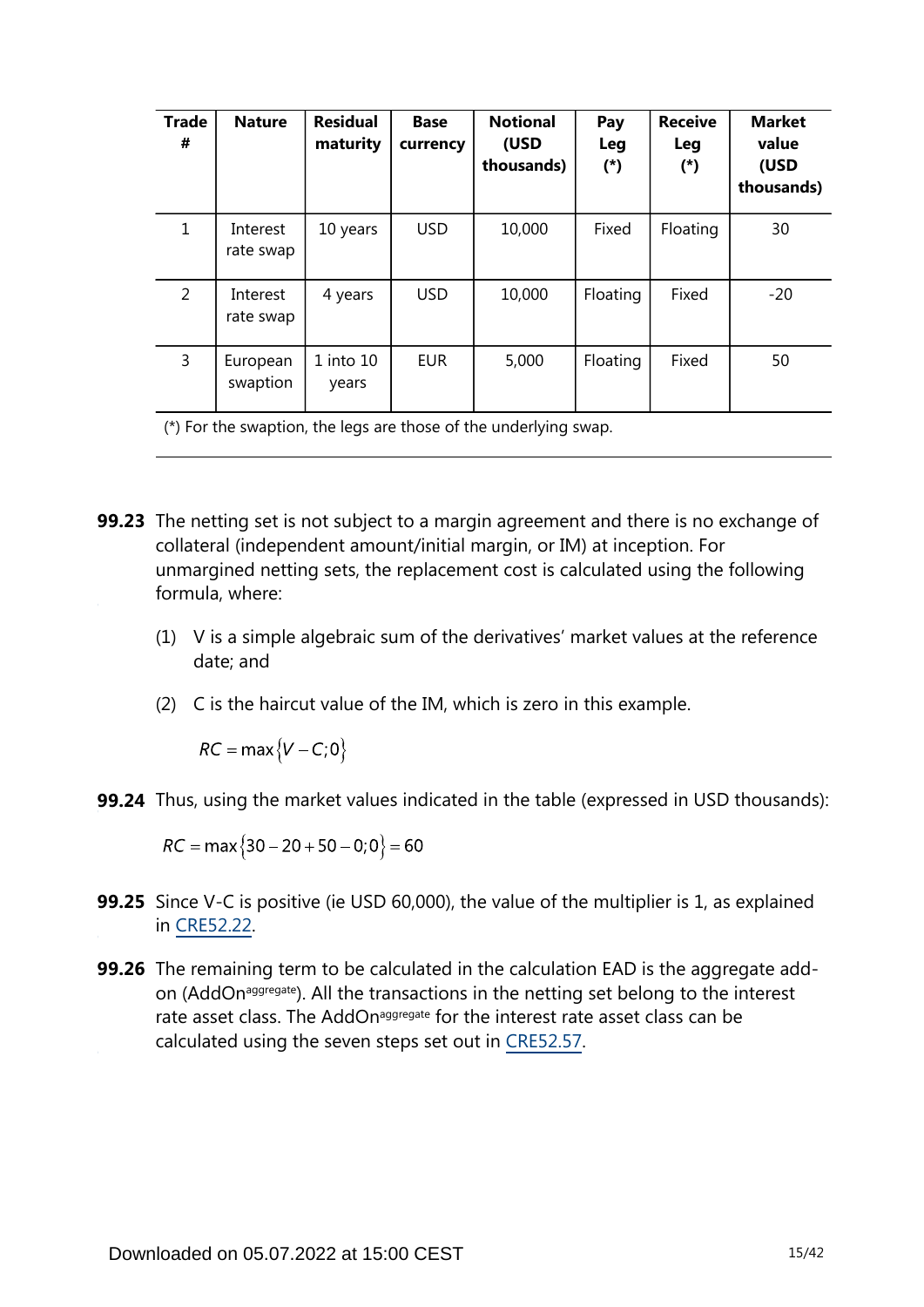**99.27** Step 1: Calculate the effective notional for each trade in the netting set. This is calculated as the product of the following three terms: (i) the adjusted notional of

the trade (d); (ii) the supervisory delta adjustment of the trade (δ); and (iii) the maturity factor (MF). That is, for each trade i, the effective notional  $D_i$  is calculated as  $D_i = d_i * MF_i * \delta_i$ .

- **99.28** For interest rate derivatives, the trade-level adjusted notional (d<sub>i</sub>) is the product of the trade notional amount and the supervisory duration (SD<sub>i</sub>), ie d<sub>i</sub> = notional \*  $SD<sub>i</sub>$ . The supervisory duration is calculated using the following formula, where:
	- (1) S<sub>i</sub> and E<sub>i</sub> are the start and end dates, respectively, of the time period referenced by the interest rate derivative (or, where such a derivative references the value of another interest rate instrument, the time period determined on the basis of the underlying instrument). If the start date has occurred (eg an ongoing interest rate swap),  $S<sub>i</sub>$  must be set to zero.
	- (2) The calculated value of  $SD<sub>i</sub>$  is floored at 10 business days (which expressed in years, using an assumed market convention of 250 business days a year is 10 /250 years.

$$
SD_i = \frac{\exp(-0.05 \times S_i) - \exp(-0.05 \times E_i)}{0.05}
$$

**99.29** Using the formula for supervisory duration above, the trade-level adjusted notional amounts for each of the trades in Example 1 are as follows:

| <b>Trade</b><br># | <b>Notional</b><br>(USD thousands) | S, | Е, | SD.  | <b>Adjusted</b><br>notional, d <sub>i</sub> (USD<br>thousands) |
|-------------------|------------------------------------|----|----|------|----------------------------------------------------------------|
|                   | 10,000                             | 0  | 10 | 7.87 | 78,694                                                         |
| 2                 | 10,000                             | 0  | 4  | 3.63 | 36,254                                                         |
| 3                 | 5,000                              |    | 11 | 7.49 | 37,428                                                         |

**99.30**  $\frac{\text{CRE52.48}}{\text{Sets}}$  $\frac{\text{CRE52.48}}{\text{Sets}}$  $\frac{\text{CRE52.48}}{\text{Sets}}$  sets out the calculation of the maturity factor (MF<sub>i</sub>) for unmargined trades. For trades that have a remaining maturity in excess of one year, which is the case for all trades in this example, the formula gives a maturity factor of 1.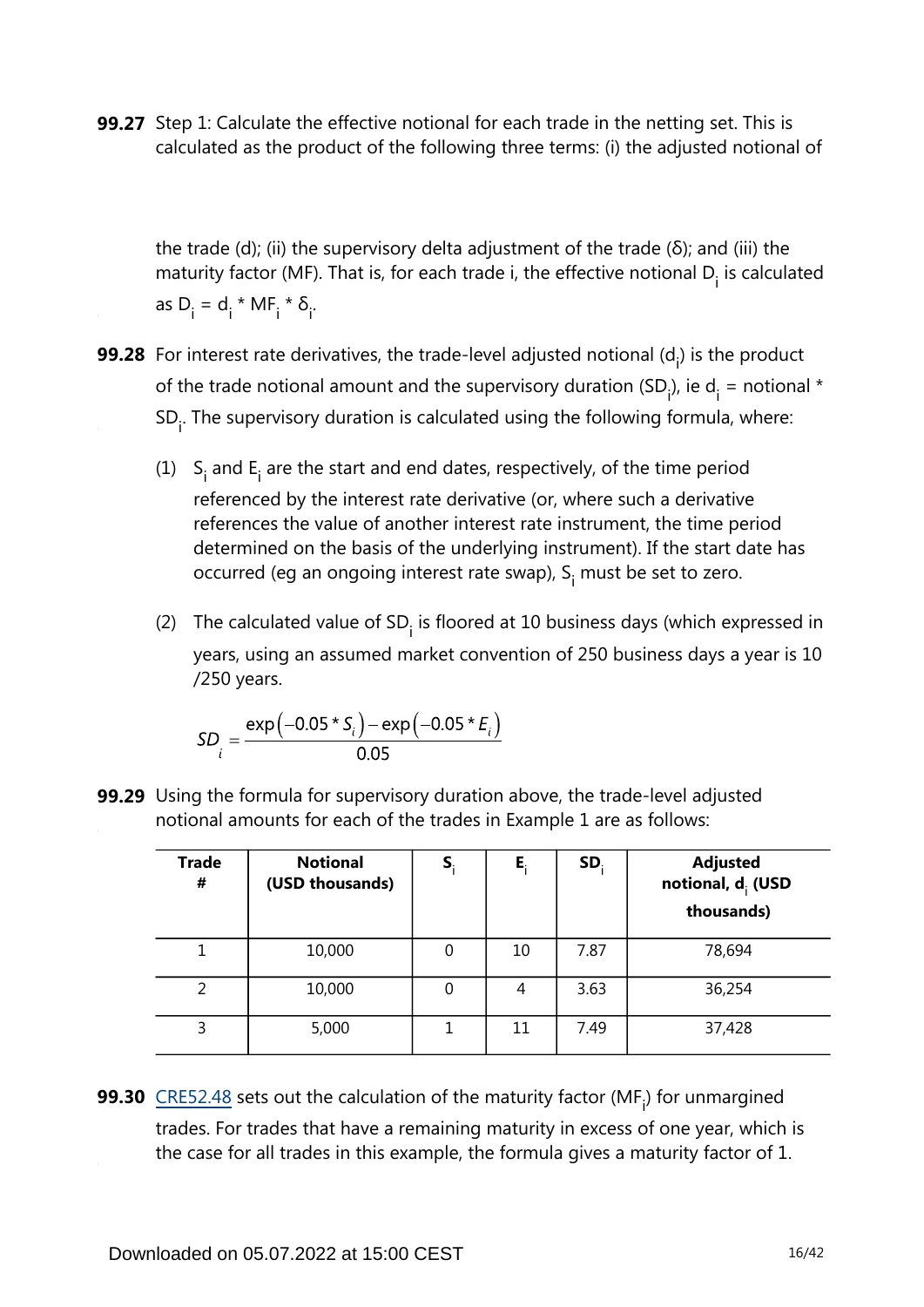- **99.31** As set out in [CRE52.38](https://www.bis.org/basel_framework/chapter/CRE/52.htm?inforce=20230101&published=20200605#paragraph_CRE_52_20230101_52_38) to [CRE52.41](https://www.bis.org/basel_framework/chapter/CRE/52.htm?inforce=20230101&published=20200605#paragraph_CRE_52_20230101_52_41), a supervisory delta is assigned to each trade. In particular:
	- (1) Trade 1 is long in the primary risk factor (the reference floating rate) and is not an option so the supervisory delta is equal to 1.
	- (2) Trade 2 is short in the primary risk factor and is not an option; thus, the supervisory delta is equal to -1.
	- (3) Trade 3 is an option to enter into an interest rate swap that is short in the primary risk factor and therefore is treated as a bought put option. As such, the supervisory delta is determined by applying the relevant formula in [CRE52.40,](https://www.bis.org/basel_framework/chapter/CRE/52.htm?inforce=20230101&published=20200605#paragraph_CRE_52_20230101_52_40) using 50% as the supervisory option volatility and 1 (year) as the option exercise date. In particular, assuming that the underlying price (the appropriate forward swap rate) is 6% and the strike price (the swaption's fixed rate) is 5%, the supervisory delta is:

$$
\delta_i = -\Phi \left( -\frac{\ln(0.06 / 0.05) + 0.5 \cdot 0.5^2 \cdot 1}{0.5 \cdot \sqrt{1}} \right) = -0.2694
$$

**99.32** The effective notional for each trade in the netting set (D<sub>i</sub>) is calculated using the formula  $D_i = d_i * MF_i * \delta_i$  and values for each term noted above. The results of applying the formula are as follows:

| <b>Trade</b><br># | <b>Notional</b><br>(USD<br>thousands) | <b>Adjusted</b><br>notional, $d_i$<br>(USD,<br>thousands) | <b>Maturity</b><br>Factor, MF. | Delta, $\delta$ . | <b>Effective</b><br>notional, $D_i$<br>(USD,<br>thousands) |
|-------------------|---------------------------------------|-----------------------------------------------------------|--------------------------------|-------------------|------------------------------------------------------------|
| 1                 | 10,000                                | 78,694                                                    |                                | 1                 | 78,694                                                     |
| 2                 | 10,000                                | 36,254                                                    | 1                              | $-1$              | $-36,254$                                                  |
| 3                 | 5,000                                 | 37,428                                                    | 1                              | $-0.2694$         | $-10,083$                                                  |

**99.33** Step 2: Allocate the trades to hedging sets. In the interest rate asset class the hedging sets consist of all the derivatives that reference the same currency. In this example, the netting set is comprised of two hedging sets, since the trades refer to interest rates denominated in two different currencies (USD and EUR).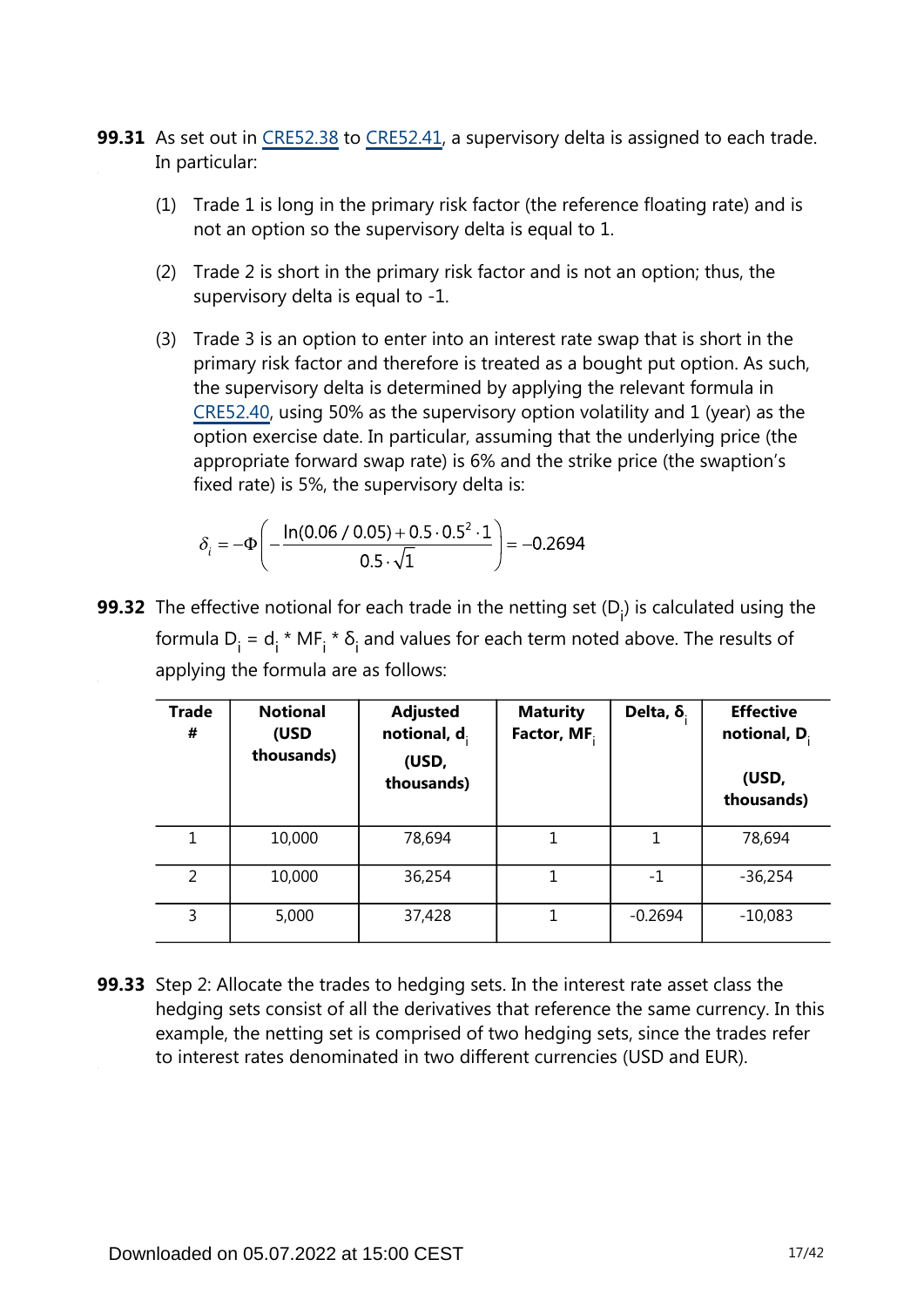**99.34** Step 3: Within each hedging set allocate each of the trades to the following three maturity buckets: less than one year (bucket 1), between one and five years (bucket 2) and more than five years (bucket 3). For this example, within the hedging set "USD", trade 1 falls into the third maturity bucket (more than 5 years)

and trade 2 falls into the second maturity bucket (between one and five years). Trade 3 falls into the third maturity bucket (more than 5 years) of the hedging set "EUR". The results of steps 1 to 3 are summarised in the table below:

| <b>Trade</b><br># | <b>Effective notional, D.</b> | <b>Hedging</b><br>set | <b>Maturity bucket</b> |
|-------------------|-------------------------------|-----------------------|------------------------|
|                   | (USD, thousands)              |                       |                        |
|                   | 78,694                        | <b>USD</b>            |                        |
| 2                 | $-36,254$                     | <b>USD</b>            |                        |
| 3                 | $-10,083$                     | <b>EUR</b>            |                        |

- **99.35** Step 4: Calculate the effective notional of each maturity bucket (D<sup>B1</sup>, D<sup>B2</sup> and D<sup>B3</sup>) within each hedging set (USD and EUR) by adding together all the trade level effective notionals within each maturity bucket in the hedging set. In this example, there are no maturity buckets within a hedging set with more than one trade, and so this case the effective notional of each maturity bucket is simply equal to the effective notional of the single trade in each bucket. Specifically:
	- (1) For the USD hedging set:  $D^{B1}$  is zero,  $D^{B2}$  is -36,254 (thousand USD) and  $D^{B3}$  is 78,694 (thousand USD).
	- (2) For the EUR hedging set:  $D^{B1}$  and  $D^{B2}$  are zero and  $D^{B3}$  is -10,083 (thousand USD).
- **99.36** Step 5: Calculate the effective notional of the hedging set (EN<sub>HS</sub>) by using either of the two following aggregation formulas (the latter is to be used if the bank chooses not to recognise offsets between long and short positions across maturity buckets):

$$
\text{Offset formula}: \text{EN}_{hs} = \left[ \left( D^{B1} \right)^2 + \left( D^{B2} \right)^2 + \left( D^{B3} \right)^2 + 1.4 \times D^{B1} \times D^{B2} + 1.4 \times D^{B2} \times D^{B3} + 0.6 \times D^{B1} \times D^{B3} \right]^{\frac{1}{2}}
$$
\n
$$
\text{N}_{1} = \left[ C_{1} \times C_{2} \times D^{B1} \times D^{B1} \right] \times D^{B2} \times D^{B3} \times D^{B3}
$$

No offset formula :  $EN_{hs} = |D^{B1}| + |D^{B2}| + |D^{B3}|$ 

**99.37** In this example, the first of the two aggregation formulas is used. Therefore, the effective notionals for the USD hedging set ( $EN_{LISD}$ ) and the EUR hedging ( $EN_{EIB}$ ) are, respectively (expressed in USD thousands):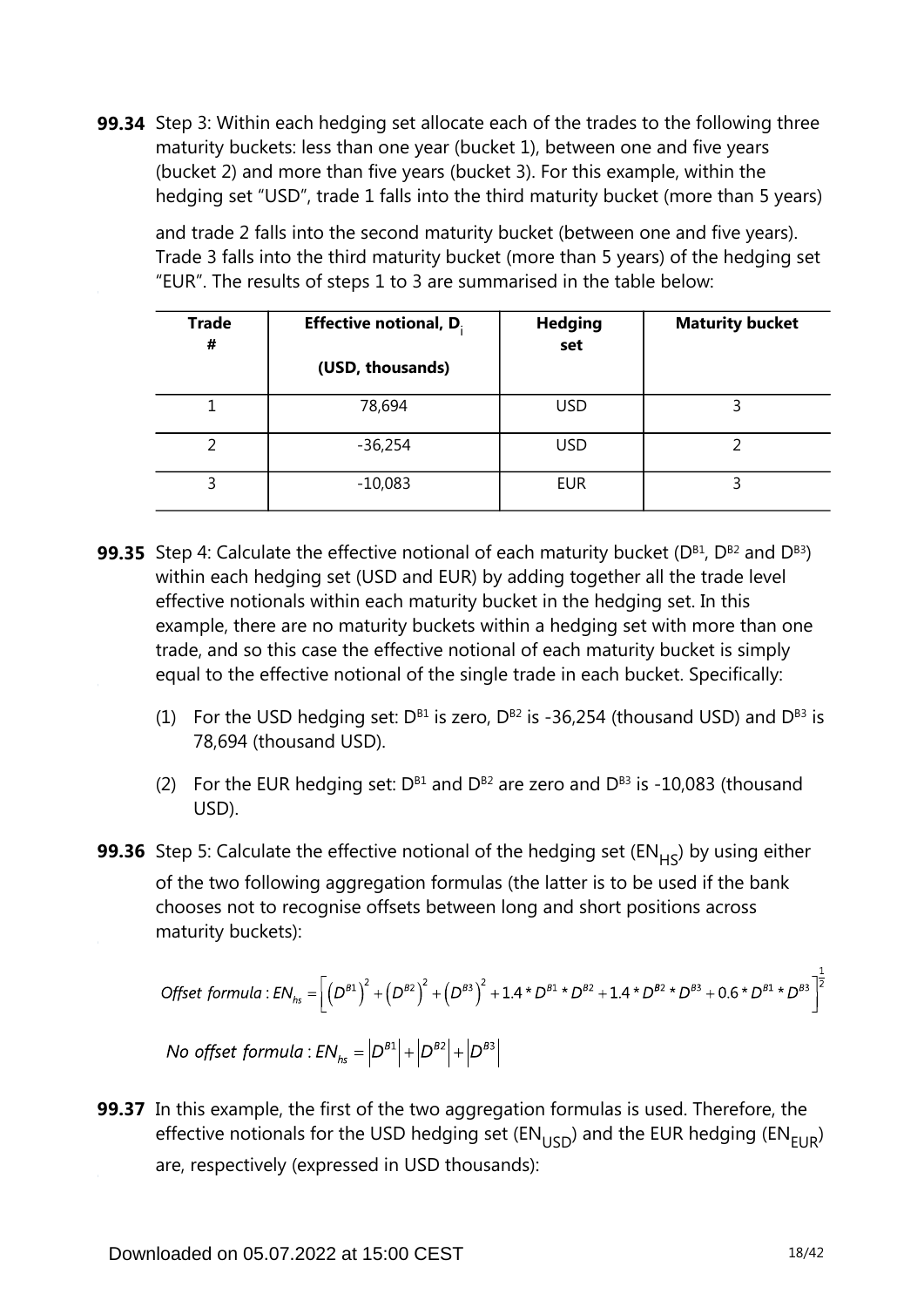$$
EN_{USD} = \left[ \left( -36, 254 \right)^2 + \left( 78, 694 \right)^2 + 1.4 \times \left( -36, 254 \right) \times 78,694 \right]^{\frac{1}{2}} = 59,270
$$
\n
$$
EN_{EUR} = \left[ \left( -10, 083 \right)^2 \right]^{\frac{1}{2}} = 10,083
$$

**99.38** Step 6: Calculate the hedging set level add-on (AddOn<sub>hs</sub>) by multiplying the effective notional of the hedging set  $(EN_{hs})$  by the prescribed supervisory factor ( $SF<sub>hs</sub>$ ). The prescribed supervisory factor in the interest rate asset class is set at 0.5%. Therefore, the add-on for the USD and EUR hedging sets are, respectively (expressed in USD thousands):

 $AddOn_{\text{USD}} = 59,270 * 0.005 = 296.35$ 

 $AddOn_{EUR} = 10,083 * 0.005 = 50.415$ 

**99.39** Step 7: Calculate the asset class level add-on (AddOn<sup>IR</sup>) by adding together all of the hedging set level add-ons calculated in step 6. Therefore, the add-on for the interest rate asset class is (expressed in USD thousands):

 $AddOn^{IR} = 296.35 + 50.415 = 347$ 

**99.40** For this netting set the interest rate add-on is also the aggregate add-on because there are no derivatives belonging to other asset classes. The EAD for the netting set can now be calculated using the formula set out in [CRE99.21](https://www.bis.org/basel_framework/chapter/CRE/99.htm?inforce=20230101&published=20200327#paragraph_CRE_99_20230101_99_21) (expressed in USD thousands):

 $EAD = alpha * (RC + multiplier * AddOn<sup>aggregate</sup>) = 1.4 * (60 + 1 * 347) = 569$ 

#### **Example 2 : Credit derivatives (unmargined netting set)**

**99.41** Netting set 2 consists of three credit derivatives: one long single-name credit default swap (CDS) written on Firm A (rated AA), one short single-name CDS written on Firm B (rated BBB), and one long CDS index (investment grade). The table below summarises the relevant contractual terms of the three derivatives. All notional amounts and market values in the table are in USD thousands.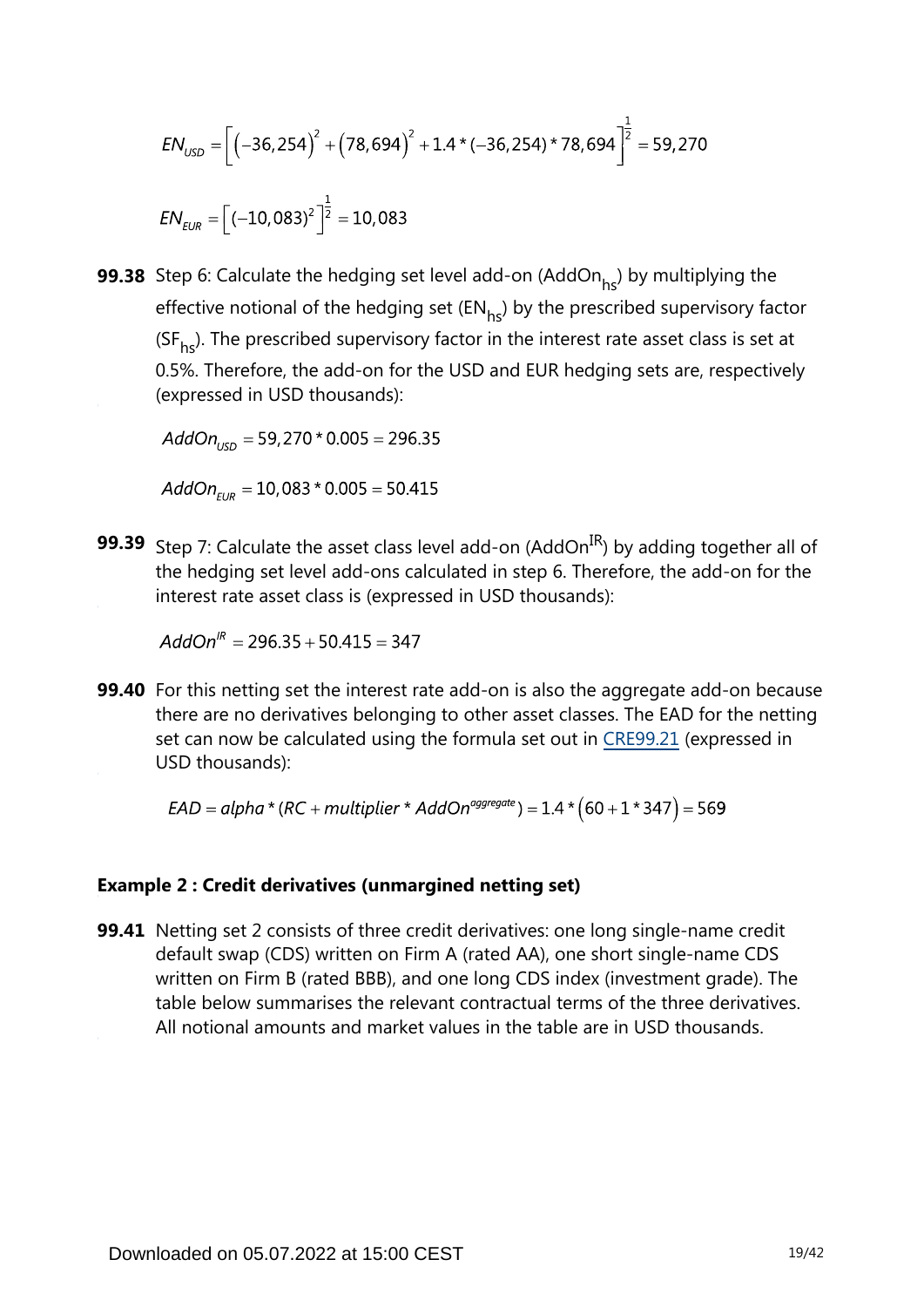| <b>Trade</b><br># | <b>Nature</b>       | Reference<br>entity /<br>index name | <b>Rating reference</b><br>entity | <b>Residual</b><br>maturity | <b>Base</b><br>currency | <b>Notional</b><br>(USD<br>thousands) | <b>Position</b>      | <b>Market</b><br>value<br>(USD<br>thousands) |
|-------------------|---------------------|-------------------------------------|-----------------------------------|-----------------------------|-------------------------|---------------------------------------|----------------------|----------------------------------------------|
| $\mathbf{1}$      | Single-<br>name CDS | Firm A                              | AA                                | 3 years                     | <b>USD</b>              | 10,000                                | Protection<br>buyer  | 20                                           |
| $\overline{2}$    | Single-<br>name CDS | Firm B                              | <b>BBB</b>                        | 6 years                     | <b>EUR</b>              | 10,000                                | Protection<br>seller | -40                                          |
| 3                 | CDS index           | CDX.IG 5y                           | Investment<br>grade               | 5 years                     | <b>USD</b>              | 10,000                                | Protection<br>buyer  | 0                                            |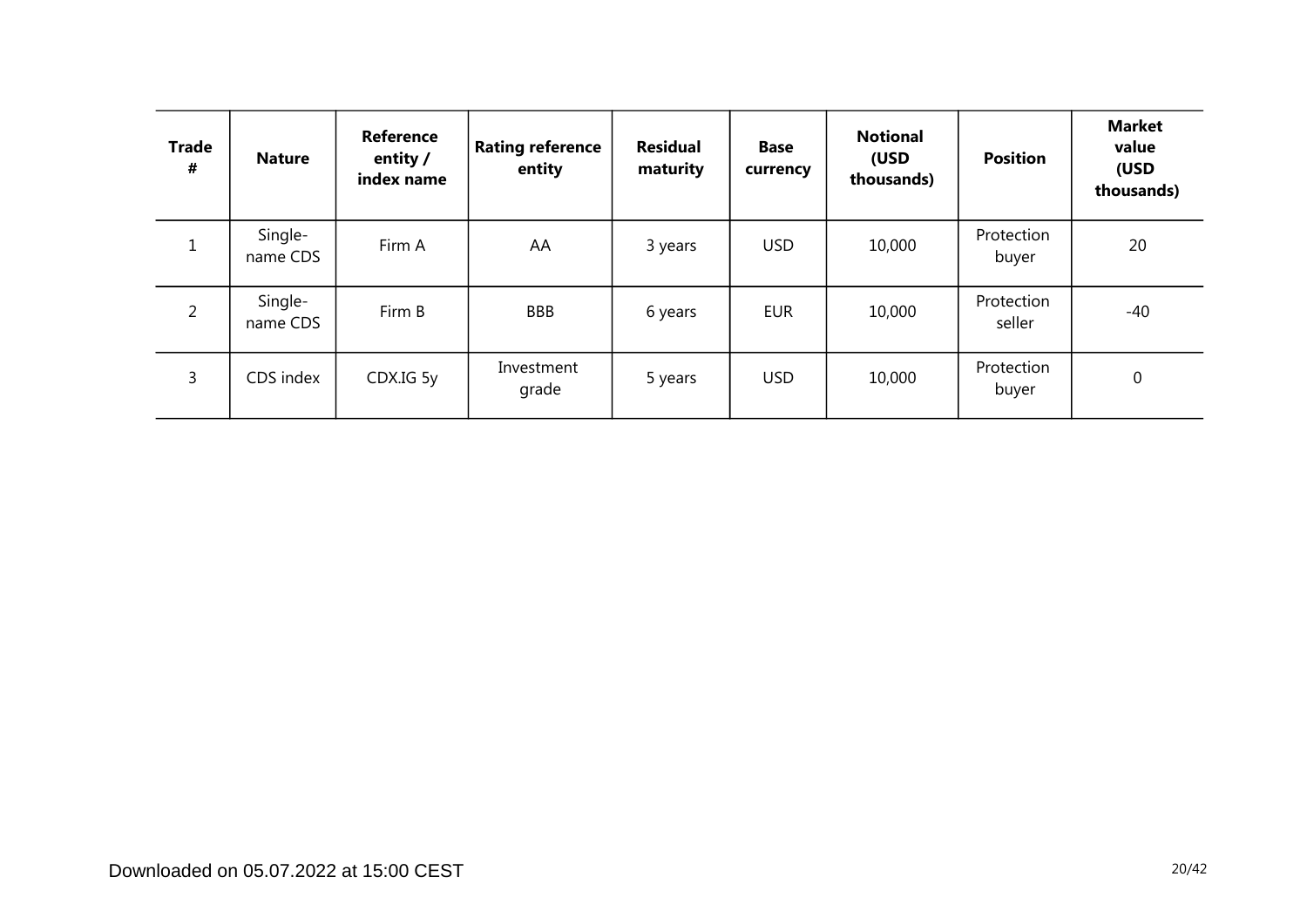- **99.42** As in the previous example, the netting set is not subject to a margin agreement and there is no exchange of collateral (independent amount/IM) at inception. For unmargined netting sets, the replacement cost is calculated using the following formula, where:
	- (1) V is a simple algebraic sum of the derivatives' market values at the reference date
	- (2) C is the haircut value of the IM, which is zero in this example

 $RC = \max\{V - C; 0\}$ 

**99.43** Thus, using the market values indicated in the table (expressed in USD thousands):

 $RC = \max\{20 - 40 + 0 - 0;0\} = 0$ 

- **99.44** Since in this example V-C is negative (equal to V, ie -20,000), the multiplier will be activated (ie it will be less than 1). Before calculating its value, the aggregate addon (AddOn<sup>aggregate</sup>) needs to be determined.
- **99.45** All the transactions in the netting set belong to the credit derivatives asset class. The AddOn<sup>aggregate</sup> for the credit derivatives asset class can be calculated using the four steps set out in [CRE52.61.](https://www.bis.org/basel_framework/chapter/CRE/52.htm?inforce=20230101&published=20200605#paragraph_CRE_52_20230101_52_61)
- **99.46** Step 1: Calculate the effective notional for each trade in the netting set. This is calculated as the product of the following three terms: (i) the adjusted notional of the trade (d); (ii) the supervisory delta adjustment of the trade (δ); and (iii) the maturity factor (MF). That is, for each trade i, the effective notional  $D_i$  is calculated as  $D_i = d_i * MF_i * \delta_i$ .
- **99.47** For credit derivatives, like interest rate derivatives, the trade-level adjusted notional  $(d_i)$  is the product of the trade notional amount and the supervisory duration (SD<sub>i</sub>), ie d<sub>i</sub> = notional \* SD<sub>i</sub>. The trade-level adjusted notional amounts for each of the trades in Example 2 are as follows:

| <b>Trade</b><br># | <b>Notional</b><br>(USD thousands) | S | E, | SD.  | <b>Adjusted</b><br>notional, d <sub>i</sub> (USD<br>thousands) |
|-------------------|------------------------------------|---|----|------|----------------------------------------------------------------|
|                   | 10,000                             | 0 | 3  | 2.79 | 27,858                                                         |
|                   | 10,000                             | 0 | 6  | 5.18 | 51,836                                                         |
| 3                 | 10,000                             | 0 | 5  | 4.42 | 44,240                                                         |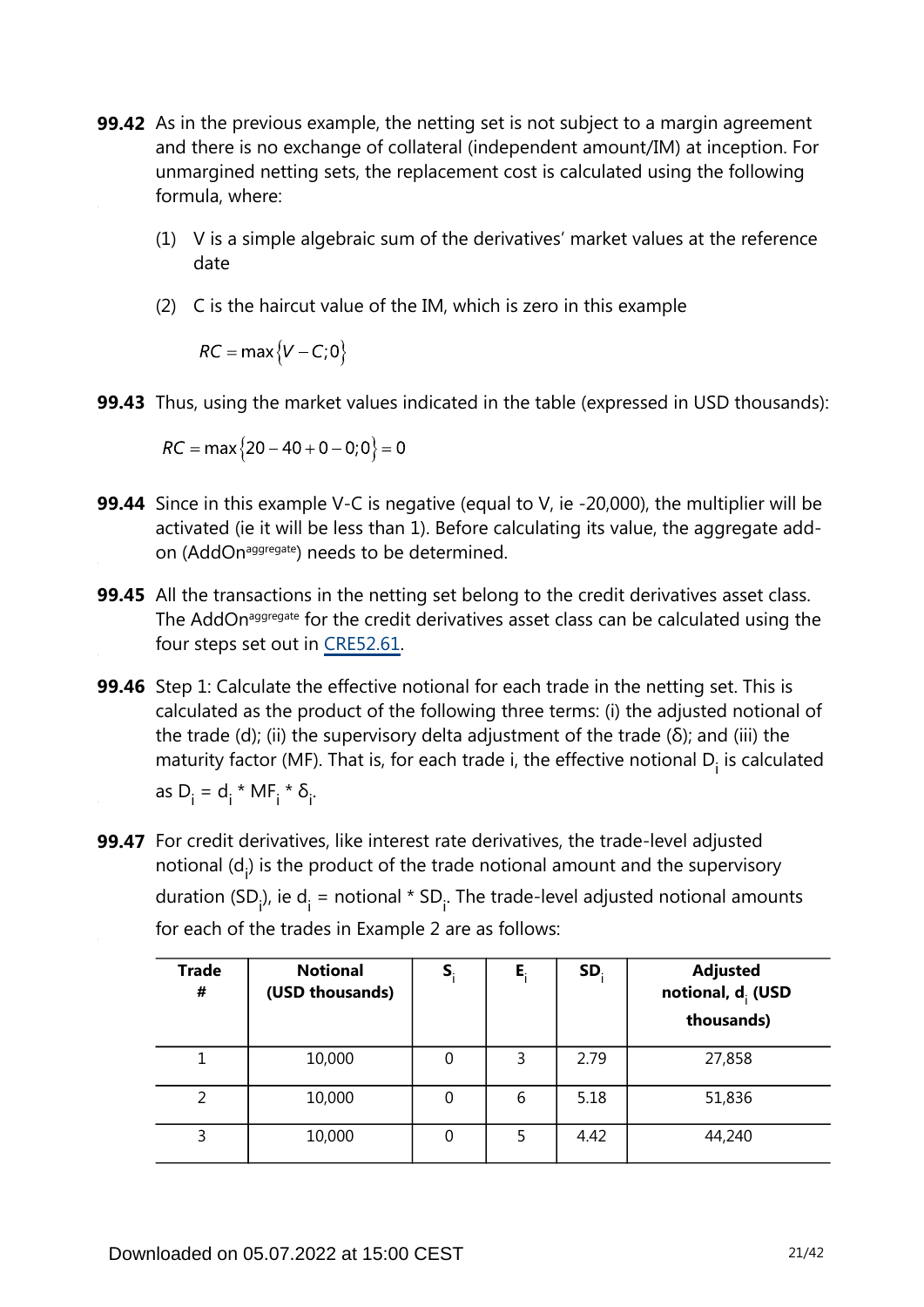- **99.48**  $\frac{\text{CRE52.48}}{\text{Sets}}$  $\frac{\text{CRE52.48}}{\text{Sets}}$  $\frac{\text{CRE52.48}}{\text{Sets}}$  sets out the calculation of the maturity factor (MF<sub>i</sub>) for unmargined trades. For trades that have a remaining maturity in excess of one year, which is the case for all trades in this example, the formula gives a maturity factor of 1.
- **99.49** As set out in [CRE52.38](https://www.bis.org/basel_framework/chapter/CRE/52.htm?inforce=20230101&published=20200605#paragraph_CRE_52_20230101_52_38) to [CRE52.41](https://www.bis.org/basel_framework/chapter/CRE/52.htm?inforce=20230101&published=20200605#paragraph_CRE_52_20230101_52_41), a supervisory delta is assigned to each trade. In particular:
	- (1) Trade 1 and Trade 3 are long in the primary risk factors (CDS spread) and are not options so the supervisory delta is equal to 1 for each trade.
	- (2) Trade 2 is short in the primary risk factor and is not an option; thus, the supervisory delta is equal to -1.
- **99.50** The effective notional for each trade in the netting set (D<sub>i</sub>) is calculated using the formula  $D_i = d_i * MF_i * \delta_i$  and values for each term noted above. The results of applying the formula are as follows:

| <b>Trade</b><br># | <b>Notional</b><br>(USD<br>thousands) | <b>Adjusted</b><br>notional, $d_i$<br>(USD,<br>thousands) | <b>Maturity</b><br>Factor, MF. | Delta, $\delta$ . | <b>Effective</b><br>notional, $D_i$<br>(USD,<br>thousands) |
|-------------------|---------------------------------------|-----------------------------------------------------------|--------------------------------|-------------------|------------------------------------------------------------|
| 1                 | 10,000                                | 27,858                                                    | 1                              | 1                 | 27,858                                                     |
| $\overline{2}$    | 10,000                                | 51,836                                                    |                                | $-1$              | $-51,836$                                                  |
| 3                 | 10,000                                | 44,240                                                    |                                | 1                 | 44,240                                                     |

**99.51** Step 2: Calculate the combined effective notional for all derivatives that reference the same entity. The combined effective notional of the entity ( $EN_{\text{entity}}$ ) is

calculated by adding together the trade level effective notionals calculated in step 1 that reference that entity. However, since all the derivatives refer to different entities (single names/indices), the effective notional of the entity is simply equal to the trade level effective notional  $(D_i)$  for each trade.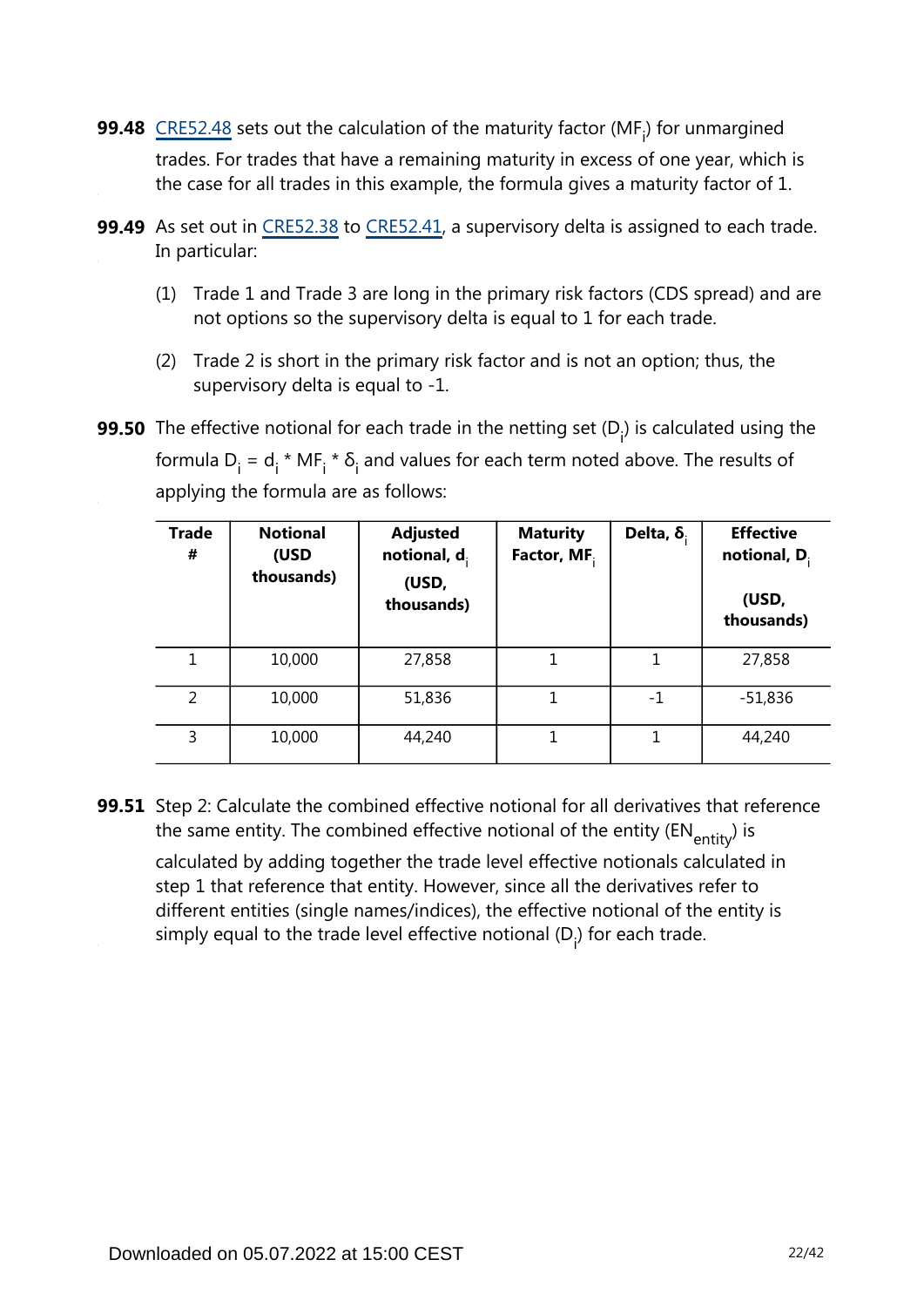**99.52** Step 3: Calculate the add-on for each entity (AddOn<sub>entity</sub>) by multiplying the entity level effective notional in step 2 by the supervisory factor that is specified for that entity (SF $_{\text{entity}}$ )[.](https://www.bis.org/basel_framework/chapter/CRE/52.htm?inforce=20230101&published=20200605#paragraph_CRE_52_20230101_52_72) The supervisory factors are set out in table 2 in CRE52.72. A supervisory factor is assigned to each single-name entity based on the rating of the reference entity (0.38% for AA-rated firms and 0.54% for BBB-rated firms). For CDS indices, the SF is assigned according to whether the index is investment or speculative grade; in this example, its value is 0.38% since the index is investment grade. Thus, the entity level add-ons are the following (USD thousands):

| Reference<br><b>Entity</b> | <b>Effective notional, D.</b><br>(USD, thousands) | <b>Supervisory factor,</b><br>$SF_{\text{entity}}$ | Entity-level add-on,<br>AddOn $_{\text{entity}} (=D_i^* S F)$<br>entity $\overline{J}$ |
|----------------------------|---------------------------------------------------|----------------------------------------------------|----------------------------------------------------------------------------------------|
| Firm A                     | 27,858                                            | 0.38%                                              | 106                                                                                    |
| Firm B                     | $-51,836$                                         | 0.54%                                              | $-280$                                                                                 |
| CDX.IG                     | 44,240                                            | 0.38%                                              | 168                                                                                    |

- **99.53** Step 4: Calculate the asset class level add-on (AddOn<sup>credit</sup>) by using the formula that follows, where:
	- (1) The summations are across all entities referenced by the derivatives.
	- (2) AddOn $_{\text{entity}}$  is the add-on amount calculated in step 3 for each entity referenced by the derivatives.
	- (3)  $\rho_{\text{entity}}$  is the supervisory prescribed correlation factor corresponding to the entity. As set out in Table 2 in [CRE52.72](https://www.bis.org/basel_framework/chapter/CRE/52.htm?inforce=20230101&published=20200605#paragraph_CRE_52_20230101_52_72), the correlation factor is 50% for single entities (Firm A and Firm B) and 80% for indexes (CDX.IG).

$$
AddOn^{Credit} = \left[ \underbrace{\left( \sum_{entity} \rho_{entity} * AddOn_{entity} \right)^2}_{\text{idiosyncratic component}} + \underbrace{\sum_{entity} \left( 1 - \left( \rho_{entity} \right)^2 \right) * \left( AddOn_{entity} \right)^2}_{\text{idiosyncratic component}} \right]^{\frac{1}{2}}
$$

**99.54** The following table shows a simple way to calculate of the systematic and idiosyncratic components in the formula: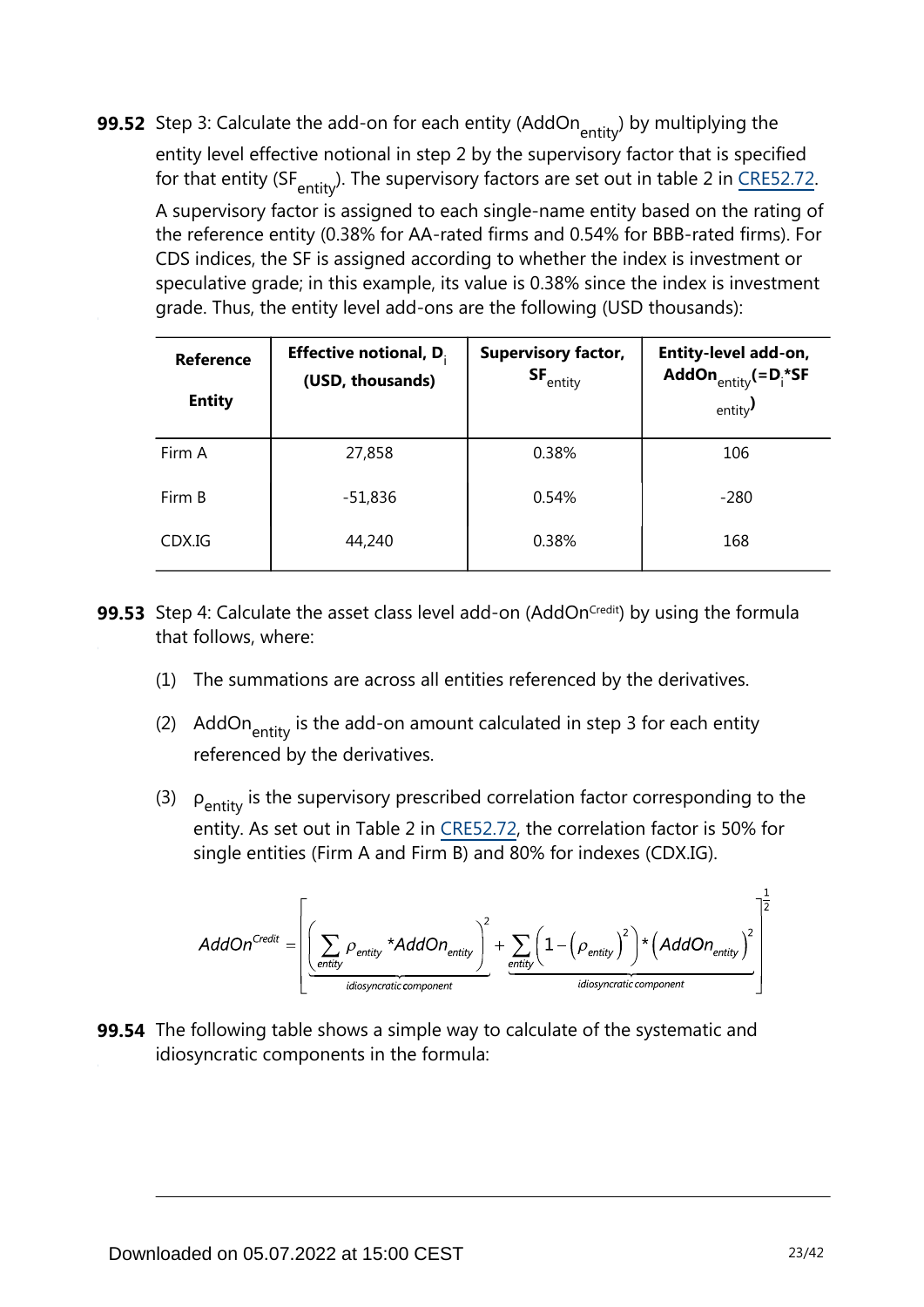| <b>Reference</b><br><b>Entity</b> | $\bm{\mathsf{P}}_\mathsf{entity}$ | <b>AddOn</b><br>entity | $\mathsf{P}_{\mathsf{entity}}$ *<br>AddOn <sub>entity</sub> | 1- $(\rho_{\text{entity}})^2$ | (AddOn<br>entity $)2$ | $(1-(\rho_{entity})^2)^*$<br>(AddOn $_{\text{entity}}$ )<br>2 |
|-----------------------------------|-----------------------------------|------------------------|-------------------------------------------------------------|-------------------------------|-----------------------|---------------------------------------------------------------|
| Firm A                            | 0.5                               | 106                    | 52.9                                                        | 0.75                          | 11,207                | 8,405                                                         |
| Firm B                            | 0.5                               | $-280$                 | $-140$                                                      | 0.75                          | 78,353                | 58,765                                                        |
| CDX.IG                            | 0.8                               | 168                    | 134.5                                                       | 0.36                          | 28,261                | 10,174                                                        |
| $sum =$                           |                                   |                        | 47.5                                                        |                               |                       | 77,344                                                        |
| $(sum)^2 =$                       |                                   |                        | 2,253                                                       |                               |                       |                                                               |

**99.55** According to the calculations in the table, the systematic component is 2,253, while the idiosyncratic component is 77,344. Thus, the add-on for the credit asset class is calculated as follows:

$$
AddOn^{Credit} = \left[2,253 + 77,344\right]^{\frac{1}{2}} = 282
$$

- **99.56** For this netting set the credit add-on (AddOn<sup>credit</sup>) is also the aggregate add-on (AddOn<sup>aggregate</sup>) because there are no derivatives belonging to other asset classes.
- **99.57** The value of the multiplier can now be calculated as follows, using the formula set out in [CRE52.23](https://www.bis.org/basel_framework/chapter/CRE/52.htm?inforce=20230101&published=20200605#paragraph_CRE_52_20230101_52_23):

$$
multiplier = min\left\{1; 0.05 + 0.95 \cdot exp\left(\frac{-20}{2 \cdot 0.95 \cdot 282}\right)\right\} = 0.965
$$

**99.58** Finally, aggregating the replacement cost and the potential future exposure (PFE) component and multiplying the result by the alpha factor of 1.4, the EAD is as follows (USD thousands):

 $EAD = 1.4*(0 + 0.965*282) = 381$ 

#### **Example 3 : Commodity derivatives (unmargined netting set)**

**99.59** Netting set 3 consists of three commodity forward contracts. The table below summarises the relevant contractual terms of the three derivatives. All notional amounts and market values in the table are in USD thousands.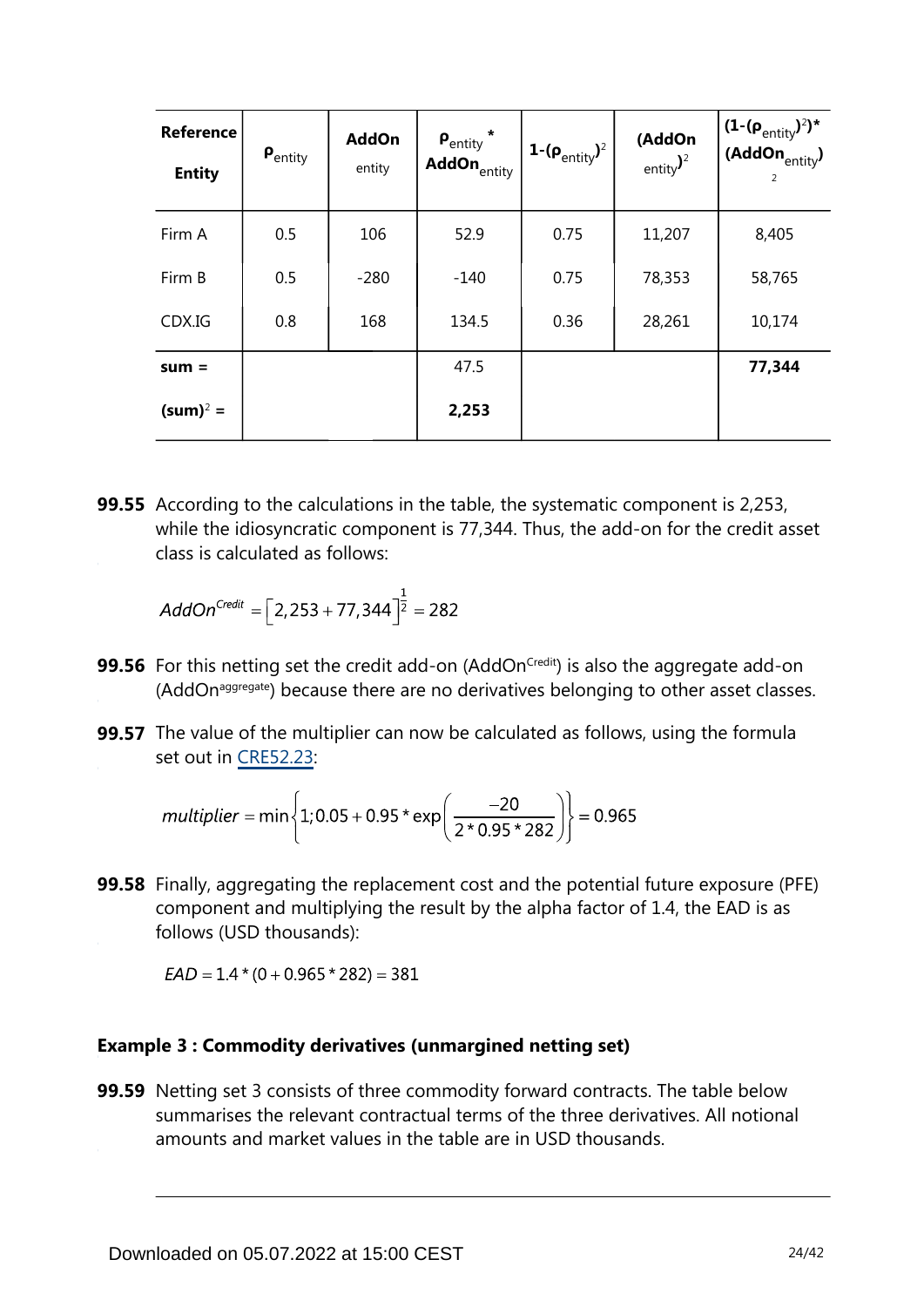| <b>Trade</b><br># | <b>Notional</b> | <b>Nature</b> | <b>Underlying</b>                                 | <b>Direction</b> | <b>Residual</b><br>maturity | <b>Market</b><br>value |
|-------------------|-----------------|---------------|---------------------------------------------------|------------------|-----------------------------|------------------------|
| $\mathbf{1}$      | 10,000          | Forward       | (West Texas<br>Intermediate, or<br>WTI) Crude Oil | Long             | 9 months                    | -50                    |
| 2                 | 20,000          | Forward       | (Brent) Crude Oil                                 | Short            | 2 years                     | -30                    |
| 3                 | 10,000          | Forward       | Silver                                            | Long             | 5 years                     | 100                    |

**99.60** As in the previous two examples, the netting set is not subject to a margin agreement and there is no exchange of collateral (independent amount/IM) at inception. Thus, the replacement cost is given by:

 $RC = \max \{V - C; 0\} = \max \{100 - 30 - 50 - 0; 0\} = 20$ 

- **99.61** Since V-C is positive (ie USD 20,000), the value of the multiplier is 1, as explained in [CRE52.22](https://www.bis.org/basel_framework/chapter/CRE/52.htm?inforce=20230101&published=20200605#paragraph_CRE_52_20230101_52_22).
- **99.62** All the transactions in the netting set belong to the commodities derivatives asset class. The AddOn<sup>aggregate</sup> for the commodities derivatives asset class can be calculated using the six steps set out in [CRE52.70](https://www.bis.org/basel_framework/chapter/CRE/52.htm?inforce=20230101&published=20200605#paragraph_CRE_52_20230101_52_70).
- **99.63** Step 1: Calculate the effective notional for each trade in the netting set. This is calculated as the product of the following three terms: (i) the adjusted notional of the trade (d); (ii) the supervisory delta adjustment of the trade (δ); and (iii) the maturity factor (MF). That is, for each trade i, the effective notional  $D_i$  is calculated as  $D_i = d_i * MF_i * \delta_i$ .
- **99.64** For commodity derivatives, the adjusted notional is defined as the product of the current price of one unit of the commodity (eg barrel of oil) and the number of units referenced by the derivative. In this example, for the sake of simplicity, it is assumed that the adjusted notional  $(d_i)$  is equal to the notional value.
- **99.65**  $\frac{\text{CRE52.48}}{\text{Sets}}$  $\frac{\text{CRE52.48}}{\text{Sets}}$  $\frac{\text{CRE52.48}}{\text{Sets}}$  sets out the calculation of the maturity factor (MF<sub>i</sub>) for unmargined trades. For trades that have a remaining maturity in excess of one year (trades 2 and 3 in this example), the formula gives a maturity factor of 1. For trade 1 the formula gives the following maturity factor:

$$
MF = \sqrt{\frac{\min\{M_i; \ 1year\}}{1year}} = \sqrt{\frac{\min\{9/12; \ 1\}}{1}} = \sqrt{9/12}
$$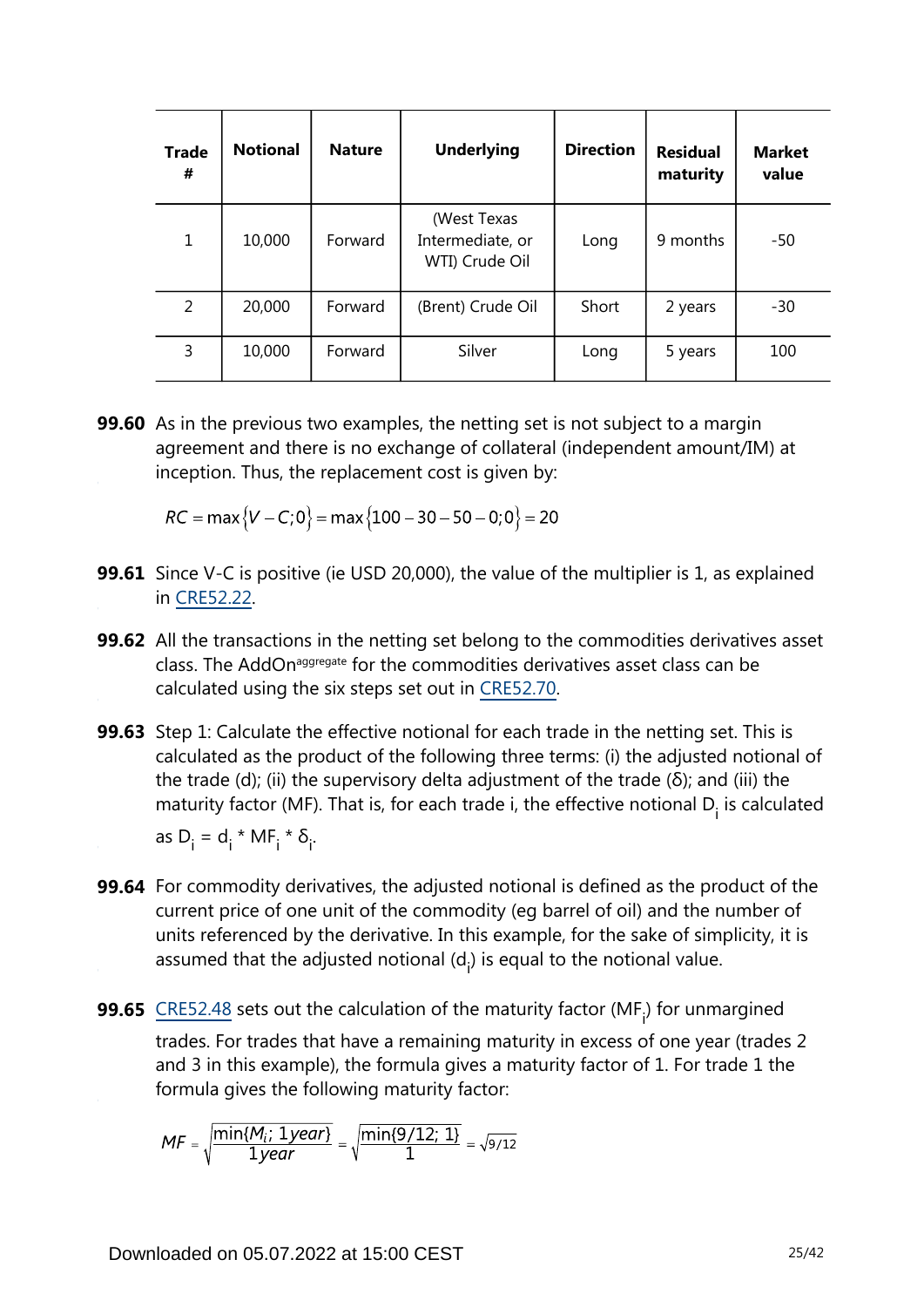- **99.66** As set out in [CRE52.38](https://www.bis.org/basel_framework/chapter/CRE/52.htm?inforce=20230101&published=20200605#paragraph_CRE_52_20230101_52_38) to [CRE52.41](https://www.bis.org/basel_framework/chapter/CRE/52.htm?inforce=20230101&published=20200605#paragraph_CRE_52_20230101_52_41), a supervisory delta is assigned to each trade. In particular:
	- (1) Trade 1 and Trade 3 are long in the primary risk factors (WTI Crude Oil and Silver respectively) and are not options so the supervisory delta is equal to 1 for each trade.
	- (2) Trade 2 is short in the primary risk factor (Brent Crude Oil) and is not an option; thus, the supervisory delta is equal to -1.

| <b>Trade</b><br># | <b>Notional</b><br>(USD<br>thousands) | <b>Adjusted</b><br>notional, $d_i$<br>(USD,<br>thousands) | <b>Maturity</b><br>Factor, MF. | Delta, $\delta$ . | <b>Effective</b><br>notional, D.<br>(USD,<br>thousands) |
|-------------------|---------------------------------------|-----------------------------------------------------------|--------------------------------|-------------------|---------------------------------------------------------|
| 1                 | 10,000                                | 10,000                                                    | $(9/12)^{0.5}$                 |                   | 8,660                                                   |
| 2                 | 20,000                                | 20,000                                                    | 1                              | -1                | $-20,000$                                               |
| 3                 | 10,000                                | 10,000                                                    | 1                              | 1                 | 10,000                                                  |

**99.67** Step 2: Allocate the trades in commodities asset class to hedging sets. In the commodities asset class there are four hedging sets consisting of derivatives that reference: energy (trades 1 and 2 in this example), metals (trade 3 in this example), agriculture and other commodities.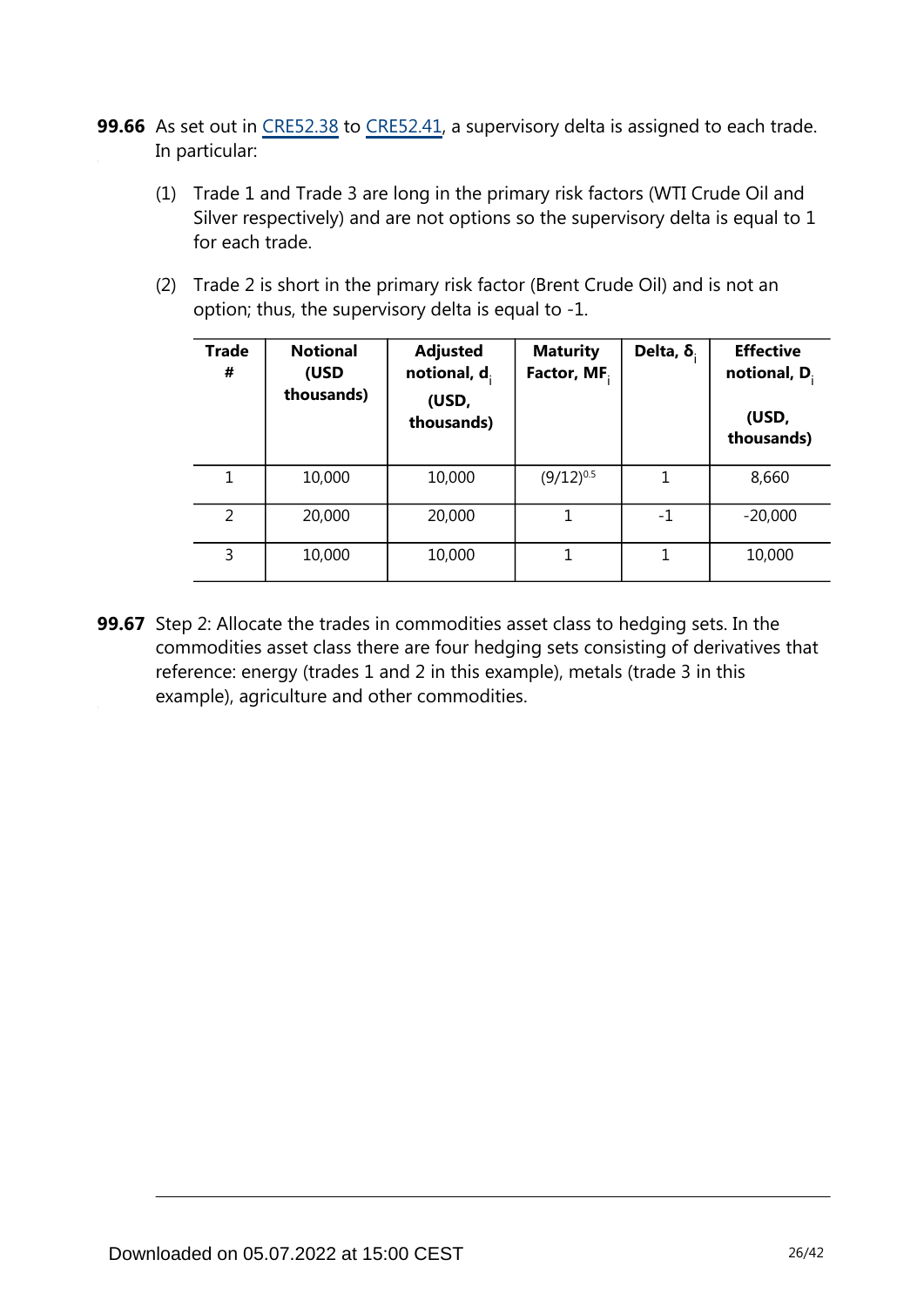| <b>Hedging set</b> | <b>Commodity type</b> | <b>Trades</b> |
|--------------------|-----------------------|---------------|
| Energy             | Crude oil             | $1$ and $2$   |
|                    | Natural gas           | None          |
|                    | Coal                  | None          |
|                    | Electricity           | None          |
| Metals             | Silver                | 3             |
|                    | Gold                  | None          |
|                    | $\cdots$              | $\cdots$      |
| Agriculture        | $\cdots$              | $\cdots$      |
|                    | $\cdots$              | $\cdots$      |
| Other              |                       | $\cdots$      |

| <b>Trade</b><br># | <b>Effective notional, D.</b> | <b>Hedging set</b> | <b>Commodity type</b> |
|-------------------|-------------------------------|--------------------|-----------------------|
|                   | (USD, thousands)              |                    |                       |
|                   | 8,660                         | Energy             | Crude oil             |
|                   | $-20,000$                     | Energy             | Crude oil             |
| 3                 | 10,000                        | Metals             | Silver                |

- **99.68** Step 3: Calculate the combined effective notional for all derivatives with each hedging set that reference the same commodity type. The combined effective notional of the commodity type  $(\text{EN}_{\text{ComType}})$  is calculated by adding together the trade level effective notionals calculated in step 1 that reference that commodity type. For purposes of this calculation, the bank can ignore the basis difference between the WTI and Brent forward contracts since they belong to the same commodity type, "Crude Oil" (unless the national supervisor requires the bank to use a more refined definition of commodity types). This step gives the following:
	- (1)  $EN_{CrudeOil} = 8,660 + (-20,000) = -11,340$

(2)  $EN_{\text{Silyer}} = 10,000$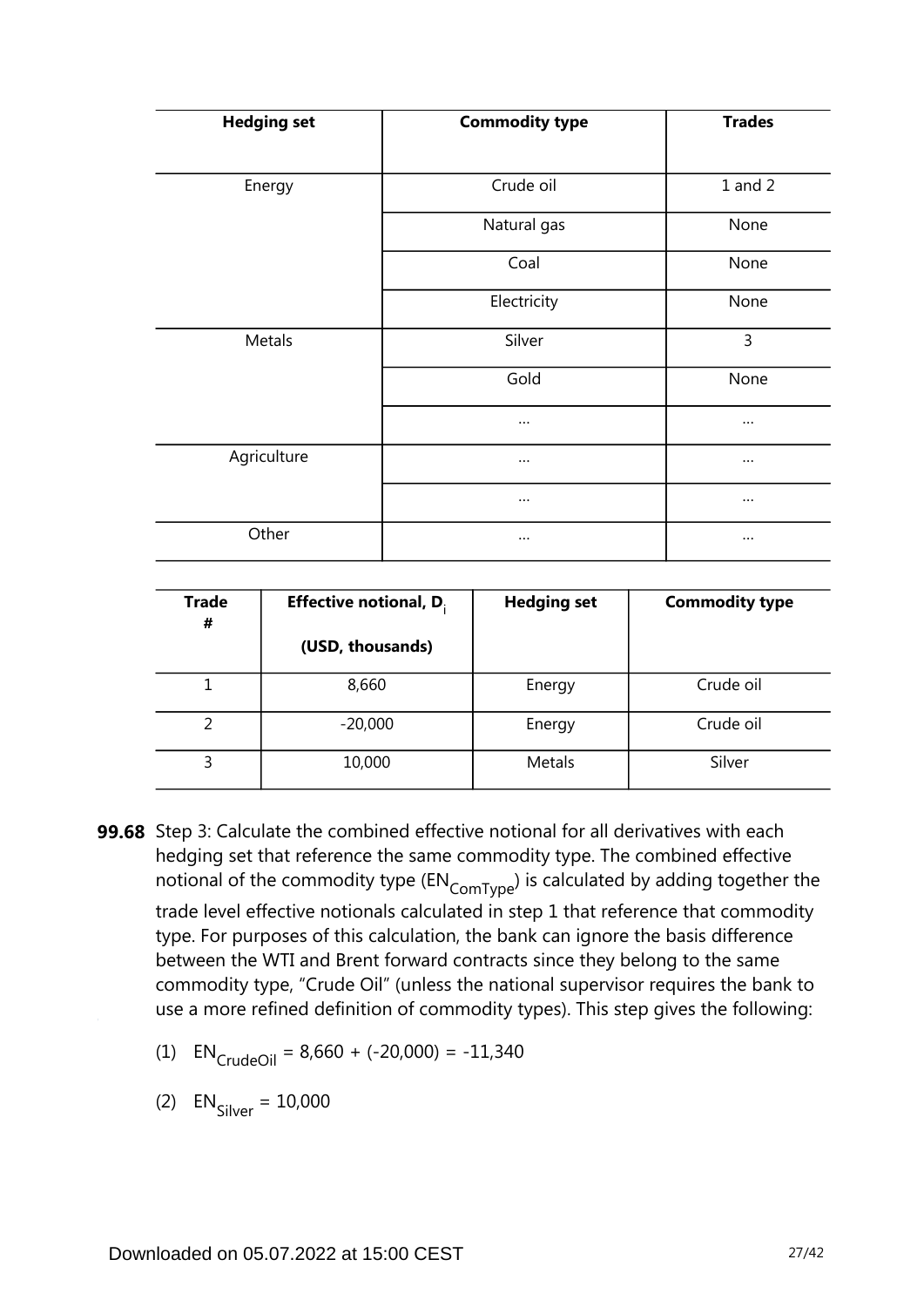- **99.69** Step 4: Calculate the add-on for each commodity type (AddOn<sub>ComType</sub>) within each hedging set by multiplying the combined effective notional for that commodity calculated in step 3 by the supervisory factor that is specified for that commodity type (SF $_{\text{ComType}}$ ). The supervisory factors are set out in table 2 in [CRE52.72](https://www.bis.org/basel_framework/chapter/CRE/52.htm?inforce=20230101&published=20200605#paragraph_CRE_52_20230101_52_72) and are set at 40% for electricity derivatives and 18% for derivatives that reference all other types of commodities. Therefore:
	- (1) AddOn $_{\text{CrudeOil}}$  = -11,340 \* 0.18 = -2,041
	- (2) AddOn<sub>Silver</sub> =  $10,000 * 0.18 = 1,800$
- **99.70** Step 5: Calculate the add-on for each of the four commodity hedging sets (AddOn  $_{\rm H5}$ ) by using the formula that follows. In the formula:
	- (1) The summations are across all commodity types within the hedging set.
	- (2) AddOn $_{\text{ComType}}$  is the add-on amount calculated in step 4 for each commodity type.
	- (3)  $\rho_{\text{ComType}}$  is the supervisory prescribed correlation factor corresponding to the commodity type. As set out in Table 2 in [CRE52.72,](https://www.bis.org/basel_framework/chapter/CRE/52.htm?inforce=20230101&published=20200605#paragraph_CRE_52_20230101_52_72) the correlation factor is set 40% for all commodity types.

$$
AddOn_{HS} = \left[\left(\sum_{ComType} \rho_{ComType} * AddOn_{ComType}\right)^2 + \sum_{ComType} \left(1 - \left(\rho_{ComType}\right)^2\right) * \left(AddOn_{ComType}\right)^2\right]^{\frac{1}{2}}
$$

**99.71** In this example, however, there is only one commodity type within the "Energy" hedging set (ie Crude Oil). All other commodity types within the energy hedging set (eg coal, natural gas etc) have a zero add-on. Therefore, the add-on for the energy hedging set is calculated as follows:

$$
AddOn_{Energy} = \left[ \left( \rho_{\text{CrudeOil}} \cdot AddOn_{\text{Crude Oil}} \right)^2 + \left( 1 - \left( \rho_{\text{Crude Oil}} \right)^2 \right) \cdot \left( AddOn_{\text{Crude Oil}} \right)^2 \right]^{\frac{1}{2}}
$$
  

$$
AddOn_{\text{Energy}} = \left[ \left( 0.4 \cdot (-2,041) \right)^2 + \left( 1 - \left( 0.4 \right)^2 \right) \cdot \left( -2,041 \right)^2 \right]^{\frac{1}{2}} = 2,041
$$

- **99.72** The calculation above shows that, when there is only one commodity type within a hedging set, the hedging-set add-on is equal (in absolute value) to the commodity-type add-on.
- **99.73** Similarly, "Silver" is the only commodity type in the "Metals" hedging set, and so the add-on for the metals hedging set is: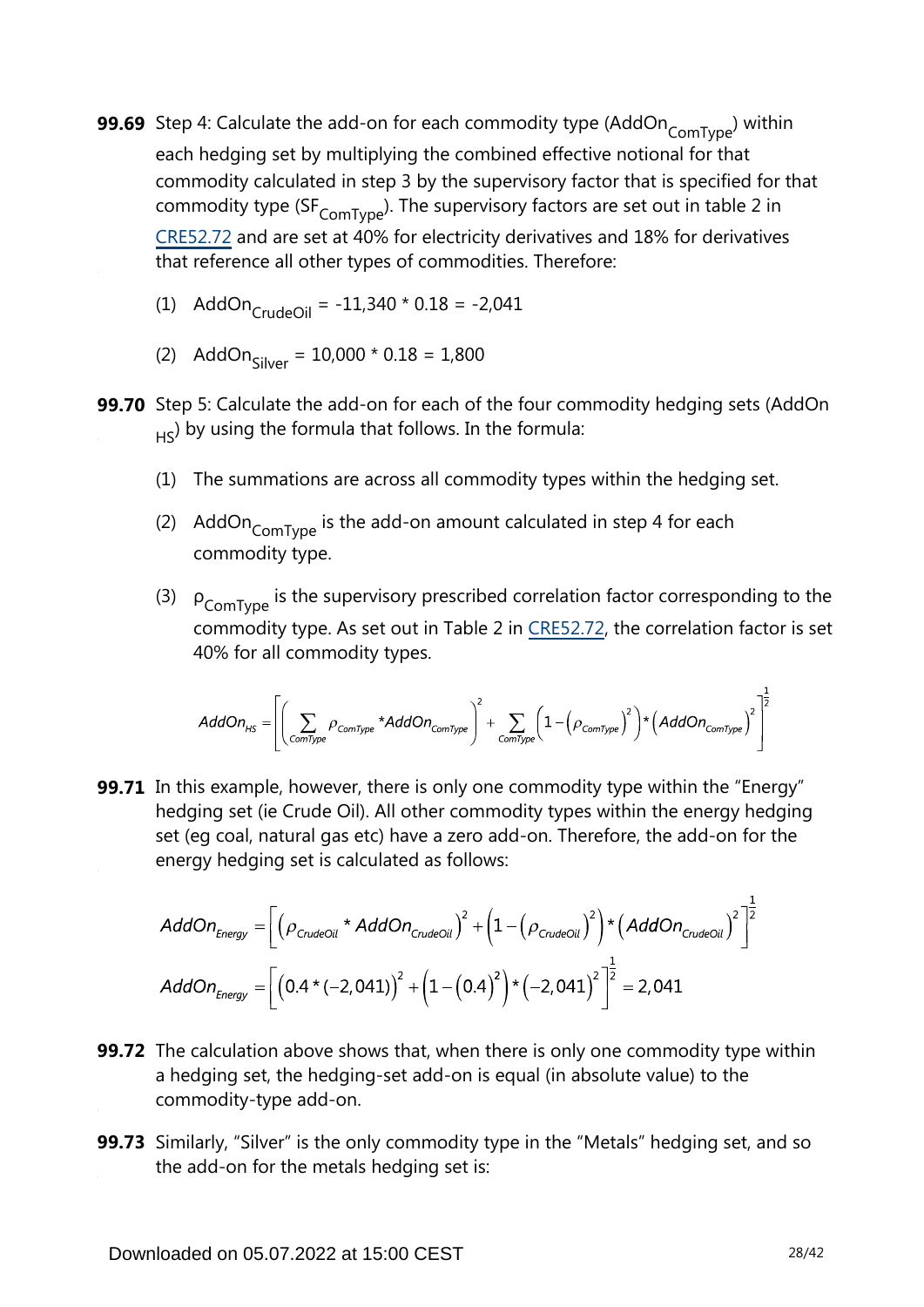$$
AddOn_{\text{Methods}} = |AddOn_{\text{Silver}}| = 1,800
$$

**99.74** Step 6: Calculate the asset class level add-on (AddOn<sup>commodity</sup>) by adding together all of the hedging set level add-ons calculated in step 5:

$$
AddOn^{Commodity} = \sum_{HS} AddOn_{HS} = AddOn_{Energy} + AddOn_{Methods} = 2,041 + 1,800 = 3841
$$

- **99.75** For this netting set the commodity add-on (AddOn<sup>Commodity</sup>) is also the aggregate add-on (AddOn<sup>aggregate</sup>) because there are no derivatives belonging to other asset classes.
- **99.76** Finally, aggregating the replacement cost and the PFE component and multiplying the result by the alpha factor of 1.4, the EAD is as follows (USD thousands):

 $EAD = 1.4*(20 + 1*3,841) = 5,406$ 

#### **Example 4 : Interest rate and credit derivatives (unmargined netting set)**

**99.77** Netting set 4 consists of the combined trades of Examples 1 and 2. There is no margin agreement and no collateral. The replacement cost of the combined netting set is:

 $RC = \max \{V - C; 0\} = \max \{30 - 20 + 50 + 20 - 40 + 0; 0\} = 40$ 

**99.78** The aggregate add-on for the combined netting set is the sum of add-ons for each asset class. In this case, there are two asset classes, interest rates and credit, and the add-ons for these asset classes have been copied from Examples 1 and 2:

 $AddOn<sup>aggregate</sup> = AddOn<sup>IR</sup> + AddOn<sup>Credit</sup> = 347 + 282 = 629$ 

**99.79** Because V-C is positive, the multiplier is equal to 1. Finally, the EAD can be calculated as:

 $EAD = 1.4 * (40 + 1 * 629) = 936$ 

#### **Example 5 : Interest rate and commodities derivatives (margined netting set)**

**99.80** Netting set 5 consists of the combined trades of Examples 1 and 3. However, instead of being unmargined (as assumed in those examples), the trades are subject to a margin agreement with the following specifications: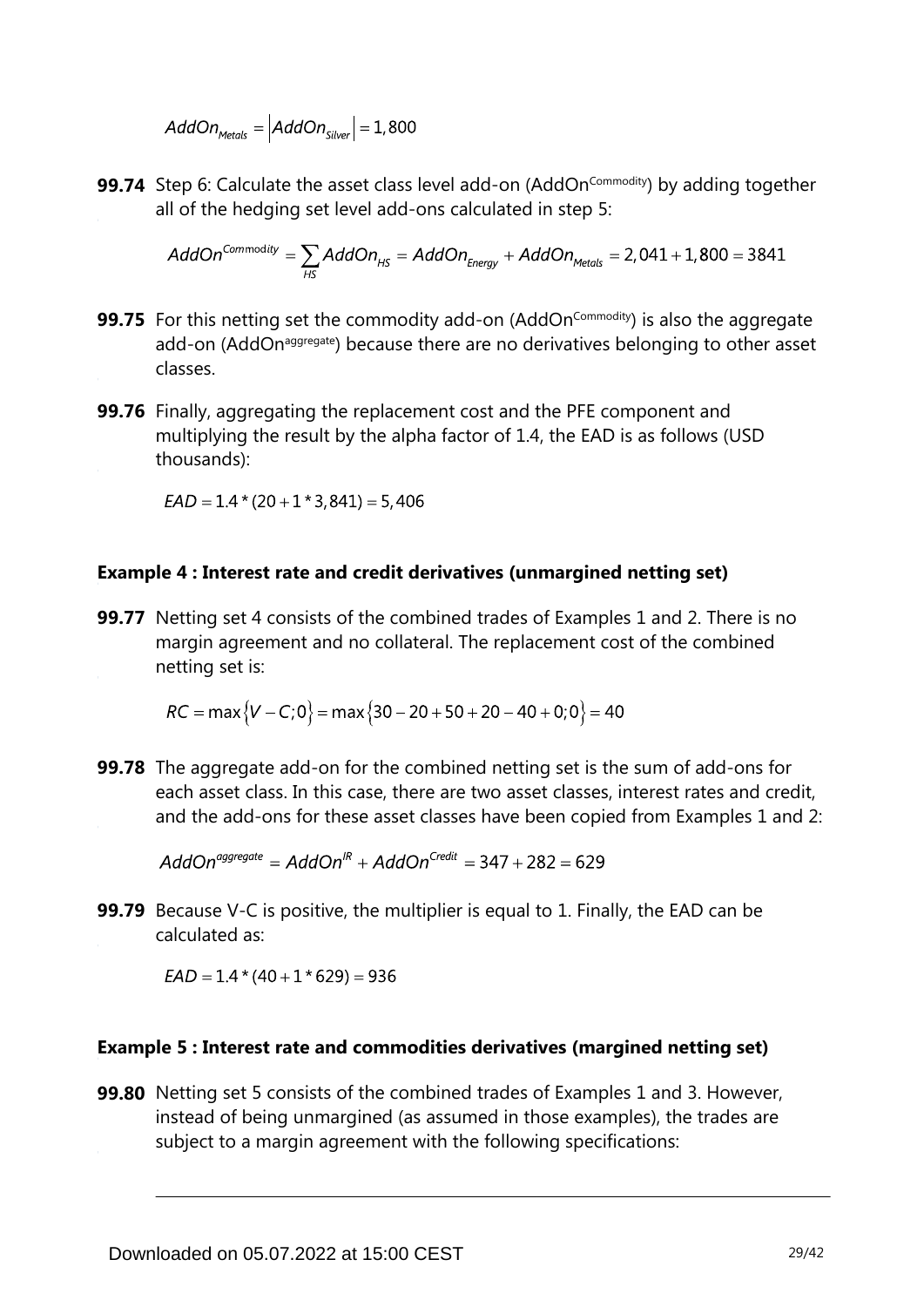| Margin<br>frequency | Threshold,<br>TН | <b>Minimum</b><br><b>Transfer</b><br><b>Amount, MTA</b><br>(USD<br>thousands) | Independent<br><b>Amount, IA</b><br>(USD thousands) | <b>Total net</b><br>collateral held<br>by bank<br>(USD<br>thousands) |
|---------------------|------------------|-------------------------------------------------------------------------------|-----------------------------------------------------|----------------------------------------------------------------------|
| Weekly              | 0                |                                                                               | 150                                                 | 200                                                                  |

- **99.81** The above table depicts a situation in which the bank received from the counterparty a net independent amount of 150 (taking into account the net amount of initial margin posted by the counterparty and any unsegregated initial margin posted by the bank). The total net collateral (after the application of haircuts) currently held by the bank is 200, which includes 50 for variation margin (VM) received and 150 for the net independent amount.
- **99.82** First, we determine the replacement cost. The net collateral currently held is 200 and the net independent collateral amount (NICA) is equal to the independent amount (that is, 150). The current market value of the trades in the netting set (V) is 80, it is calculated as the sum of the market value of the trades, ie  $30 - 20 + 50$  $-50 - 30 + 100 = 80$ . The replacement cost for margined netting sets is calculated using the formula set out in [CRE52.18](https://www.bis.org/basel_framework/chapter/CRE/52.htm?inforce=20230101&published=20200605#paragraph_CRE_52_20230101_52_18). Using this formula the replacement cost for the netting set in this example is:

 $RC = \max \{V - C$ ; TH + MTA – NICA; 0 = max {80 – 200; 0 + 5 – 150; 0 } = 0

- **99.83** Second, it is necessary to recalculate the interest rate and commodity add-ons, based on the value of the maturity factor for margined transactions, which depends on the margin period of risk. For daily re-margining, the margin period of risk (MPOR) would be 10 days. In accordance with [CRE52.50,](https://www.bis.org/basel_framework/chapter/CRE/52.htm?inforce=20230101&published=20200605#paragraph_CRE_52_20230101_52_50) for netting sets that are not subject daily margin agreements the MPOR is the sum of nine business days plus the re-margining period (which is five business days in this example). Thus the MPOR is  $14 (= 9 + 5)$  in this example.
- **99.84** The re-scaled maturity factor for the trades in the netting set is calculated using the formula set out in [CRE52.52.](https://www.bis.org/basel_framework/chapter/CRE/52.htm?inforce=20230101&published=20200605#paragraph_CRE_52_20230101_52_52) Using the MPOR calculated above, the maturity factor for all trades in the netting set in this example it is calculated as follows (a market convention of 250 business days in the financial year is used):

$$
MF_i^{\text{(margined)}} = \frac{3}{2} \sqrt{\frac{MPOR_i}{1year}} = 1.5 * \sqrt{14/250}
$$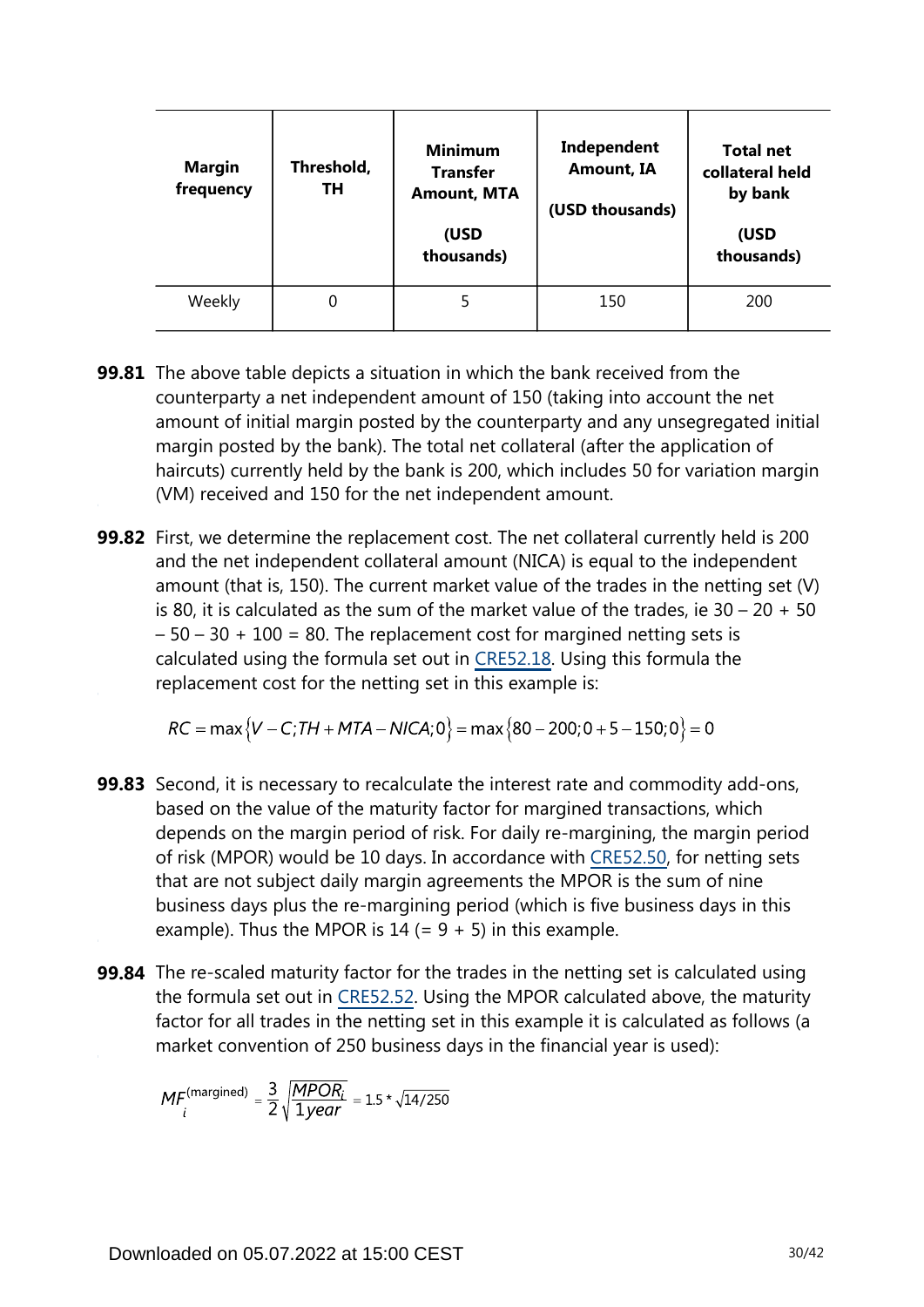#### **99.85**

For the interest rate add-on, the effective notional for each trade (Di = di  $*$  MFi  $*$ δi) calculated in [CRE99.32](https://www.bis.org/basel_framework/chapter/CRE/99.htm?inforce=20230101&published=20200327#paragraph_CRE_99_20230101_99_32) must be recalculated using the maturity factor for the margined netting set calculated above. That is:

| <b>IR</b><br><b>Trade</b><br># | <b>Notional</b><br>(USD<br>thousands) | <b>Base</b><br>currency<br>(hedging<br>set) | <b>Maturity</b><br>bucket | <b>Adjusted</b><br>notional, d<br>$\cdot$ (USD,<br>thousands) | <b>Maturity</b><br>Factor, MF. | Delta,<br>$\delta_{\rm i}$ | <b>Effer</b><br>notio<br>(U!<br>thous |
|--------------------------------|---------------------------------------|---------------------------------------------|---------------------------|---------------------------------------------------------------|--------------------------------|----------------------------|---------------------------------------|
| 1                              | 10,000                                | <b>USD</b>                                  | 3                         | 78,694                                                        | $1.5 * \sqrt{14/250}$          | 1                          | 27,                                   |
| $\overline{2}$                 | 10,000                                | <b>USD</b>                                  | $\overline{2}$            | 36,254                                                        | $1.5 * \sqrt{14/250}$          | $-1$                       | $-12$                                 |
| 3                              | 5,000                                 | <b>EUR</b>                                  | 3                         | 37,428                                                        | $1.5 * \sqrt{14/250}$          | $-0.2694$                  | $-3,$                                 |

- **99.86** Next, the effective notional of each of the three maturity buckets within each hedging set must now be calculated. However, as set out in [CRE99.35,](https://www.bis.org/basel_framework/chapter/CRE/99.htm?inforce=20230101&published=20200327#paragraph_CRE_99_20230101_99_35) given that in this example there are no maturity buckets within a hedging set with more than a single trade, the effective maturity of each maturity bucket is simply equal to the effective notional of the single trade in each bucket. Specifically:
	- (1) For the USD hedging set:  $D^{B1}$  is zero,  $D^{B2}$  is -12,869 (thousand USD) and  $D^{B3}$  is 27,934 (thousand USD).
	- (2) For the EUR hedging set:  $D^{B1}$  and  $D^{B2}$  are zero and  $D^{B3}$  is -3,579 (thousand USD).
- **99.87** Next, the effective notional of each of the two hedging sets (USD and EUR) must be recalculated using formula set out in [CRE99.37](https://www.bis.org/basel_framework/chapter/CRE/99.htm?inforce=20230101&published=20200327#paragraph_CRE_99_20230101_99_37) and the updated values of the effective notionals of each maturity bucket. The calculation is as follows:

$$
EN_{USD} = \left[ \left( -12,869 \right)^2 + \left( 27,934 \right)^2 + 1.4 \times \left( -12,869 \right) \times 27,934 \right]^{\frac{1}{2}} = 21,039
$$
  
\n
$$
EN_{EUR} = \left[ \left( -3,579 \right)^2 \right]^{\frac{1}{2}} = 3,579
$$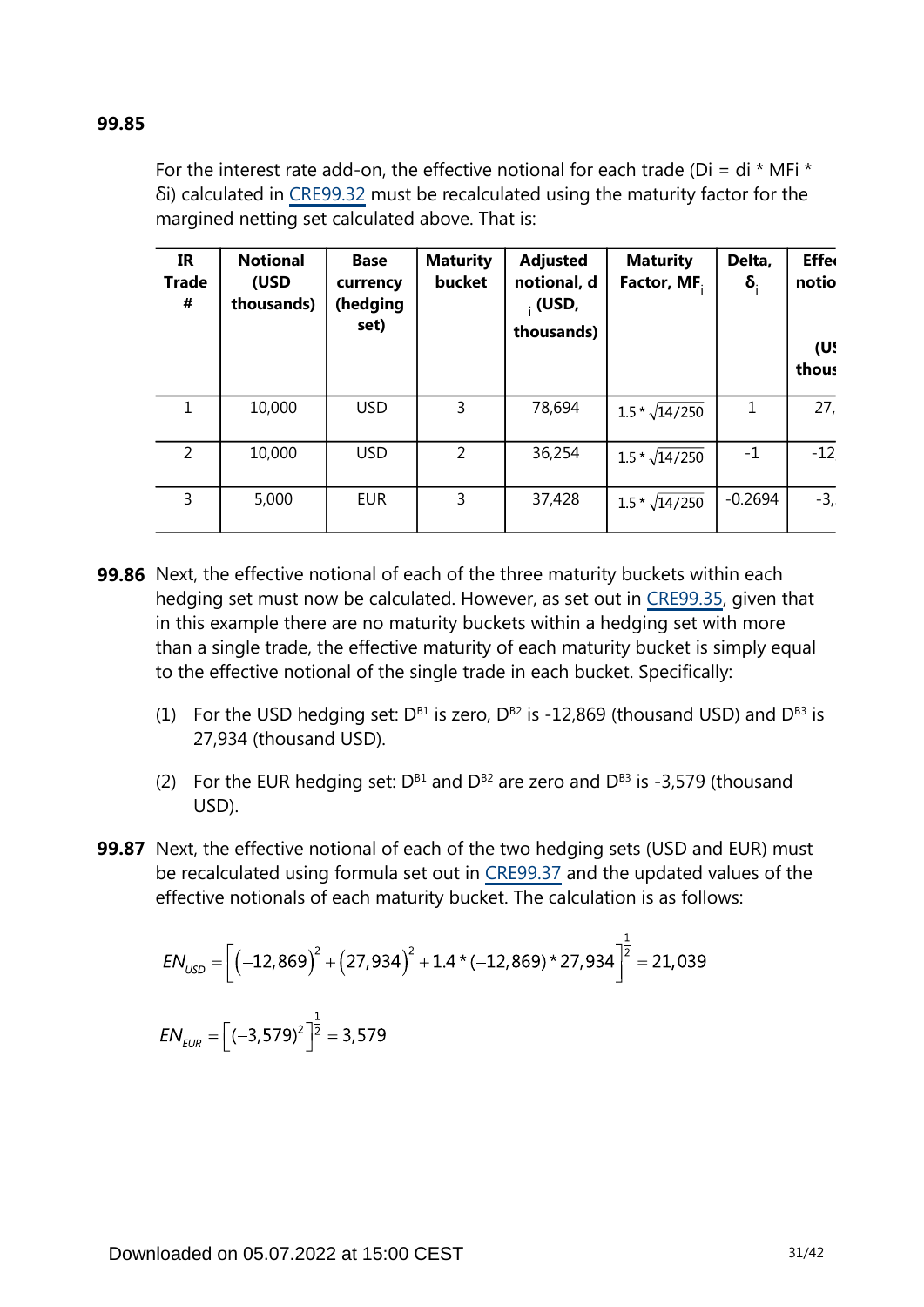**99.88** Next, the hedging set level add-ons (AddOn $_{\sf hs}$ ) must be recalculated by multiplying the recalculated effective notionals of each hedging set ( $EN_{bc}$ ) by the prescribed supervisory factor of the hedging set (SF<sub>hs</sub>). As set out in CRE99.35[,](https://www.bis.org/basel_framework/chapter/CRE/99.htm?inforce=20230101&published=20200327#paragraph_CRE_99_20230101_99_35)

the prescribed supervisory factor in this case is 0.5%. Therefore, the add-on for the USD and EUR hedging sets are, respectively (expressed in USD thousands):

 $AddOn_{\text{LSD}} = 21,039 * 0.005 = 105$ 

 $AddOn_{EUB} = 3,579 * 0.005 = 18$ 

**99.89** Finally, the interest rate asset class level add-on (AddOnIR) can be recalculated by adding together the USD and EUR hedging set level add-ons as follows (expressed in USD thousands):

 $AddOn^{IR} = 105 + 18 = 123$ 

**99.90** The add-on for the commodity asset class must also be recalculated using the maturity factor for the margined netting. The effective notional for each trade (Di  $=$  di \* MFi \* δi) is set out in the table below:

| <b>Commodity</b><br><b>Trade</b><br># | <b>Notional</b><br>(USD<br>thousands) | <b>Hedging</b><br>set | <b>Commodity</b><br>type | <b>Adjusted</b><br>notional, d<br>$_{1}$ (USD,<br>thousands) | <b>Maturity</b><br>Factor, MF. | Delta,<br>$\delta_i$ |
|---------------------------------------|---------------------------------------|-----------------------|--------------------------|--------------------------------------------------------------|--------------------------------|----------------------|
| 1                                     | 10,000                                | Energy                | Crude Oil                | 10,000                                                       | $1.5 * \sqrt{14/250}$          |                      |
| 2                                     | 20,000                                | Energy                | Crude Oil                | 20,000                                                       | $1.5 * \sqrt{14/250}$          | $-1$                 |
| 3                                     | 10,000                                | Metals                | Silver                   | 10,000                                                       | $1.5 * \sqrt{14/250}$          |                      |

- **99.91** The combined effective notional for all derivatives with each hedging set that reference the same commodity type  $(\text{EN}_{\text{ComType}})$  must be recalculated by adding together the trade-level effective notionals above for each commodity type. This gives the following:
	- (1)  $EN_{CrudeOil} = 3,550 + (-7,100) = -3,550$

(2)  $EN_{\text{Silvar}} = 3,550$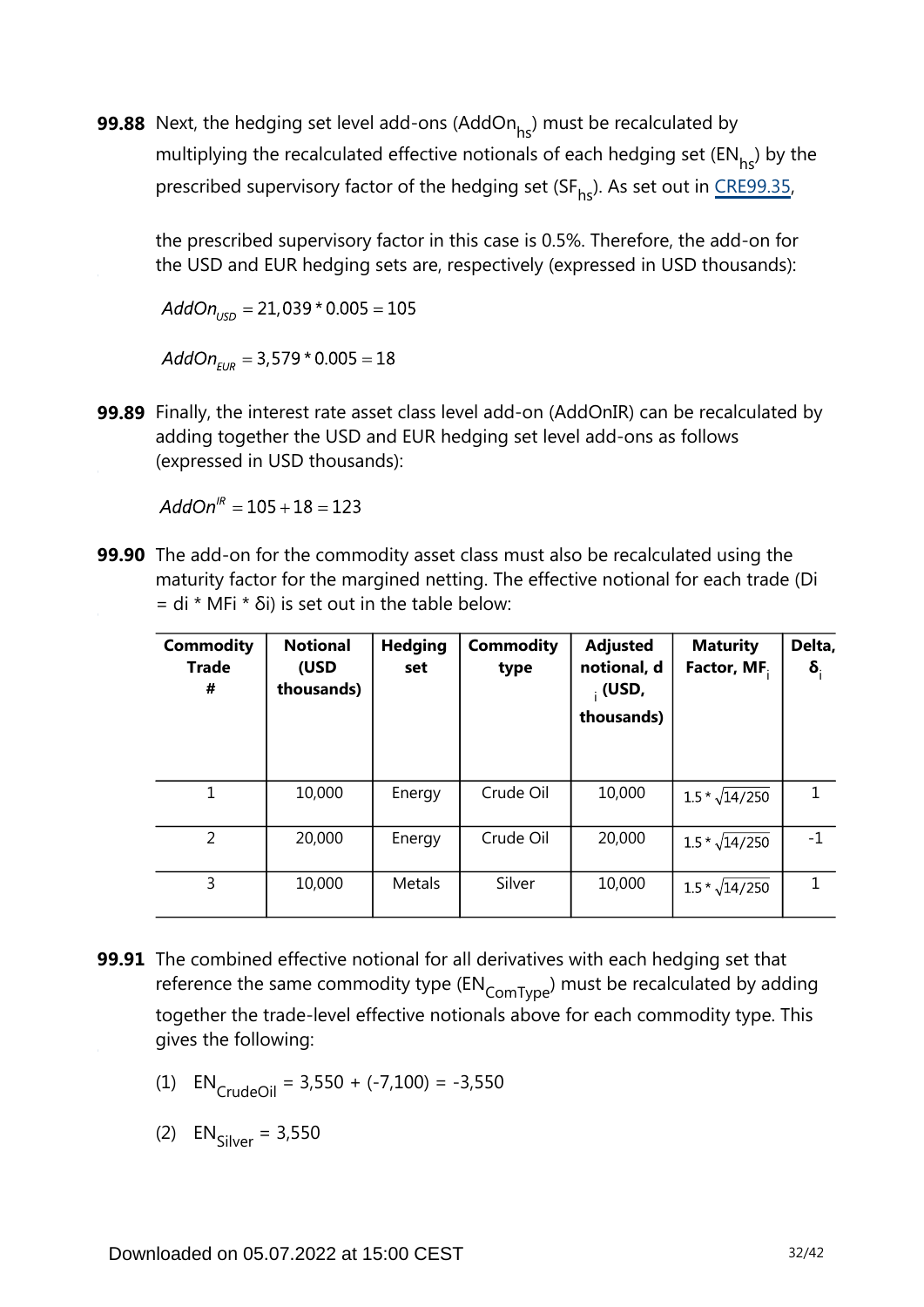**99.92**

The add-on for each commodity type (AddOn CrudeOil and AddOn Silver) within each hedging set calculated in [CRE99.69](https://www.bis.org/basel_framework/chapter/CRE/99.htm?inforce=20230101&published=20200327#paragraph_CRE_99_20230101_99_69) must now be recalculated by multiplying the recalculated combined effective notional for that commodity by the relevant supervisory factor (ie 18%). Therefore:

(1) 
$$
\text{AddOn}_{\text{CrudeOil}} = -3,550 \times 0.18 = -639
$$

- (2) AddOn<sub>Silver</sub> =  $3550 * 0.18 = 639$
- **99.93** Next, recalculate the add-on for energy and metals hedging sets using the recalculated add-ons for each commodity type above. As noted in [CRE99.72,](https://www.bis.org/basel_framework/chapter/CRE/99.htm?inforce=20230101&published=20200327#paragraph_CRE_99_20230101_99_72) given that there is only one commodity type with each hedging set, the hedging set level add on is simply equal to the absolute value of the commodity type addon. That is:

$$
AddOn_{Energy} = |AddOn_{\text{Crude Oil}}| = 639
$$

 $AddOn_{\text{Methods}} = |AddOn_{\text{Silver}}| = 639$ 

**99.94** Finally, calculate the commodity asset class level add-on (AddOn<sup>Commodity</sup>) by adding together the hedging set level add-ons:

$$
AddOn^{Commodity} = \sum_{HS} AddOn_{HS} = 639 + 639 = 1,278
$$

**99.95** The aggregate netting set level add-on can now be calculated. As set out in [CRE52.25](https://www.bis.org/basel_framework/chapter/CRE/52.htm?inforce=20230101&published=20200605#paragraph_CRE_52_20230101_52_25), it is calculated as the sum of the asset class level add-ons. That is for this example:

$$
AddOnaggregate = \sum_{\text{assetclass}} AddOn(assetclass) = AddOnIR + AddOnCommodity = 123 + 1,278 = 1,401
$$

**99.96** As can be seen from [CRE99.82,](https://www.bis.org/basel_framework/chapter/CRE/99.htm?inforce=20230101&published=20200327#paragraph_CRE_99_20230101_99_82) the value of V-C is negative (ie -120) and so the multiplier will be less than 1. The multiplier is calculated using the formula set out in [CRE52.23](https://www.bis.org/basel_framework/chapter/CRE/52.htm?inforce=20230101&published=20200605#paragraph_CRE_52_20230101_52_23), which for this example gives:

$$
multiplier = min\left(1; 0.05 + 0.95 \cdot exp\left(\frac{80 - 200}{2 \cdot 0.95 \cdot 1,401}\right)\right) = 0.958
$$

**99.97** Finally, aggregating the replacement cost and the PFE component and multiplying the result by the alpha factor of 1.4, the EAD is as follows (USD thousands):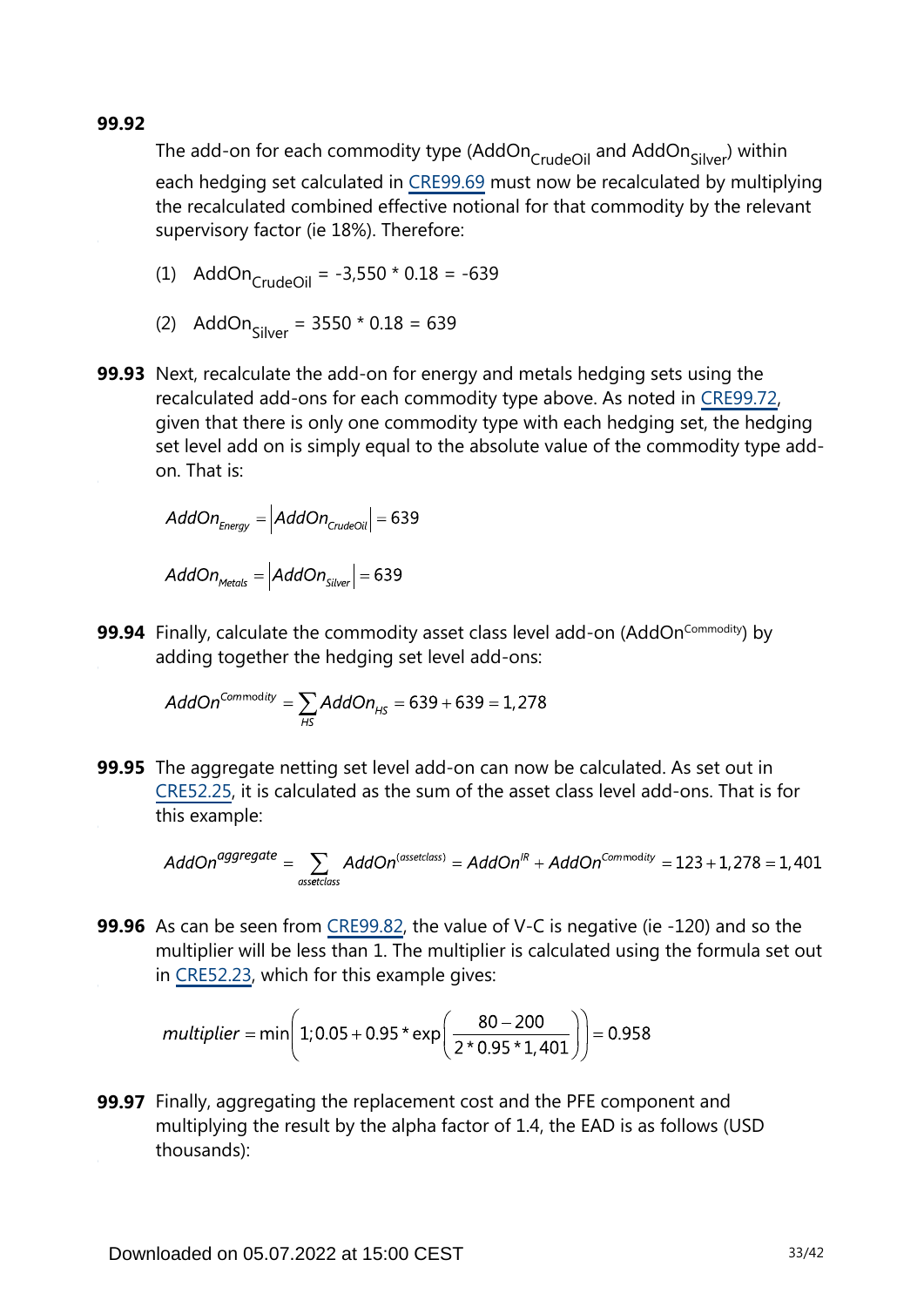$EAD = 1.4*(0 + 0.958 * 1,401) = 1,879$ 

## **Effect of standard margin agreements on the calculation of replacement cost with SA-CCR**

**99.98** In this section [\(CRE99.98](https://www.bis.org/basel_framework/chapter/CRE/99.htm?inforce=20230101&published=20200327#paragraph_CRE_99_20230101_99_98) to [CRE99.115\)](https://www.bis.org/basel_framework/chapter/CRE/99.htm?inforce=20230101&published=20200327#paragraph_CRE_99_20230101_99_115), five examples are used to illustrate the operation of the SA-CCR in the context of standard margin agreements. In particular, they relate to the formulation of replacement cost for margined trades, as set out in [CRE52.18:](https://www.bis.org/basel_framework/chapter/CRE/52.htm?inforce=20230101&published=20200605#paragraph_CRE_52_20230101_52_18)

 $RC = \max \{V - C; TH + MTA - NICA; 0\}$ 

#### **Example 1**

**99.99** The bank currently has met all past VM calls so that the value of trades with its counterparty (€80 million) is offset by cumulative VM in the form of cash collateral received. There is a small "Minimum Transfer Amount" (MTA) of €1 million and a €0 "Threshold" (TH). Furthermore, an "Independent Amount" (IA) of €10 million is agreed in favour of the bank and none in favour of its counterparty (ie the NICA is €10 million. This leads to a credit support amount of  $€90$  million, which is assumed to have been fully received as of the reporting date.

**99.100**In this example, the three terms in the replacement cost formula are:

- (1) V C =  $\epsilon$ 80 million  $\epsilon$ 90 million = negative  $\epsilon$ 10 million.
- (2) TH + MTA NICA =  $\epsilon$ 0 +  $\epsilon$ 1 million  $\epsilon$ 10 million = negative  $\epsilon$ 9 million.
- (3) The third term in the RC formula is always zero, which ensures that replacement cost is not negative.
- **99.101**The highest of the three terms (-€10 million, -€9 million, 0) is zero, so the replacement cost is zero. This is due to the large amount of collateral posted by the bank's counterparty.

#### **Example 2**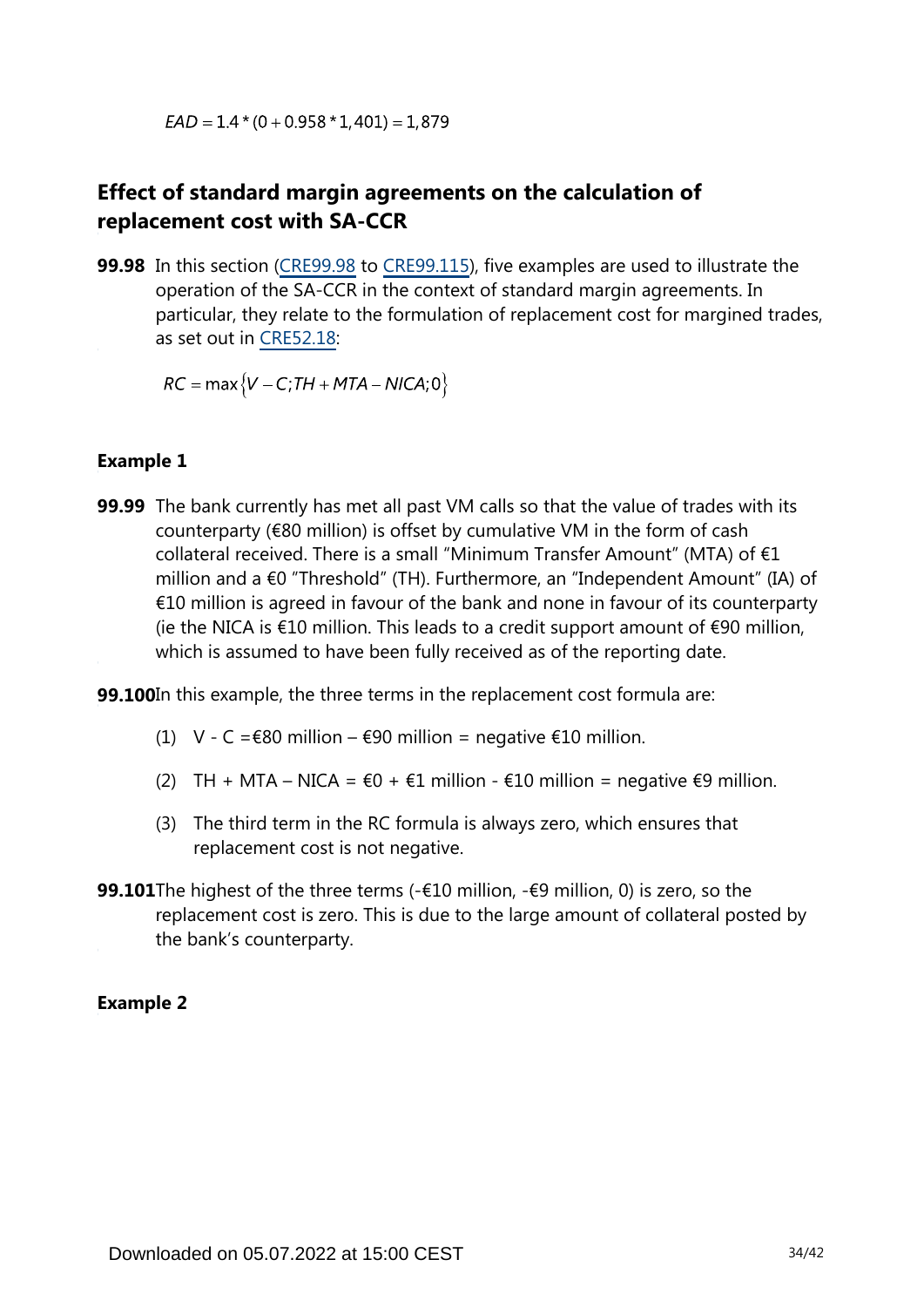**99.102**The counterparty has met all VM calls but the bank has some residual exposure due to the MTA of €1 million in its master agreement, and has a €0 TH. The value of the bank's trades with the counterparty is €80 million and the bank holds €79.5 million in VM in the form of cash collateral. In addition, the bank holds €10 million in independent collateral (here being an initial margin independent of VM, the latter of which is driven by mark-to-market (MTM) changes) from the

counterparty. The counterparty holds €10 million in independent collateral from the bank, which is held by the counterparty in a non-segregated manner. The NICA is therefore €0 (= €10 million independent collateral held less €10 million independent collateral posted).

**99.103**In this example, the three terms in the replacement formula are:

- (1)  $V C = \epsilon 80$  million ( $\epsilon$ 79.5 million +  $\epsilon$ 10 million  $\epsilon$ 10 million) =  $\epsilon$ 0.5 million.
- (2) TH + MTA NICA =  $\epsilon$ 0 +  $\epsilon$ 1 million  $\epsilon$ 0 =  $\epsilon$ 1 million.
- (3) The third term is zero.
- **99.104**The replacement cost is the highest of the three terms (€0.5 million, €1 million, 0) which is €1 million. This represents the largest exposure before collateral must be exchanged.

#### **Bank as a clearing member**

**99.105**The case of central clearing can be viewed from a number of perspectives. One example in which the replacement cost formula for margined trades can be applied is when the bank is a clearing member and is calculating replacement cost for its own trades with a central counterparty (CCP). In this case, the MTA and TH are generally zero. VM is usually exchanged at least daily and the independent collateral amount (ICA) in the form of a performance bond or IM is held by the CCP.

#### **Example 3**

**99.106**The bank, in its capacity as clearing member of a CCP, has posted VM to the CCP in an amount equal to the value of the trades it has with the CCP. The bank has posted cash as initial margin and the CCP holds the IM in a bankruptcy-remote fashion. Assume that the value of trades with the CCP are negative €50 million, the bank has posted €50 million in VM and €10 million in IM to the CCP.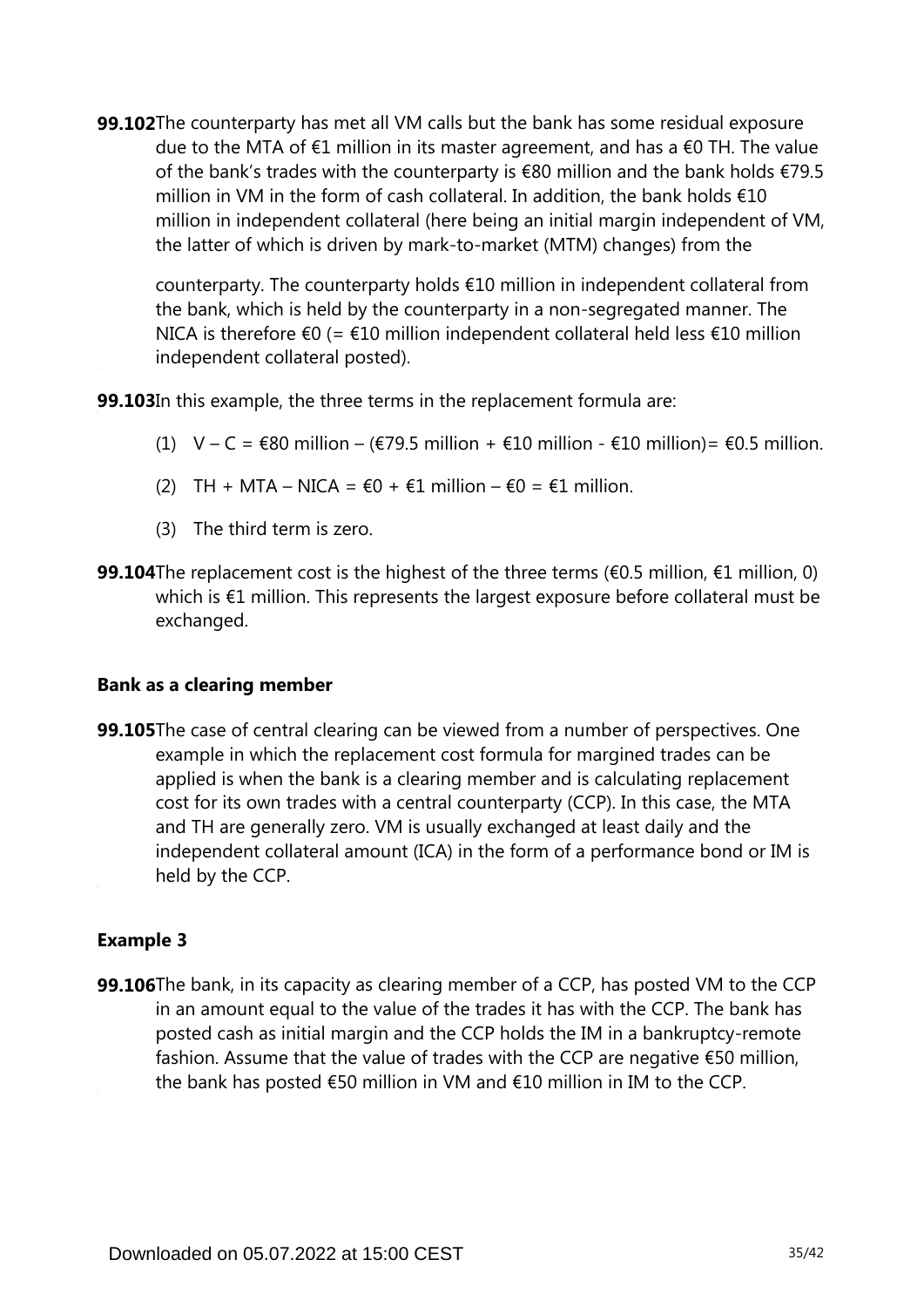**99.107**Given that the IM is held by the CCP in a bankruptcy remote fashion, [CRE52.17](https://www.bis.org/basel_framework/chapter/CRE/52.htm?inforce=20230101&published=20200605#paragraph_CRE_52_20230101_52_17) permits this amount to be excluded in the calculation NICA. Therefore, the NICA is €0 because the bankruptcy-remote IM posted to the CCP can be exclude and

the bank has not received any IM from the CCP. The value of C is calculated as the value of NICA plus any VM received less any VM posted. The value of C is thus negative  $\epsilon$ 50 million (=  $\epsilon$ 0 million +  $\epsilon$ 0 million -  $\epsilon$ 50 million).

**99.108**In this example, the three terms in the replacement formula are:

- (1) V C = (- $\epsilon$ 50 million) (- $\epsilon$ 50 million) =  $\epsilon$ 0. That is, the negative value of the trades has been fully offset by the VM posted by the bank.
- (2) TH + MTA NICA =  $\epsilon$ 0 +  $\epsilon$ 0  $\epsilon$ 0 =  $\epsilon$ 0.
- (3) The third term is zero.
- 99.109The replacement cost is therefore €0.

#### **Example 4**

**99.110** Example 4 is the same as Example 3, except that the IM posted to the CCP is not bankruptcy-remote. As a consequence, the €10 million of IM must be included in the calculation of NICA. Thus, NICA is negative  $\epsilon$ 10 million (= ICA received of  $\epsilon$ 0 minus unsegregated ICA posted of €10 million). Also, the value of C is negative €60 million (=NICA + VM received - VM posted = -€10 million + €0 - €50 million).

**99.111**In this example, the three terms in the replacement formula are:

- (1)  $V C = (-\epsilon 50 \text{ million}) (-\epsilon 60 \text{ million}) = \epsilon 10 \text{ million}$ . That is, the negative value of the trades is more than fully offset by collateral posted by the bank.
- (2) TH + MTA NICA =  $€0 + €0 (-€10 \text{ million}) = €10 \text{ million}.$
- (3) The third term is zero.
- **99.112**The replacement cost is therefore €10 million. This represents the IM posted to the CCP which risks being lost upon default and bankruptcy of the CCP.

#### **Example 5 : Maintenance Margin Agreement**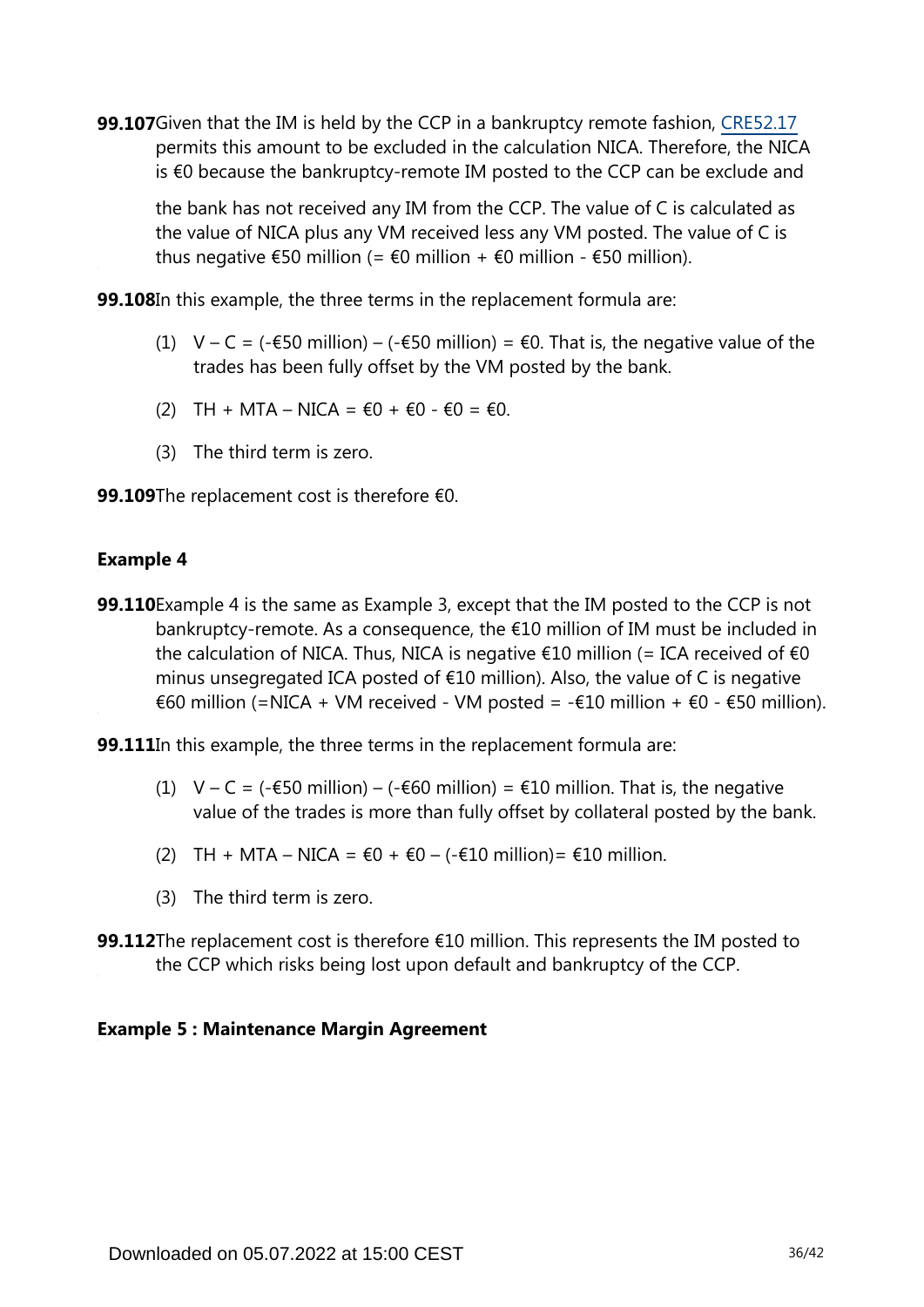- **99.113** Some margin agreements specify that a counterparty (in this case, a bank) must maintain a level of collateral that is a fixed percentage of the MTM of the transactions in a netting set. For this type of margining agreement, ICA is the amount of collateral that the counterparty must maintain above the net MTM of the transactions.
- **99.114**For example, suppose the agreement states that a counterparty must maintain a collateral balance of at least 140% of the MTM of its transactions and that the MtM of the derivatives transactions is €50 in the bank's favour. ICA in this case is €20 (= 140% \* €50 – €50). Further, suppose there is no TH, no MTA, the bank has posted no collateral and the counterparty has posted €80 in cash collateral. In this example, the three terms of the replacement cost formula are:
	- (1)  $V C = €50 €80 = -€30$ .
	- (2) MTA + TH NICA = €0 + €0 €20 = -€20.
	- (3) The third term is zero.

**99.115**Thus, the replacement cost is zero in this example.

## **Equity investments in funds: calculation of risk-weighted assets using the look-through approach**

**99.116**Consider a fund that replicates an equity index. Moreover, assume the following:

- (1) The bank uses the standardised approach (SA) for credit risk when calculating its capital requirements for credit risk and for determining counterparty credit risk exposures it uses the SA-CCR.
- (2) The bank owns 20% of the shares of the fund.
- (3) The fund holds forward contracts on listed equities that are cleared through a qualifying central counterparty (with a notional amount of USD 100); and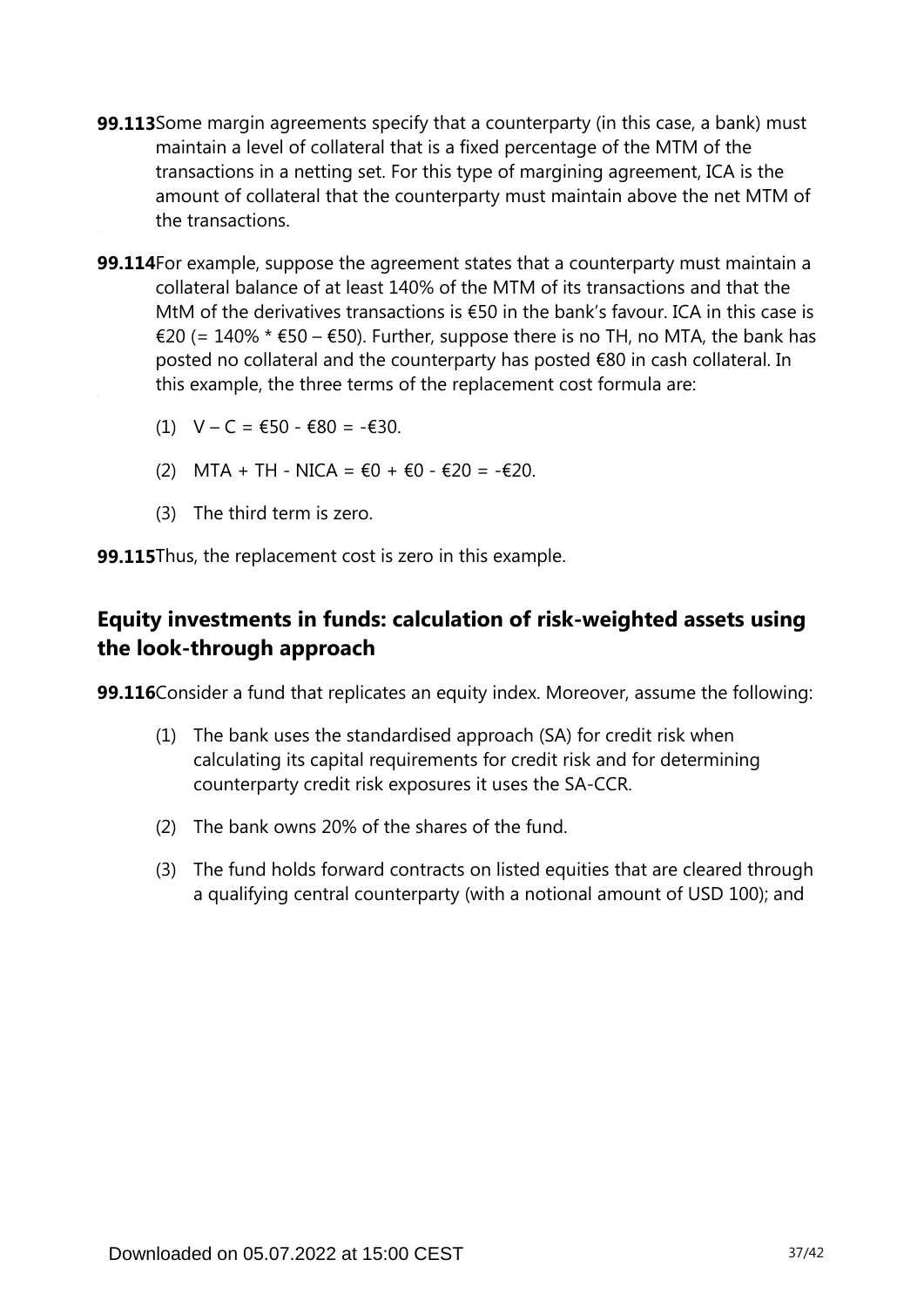(4) The fund presents the following balance sheet:

| <b>Assets</b>                                                                                                    |                  |  |  |  |  |
|------------------------------------------------------------------------------------------------------------------|------------------|--|--|--|--|
| Cash                                                                                                             | <b>USD 20</b>    |  |  |  |  |
| Government bonds (AAA-rated)                                                                                     | <b>USD 30</b>    |  |  |  |  |
| Variation margin receivable (ie collateral posted by the bank to the<br>CCP in respect of the forward contracts) | <b>USD 50</b>    |  |  |  |  |
| <b>Liabilities</b>                                                                                               |                  |  |  |  |  |
| Notes payable                                                                                                    | USD <sub>5</sub> |  |  |  |  |
| <b>Equity</b>                                                                                                    |                  |  |  |  |  |
| Shares, retained earnings and other reserves                                                                     | <b>USD 95</b>    |  |  |  |  |

**99.117**The funds exposures will be risk weighted as follows:

- (1) The RWA for the cash (RWA $_{\rm cash}$ ) are calculated as the exposure of USD 20 multiplied by the applicable SA risk weight of 0%. Thus,  $RWA_{cash} = USD$  0.
- (2) The RWA for the government bonds (RWA $_{\text{bonds}}$ ) are calculated as the exposure of USD 30 multiplied by the applicable SA risk weight of 0%. Thus,  $RWA<sub>bonds</sub> = USD 0.$
- (3) The RWA for the exposures to the listed equities underlying the forward contracts (RWA <sub>underlying</sub>) are calculated by multiplying the following three amounts: (1) the SA credit conversion factor of 100% that is applicable to forward purchases; (2) the exposure to the notional of USD 100; and (3) the applicable risk weight for listed equities under the SA which is 250%. Thus, RWA underlying =  $100\%$  \* USD100 \* 250% = USD 250.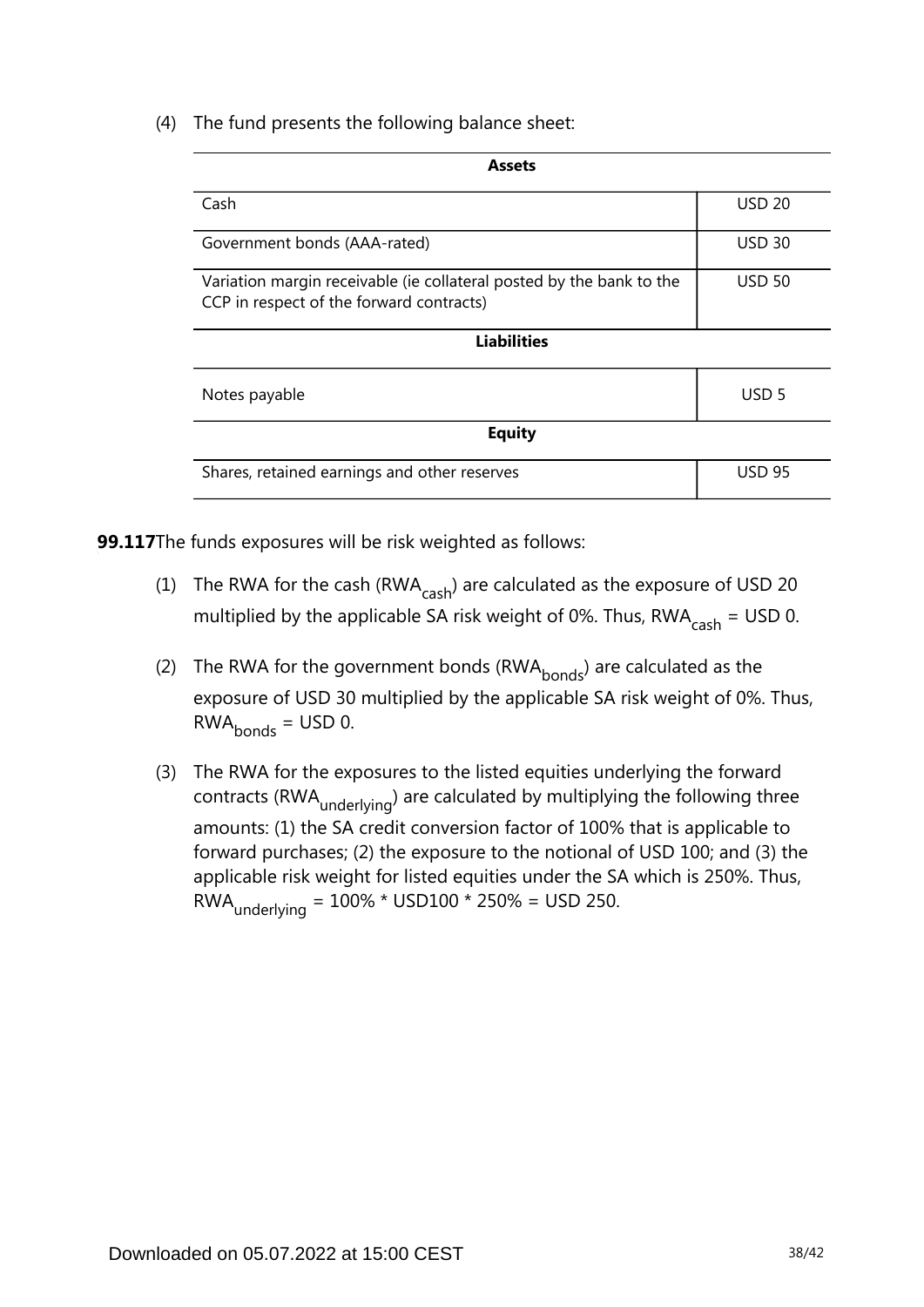(4) The forward purchase equities expose the bank to counterparty credit risk in respect of the market value of the forwards and the collateral posted that is not held by the CCP on a bankruptcy remote basis. For the sake of simplicity, this example assumes the application of SA-CCR results in an exposure value of USD 56. The RWA for counterparty credit risk (RWA $_{CCR}$ ) are determined by

multiplying the exposure amount by the relevant risk weight for trade exposures to CCPs, which 2% in this case (see [CRE54](https://www.bis.org/basel_framework/chapter/CRE/54.htm?inforce=20230101&published=20200327) for the capital requirements for bank exposures to CCPs). Thus,  $RWA_{CCR} = USD 56 * 2\% =$ USD 1.12. (Note: There is no credit valuation adjustment, or CVA, charge assessed since the forward contracts are cleared through a CCP.)

**99.118**The total RWA of the fund are therefore USD 251.12 = (0 + 0 +250 + 1.12).

- **99.119**The leverage of a fund under the LTA is calculated as the ratio of the fund's total assets to its total equity, which in this examples is 100/95.
- **99.120**Therefore, the RWA for the bank's equity investment in the fund is calculated as the product of the average risk weight of the fund, the fund's leverage and the size of the banks equity investment. That is:

$$
RWA = \frac{RWA_{fund}}{Total\,\,Assets_{fund}} \times \text{Leverage} \times \text{Equity investment} = \frac{251.12}{100} \times \frac{100}{95} \times (95 \times 20\%) = USD\,50.2
$$

### **Calculation of risk-weighted assets using the MBA**

- **99.121** Consider a fund with assets of USD 100, where it is stated in the mandate that the fund replicates an equity index. In addition to being permitted to invest its assets in either cash or listed equities, the mandate allows the fund to take long positions in equity index futures up to a maximum nominal amount equivalent to the size of the fund's balance sheet (USD 100). This means that the total on balance sheet and off balance sheet exposures of the fund can reach USD 200. Consider also that a maximum financial leverage (fund assets/fund equity) of 1.1 applies according to the mandate. The bank holds 20% of the shares of the fund, which represents an investment of USD 18.18.
- **99.122** First, the on-balance sheet exposures of USD 100 will be risk weighted according to the risk weights applied to listed equity exposures (RW=250%), ie RWA<sub>on-BS</sub> = USD  $100 * 250% =$  USD 250.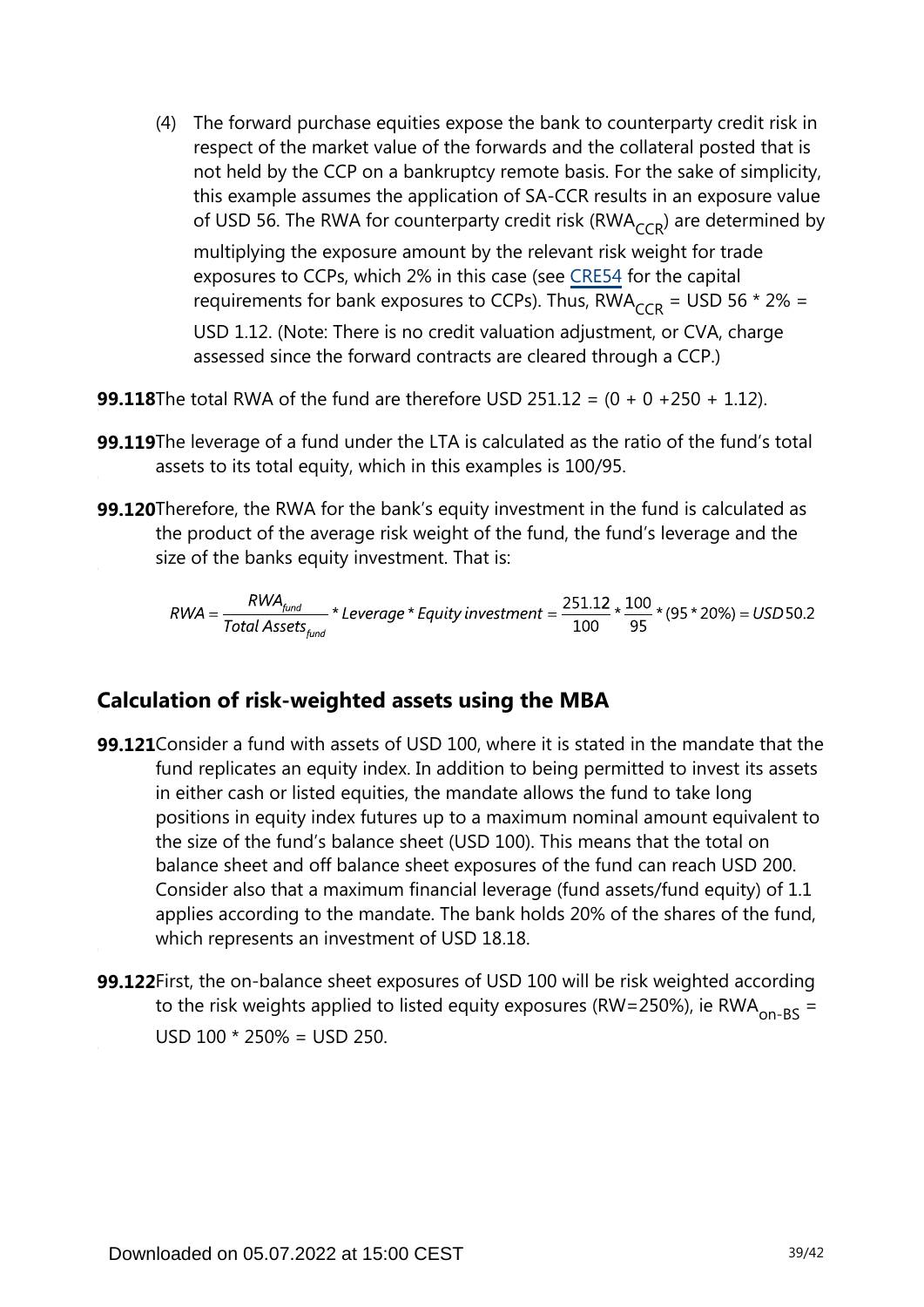**99.123** Second, we assume that the fund has exhausted its limit on derivative positions, ie USD 100 notional amount. The RWA for the maximum notional amount of underlying the derivatives positions calculated by multiplying the following three amounts: (1) the SA credit conversion factor of 100% that is applicable to forward purchases; (2) the maximum exposure to the notional of USD 100; and (3) the

applicable risk weight for listed equities under the SA which is 250%. Thus, RWA underlying =  $100\%$  \* USD100 \* 250% = USD 250.

**99.124**Third, we would calculate the counterparty credit risk associated with the derivative contract. As set out in [CRE60.7](https://www.bis.org/basel_framework/chapter/CRE/60.htm?inforce=20230101&published=20200327#paragraph_CRE_60_20230101_60_7)(3):

- (1) If we do not know the replacement cost related to the futures contract, we would approximate it by the maximum notional amount, ie USD 100.
- (2) If we do not know the aggregate add-on for potential future exposure, we would approximate this by 15% of the maximum notional amount (ie 15% of USD 100=USD 15).
- (3) The CCR exposure is calculated by multiplying (i) the sum of the replacement cost and aggregate add-on for potential future exposure; by (ii) 1.4, which is the prescribed value of alpha.

**99.125**The counterparty credit risk exposure in this example, assuming the replacement cost and aggregate add-on amounts are unknown, is therefore USD 161 (=  $1.4 \times$ (100+15)). Assuming the futures contract is cleared through a qualifying CCP, a risk weight of 2% applies, so that RWA<sub>CCR</sub> = USD 161 \* 2% = USD 3.2. There is no

CVA charge assessed since the futures contract is cleared through a CCP.

**99.126**The RWA of the fund is hence obtained by adding  $\mathsf{RWA}_{\mathsf{on-BS'}}$   $\mathsf{RWA}_{\mathsf{underlying}}$  and RWA<sub>CCR</sub>, ie USD 503.2 (=250 + 250 + 3.2).

**99.127**The RWA (USD 503.2) will be divided by the total assets of the fund (USD 100) resulting in an average risk-weight of 503.2%. The bank's total RWA associated with its equity investment is calculated as the product of the average risk weight of the fund, the fund's maximum leverage and the size of the bank's equity investment. That is the bank's total associated RWA are 503.2% \* 1.1 \* USD 18.18  $=$  USD 100.6.

## **Calculation of the leverage adjustment**

**99.128**Consider a fund with assets of USD 100 that invests in corporate debt. Assume that the fund is highly levered with equity of USD 5 and debt of USD 95. Such a fund would have financial leverage of 100/5=20. Consider the two cases below.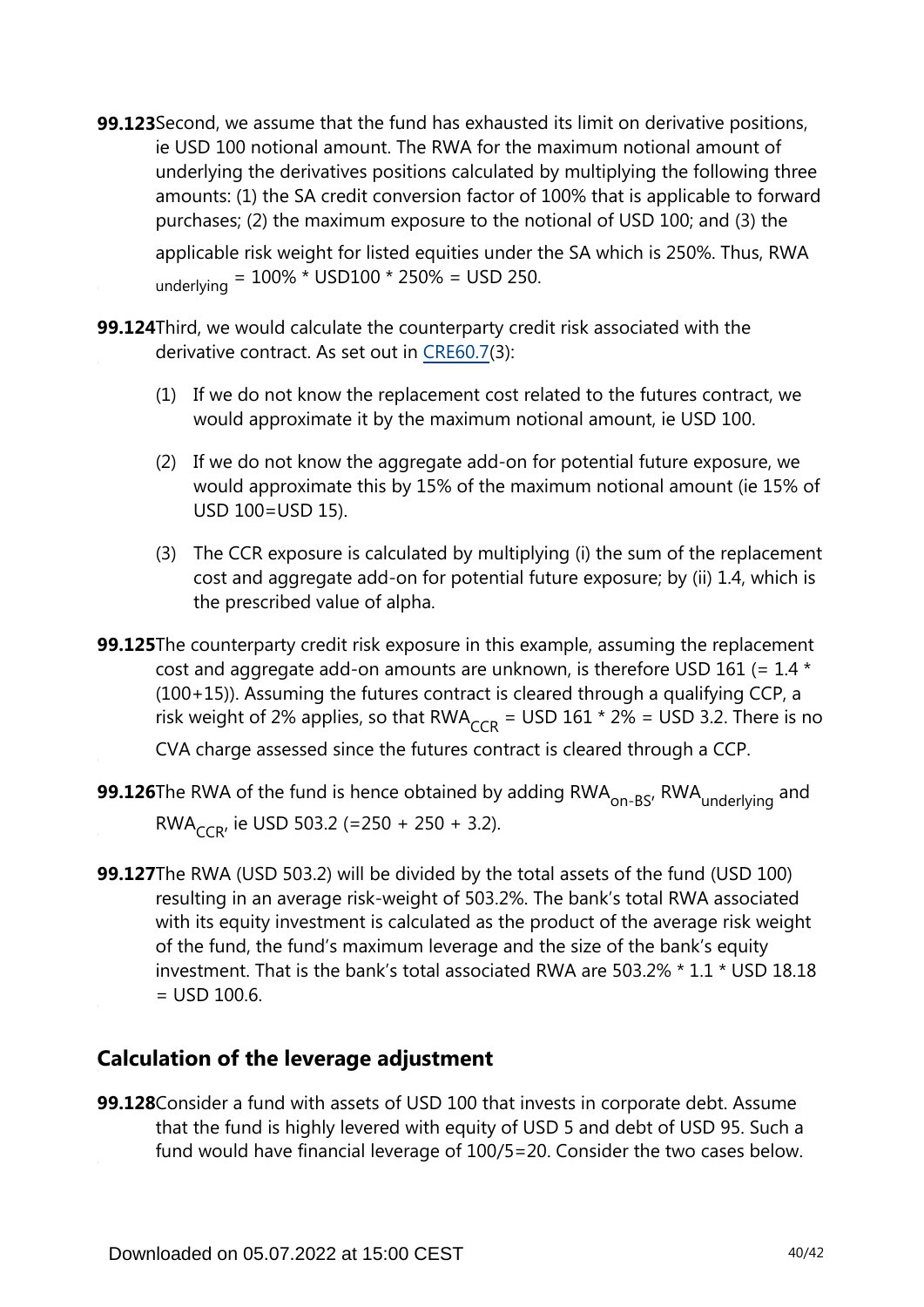**99.129**In Case 1 the fund specialises in low-rated corporate debt, it has the following balance sheet:

| <b>Assets</b>                                |                  |
|----------------------------------------------|------------------|
| Cash                                         | <b>USD 10</b>    |
| $A+$ to $A-$ bonds                           | <b>USD 20</b>    |
| BBB+ to BBB- bonds                           | <b>USD 30</b>    |
| BB+ to BB- bonds                             | <b>USD 40</b>    |
| <b>Liabilities</b>                           |                  |
| Debt                                         | <b>USD 95</b>    |
| <b>Equity</b>                                |                  |
| Shares, retained earnings and other reserves | USD <sub>5</sub> |

- The average risk weight of the fund is (USD10\*0% + USD20\*50% + USD30\*75% + **99.130** USD40\*100%)/USD100 = 72.5%. The financial leverage of 20 would result in an effective risk weight of 1,450% for banks' investments in this highly levered fund, however, this is capped at a conservative risk weight of 1,250%.
- **99.131**In Case 2 the fund specialises in high-rated corporate debt, it has the following balance sheet:

| <b>Assets</b>                                |                  |  |  |  |
|----------------------------------------------|------------------|--|--|--|
| Cash                                         | USD <sub>5</sub> |  |  |  |
| AAA to AA- bonds                             | <b>USD 75</b>    |  |  |  |
| A+ to A- bonds                               | <b>USD 20</b>    |  |  |  |
| <b>Liabilities</b>                           |                  |  |  |  |
| Debt                                         | <b>USD 95</b>    |  |  |  |
| <b>Equity</b>                                |                  |  |  |  |
| Shares, retained earnings and other reserves | USD <sub>5</sub> |  |  |  |

**99.132**The average risk weight of the fund is (USD5\*0% + USD75\*20% + USD20\*50%) /USD100 = 25%. The financial leverage of 20 results in an effective risk weight of 500%.